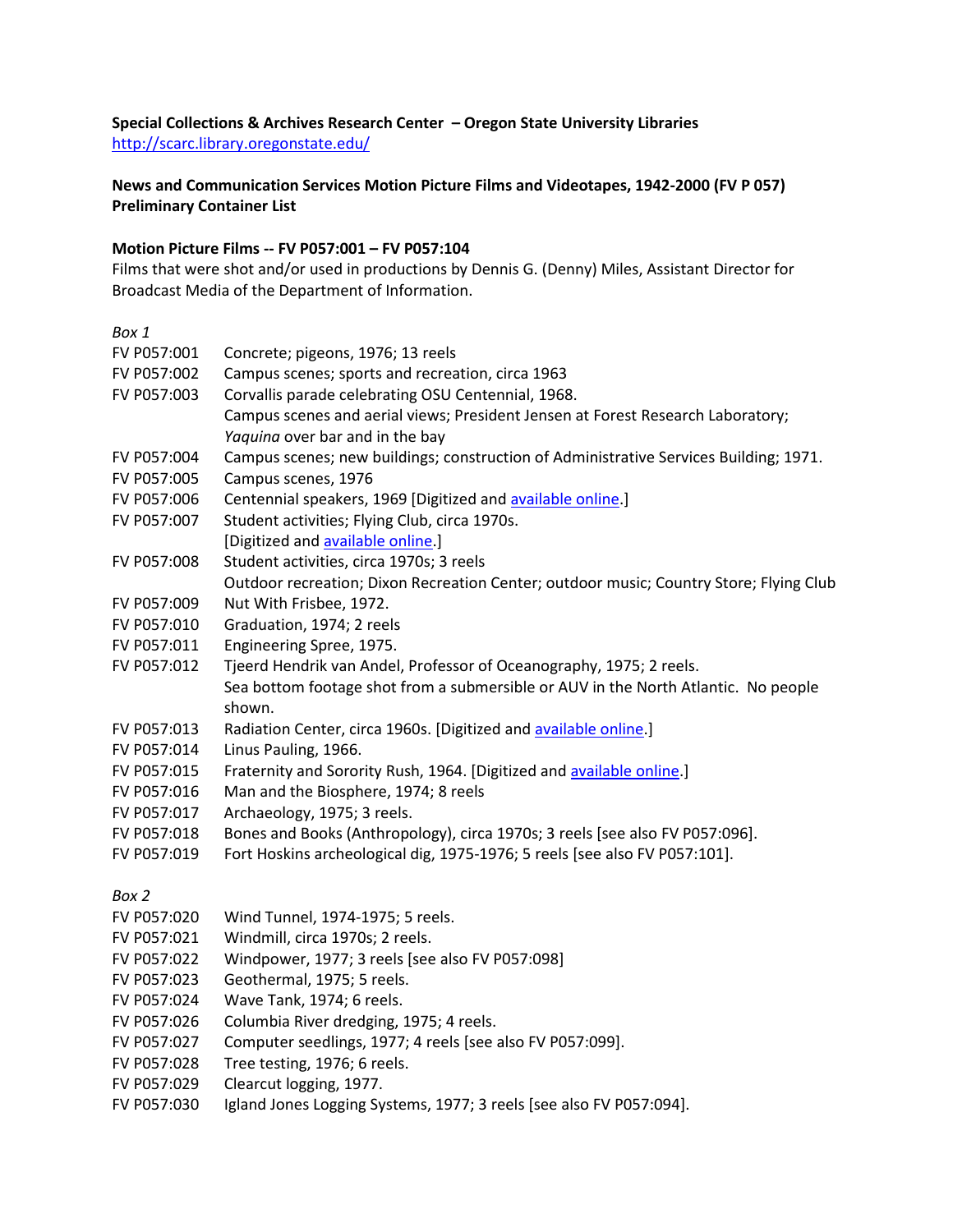- FV P057:040 Pacific International Exposition (cattle show?); sides of beef; throwing hay.
- FV P047:041 Potatoes and slug farm, 1975; 3 reels.
- FV P057:042 Straw burner, circa 1970s.
- FV P057:043 Hummingbird, circa 1970s.
- FV P057:044 Mint
- FV P057:045 Onions, 1975; 3 reels.
- FV P057:046 Potato sorter.
- FV P057:047 Kingfisher, rabbits, and Harris Ranch, 1976; 3 reels.
- FV P057:048 Harris Ranch Foundation, 1976; 5 reels.
- FV P057:049 Titles for OSU, Joe Cannon, ca. 1970s.

*Box 3* 

- FV P057:050 Ariflex Auricon camera test, circa 1970s
- FV P057:051 Oak Creek Fish Lab, 1975; 4 reels.
- FV P057:052 Netarts Bay, Oregon, 1975 (also squirrels, ducks, and onions); 3 reels.
- FV P057:053 Seal Rock (archeological?) dig, 1974; 6 reels.
- FV P057:054 Coos Bay, Oregon; 2 reels.
- FV P057:055 Ocean scenes including fish laboratory work and sunsets, ca. 1970s.
	- B roll of ocean scenes. Long sequences of people working in a lab; fouling experiments, weighing fish, dissecting fish. More B-roll of sunsets, coastline, and waves.
- FV P057:056 Estuary research, 1977; 4 reels.

Ocean engineering?; one roll is internegative; one roll is sound.

- FV P057:057 Totem (buoy) Project, Oceanography, 1977.
	- People working on the Totem from the stern of the Yaquina. This may be a prototype or early version of the final, as it was painted red and appeared to be devoid of instrumentation. Buoy towed offshore and tilted vertically. Footage of the *Yaquina* and Totem together and another smaller support vessel, probably the *Paiute*). Buoy tilted back to horizontal.
- FV P057:058 *Yaquina*, 1976
	- FV P057:058a 2 reels

One of the reels was transferred to DVCPro and DVD in 2009; second reel of FV P057:058a could not be transferred. Several different sequences spliced together. *Cayuse* leaving harbor (faded). Footage from the wheelhouse of the *Yaquina*. Some "working at sea" footage, but badly faded. Footage includes Bob Smith and Dennis Barstow. Second reel includes *Yaquina* from the air (better color and quality); coming over the bar (poor). *Yaquina* at the dock. [Digitized and [available online.](http://media.oregonstate.edu/media/t/0_4klge39u/2947392)]

- FV P057:058b -- Duplicate of the first part of FV P 057:058a.
- FV P057:059 *Wecoma*, 1976; 10 reels.
	- Detailed footage of disassembled parts of the Wecoma.
- FV P057:060 Columbia Basin dredging; archaeology; meadowfoam, 1975; 2 reels.
- FV P057:061 Craig Fertig (football coach, 1976-1979).
- FV P057:062 Men's swimming
- FV P057:063 Wrestling, 1977.
- FV P057:064 Wrestling OSU vs. Utah; 2 reels.
- FV P057:065 Crew; Regatta on the Willamette River; original negative [See FV P057:093 for workprint.]
- FV P057:066 Women's track, including Joni Huntley; no sound; 2 reels.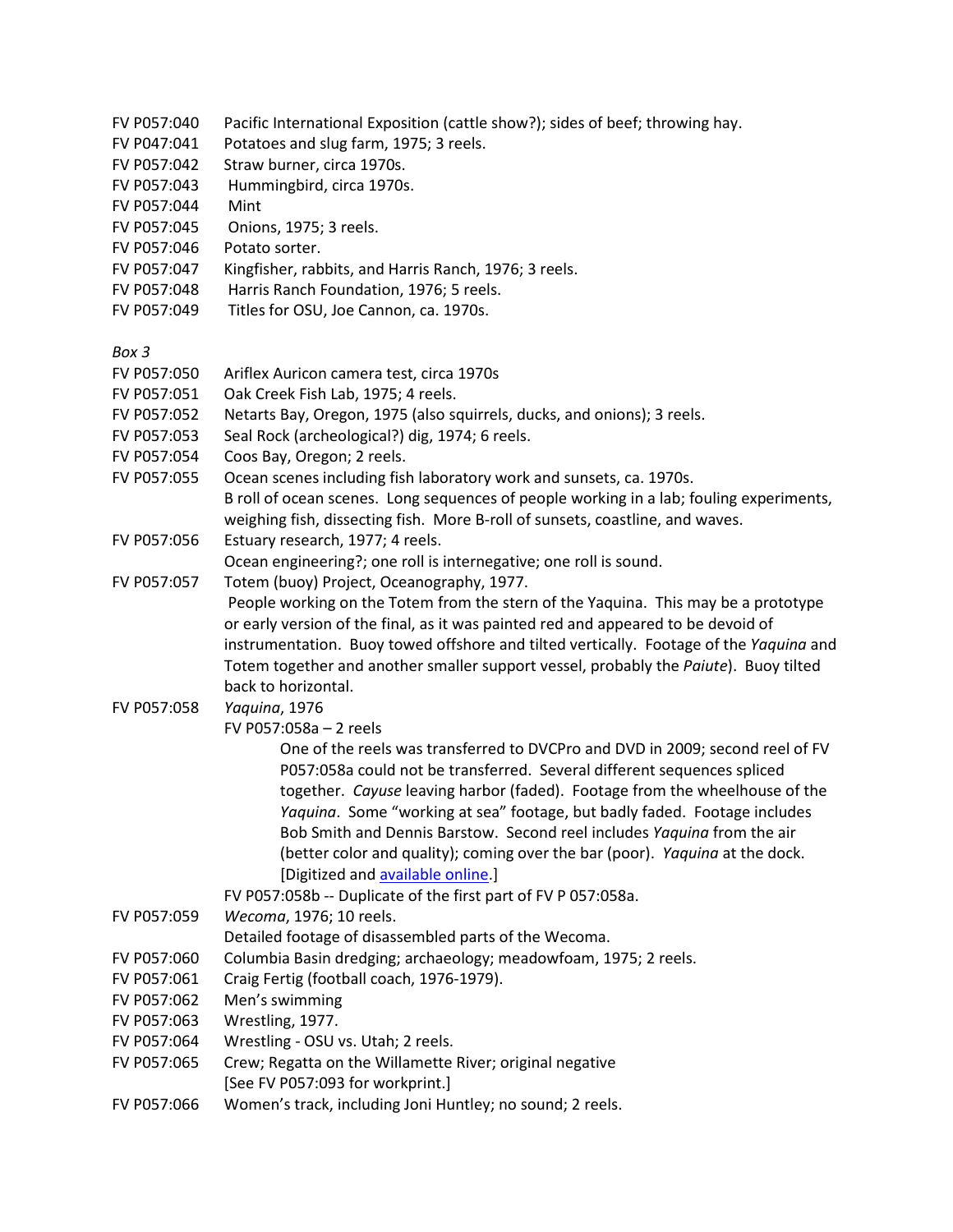|  | [Digitized and available online.] |  |
|--|-----------------------------------|--|
|--|-----------------------------------|--|

- FV P057:067 Women's sports.
- FV P057:068 Gymnastics
- FV P057:069 Women's basketball
- FV P057:070 Women's track and football.
- FV P057:071 Track (no audio), spring football, and women's track (including Joni Huntley), 1975; 8 reels.
- FV P057:072 Football and track, 1975.
- FV P057:073 Football, 1975; 2 reels.
- FV P057:074 Football spring alumni game, 1976; 2 reels.
- FV P057:075 FV P057:076 Football OSU vs. Kansas, 1976; 6 reels (total). See also FV P057:112.

*Box 73* 

- FV P057:077 Football OSU vs. California, 1976; color, no sound.
- [DVC Pro duplication master and DVD use copy available.]
- FV P057:078 Football OSU vs. Colorado State, 1975.

- FV P057:079 Football OSU vs. Washington, 1976; 2 reels. [DVCPro duplication masters available]
- FV P057:080 FV P047:081 Football OSU vs. San Diego State University, 1975.
- FV P057:082 Football OSU vs. Stanford, 1977; 5 reels.
- [DVCPro duplication masters available for all reels]
- FV P057:083 Football OSU vs. Oregon, 1976; 2 reels. [DVCPro duplication master and DVD use copy available for 83b; digitized and [available](http://media.oregonstate.edu/media/t/0_v5n7xoo5/2947392)  [online\]](http://media.oregonstate.edu/media/t/0_v5n7xoo5/2947392)
- FV P057:084 FV P057:085 Football
- FV P057:086 Basketball pre-season, 1975.
- FV P057:087 Baseball, 1975; 2 reels. Duplication master and DVD use copy available.
- This footage shows portions of the eighth through tenth innings of a double-header at Coleman Field. The original film is 16 mm color silent and is about eleven minutes long. This was the first game of a double header played on May 10, 1975, with the Beavers winning 6-5 in ten innings. Pat Barry, pitching in relief, was the winning pitcher in each game of the double-header.
	- [Digitized and [available online.](http://media.oregonstate.edu/media/t/0_92yxdzk1)]
- FV P057:088 Basketball, 1976.
- FV P057:089 Basketball OSU vs. Oregon (at Portland), 1975-1976; 2 reels.
- FV P057:090 Basketball OSU vs. Portland State, 1976.
- FV P057:091a-b Football Individual Players, 1976; 2 reels.
	- DVC Pro duplication master available for FVP057:091a.
- FV P057:091c Army recruiting, 1976.
- FV P057:092a Basketball OSU vs. Weber State at Portland Memorial Coliseum, 1977; apx. 200 ft.
- FV P057:092b-eBasketball OSU vs. UCLA at Gill Coliseum, 1976; 4 reels; apx 125 ft total Some sections overexposed; some color shift; includes warm-ups, game, crowd, and band. FV P057:092e includes ending scoreboard (OSU won 75-58) and TV/radio reporters interviewing a player (perhaps Lonnie Shelton?).
- FV P057:092f Unidentified magnetic sound reel; perhaps of OSU vs. UCLA basketball game?
- FV P057:093 Crew; public service announcements; includes workprint of FV P057:65; 5 reels. *Wecoma*, mist irrigation, and strawberries.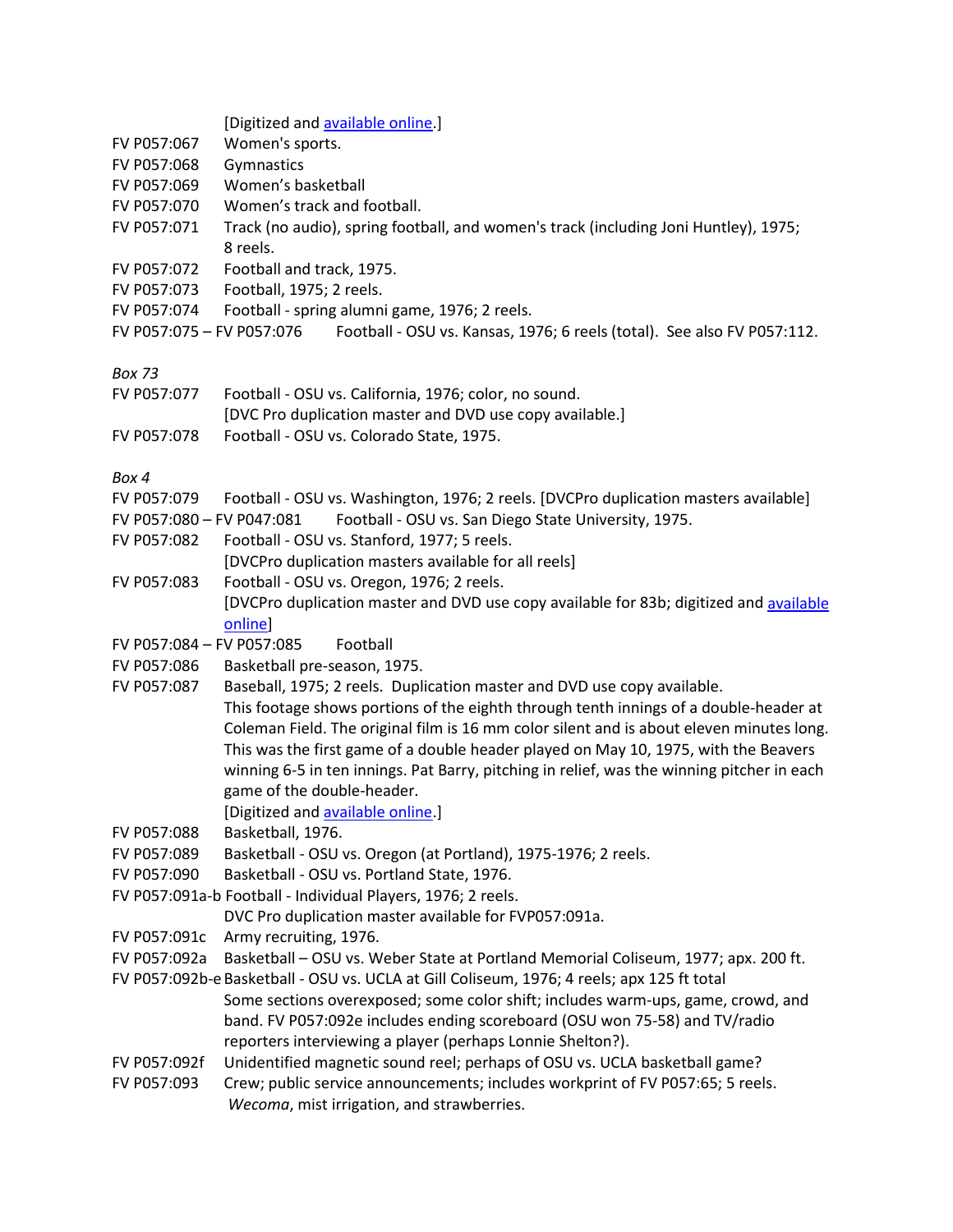- FV P057:094 Igland Jones Logging Systems; lilies; 3 reels. [See also FV P057:030.]
- FV P057:095 Airplane (pollution?) research, 1977?; 2 reels.
- FV P057:096 Bones and Books [See also FV P057:018.]
- FV P057:097 Football OSU vs. California; color internegative.
- FV P057:098 Windpower; color internegative [See also FV P057:022.]
- FV P057:099 Computer seedlings; 2 reels [See also FV P057:027.]
- FV P057:100 Spring football and women's track; 3 reels.
- FV P057:101 Fort Hoskins, 1976; 3 reels [See also FV P057:019.]
- FV P057:102 OSU Foundation public service announcements; 3 reels.

*Boxes 5-6* 

FV P057:103 – FV P057:104 *Slate It; Slate It Again*, 1976.

This was a production made by a Speech Communication class (Sp 406) taught by Denny Miles in the spring quarter of 1976. This group of films includes the final production as well as unedited footage, about 25 reels including an audiotape.

### **MOTION PICTURE FILMS – FV P057:106 – FV P057:634**

### *Box 8*

- FV P057:106 1962 Oregon State Football Highlights; 2 reels; 16 mm b/w
	- Includes footage of 1962 Liberty Bowl Game in Philadelphia vs Villanova, 15 Dec. 1962, and all other 1962 games (Iowa State, Iowa, Stanford, Washington, University of Pacific, West Virginia, Washington State, Idaho, Colorado State, and Oregon). Features Terry Baker's run for only score in Liberty Bowl and many other Baker highlights from 1962 season as well as footage of Verne Burke and Leroy Whittle. Short reel (approx. 25 ft) includes Terry Baker run for game's only score; long reel (approx. 750 ft) includes 1962 season highlights. Digital duplication master and DVD use copy available; also circulating copy available in Valley Library.

[Digitized and [available online.](http://media.oregonstate.edu/media/t/0_gad1ifum/2947392)]

- FV P057:107 OSU vs. Duke in 1942 Rose Bowl; 16 mm b/w, approx. 600 ft; game footage. [Beta SP and DVC Pro duplication masters available; DVD use copy available that also includes FV P031:050 and FV P017:09. Digitized and [available online.](https://media.oregonstate.edu/media/t/0_2dkbgo89)]
- FV P057:108 Campus Scenes, 1970
- FV P057:109 Commencement , 1968

*Boxes 9-11* 

FV P057:110 Scenes of children in Tokyo and OSU Basketball team during their visit in Dec. 1981 9 reels

- FV P057:111 Mens's basketball -- Los Angeles road trip, 1980-1981; 2 reels Includes win at UCLA.
- FV P057:112 Football OSU vs. Kansas, 1976
- [DVC Pro duplication master available; see also FV P057:075 FV P057:076.]
- FV P057:113 Engineering Spree racers, 1981
- FV P057:114 Gymnastics, January 1978 [Digitized and **available online.**]
- FV P057:115 Men's Basketball, 1978-79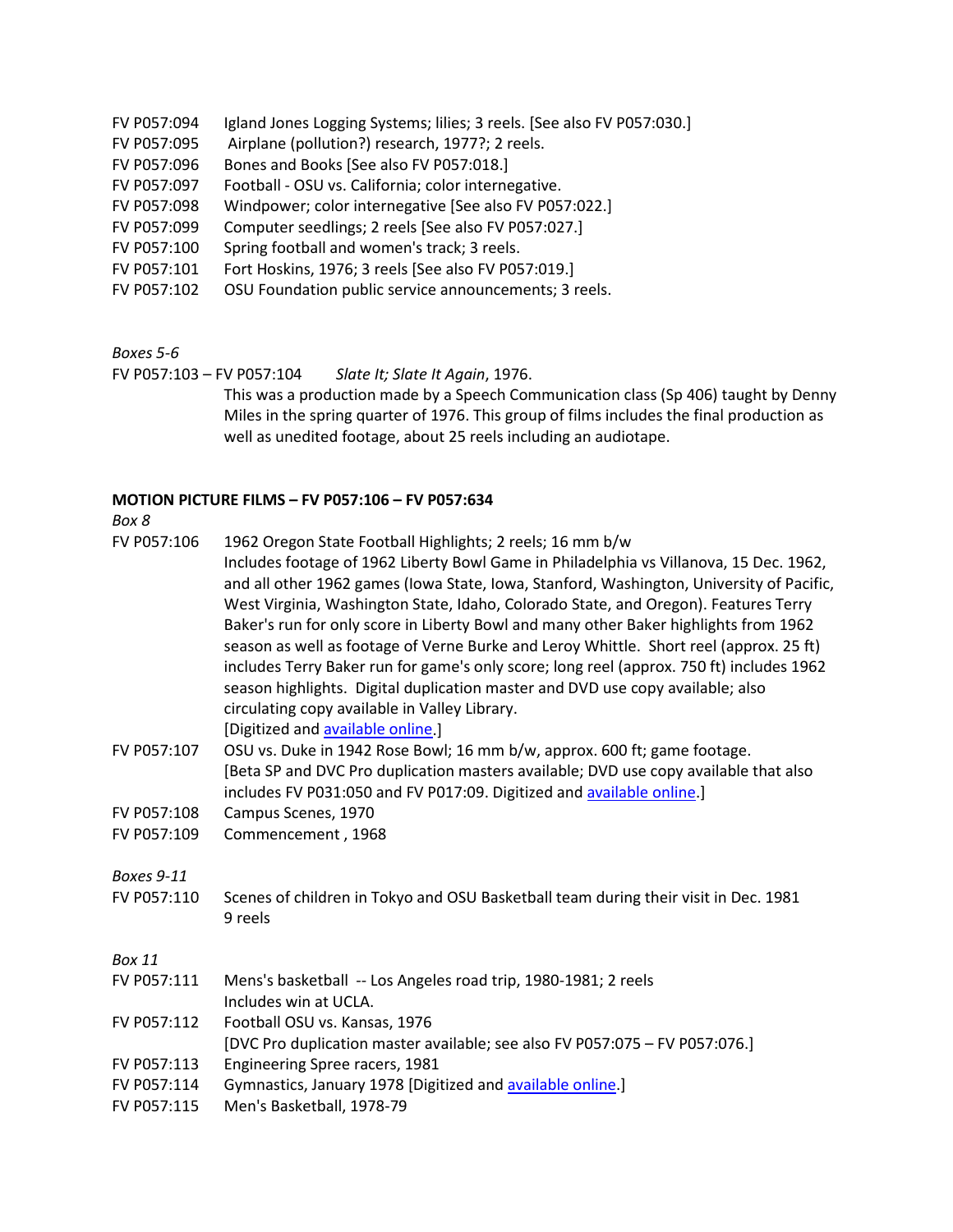FV P057:116 Parker Stadium, 1978

*Box 12* 

- FV P057:117 1978 Football Mugs
- [Mini-DV duplication master available; digitized an[d available online\]](https://media.oregonstate.edu/media/t/1_szotsv2p/2947392)
- FV P057:118 Athletics, 1978-1979
- FV P057:119 Women's track meet vs. University of Washington, 1980
- FV P057:120 KOAC, Linus Pauling, and geology; May, 1980
- FV P057:121 Football OSU vs. University of Oregon, 1978
	- [DVC Pro duplication master available; digitized an[d available online.](http://media.oregonstate.edu/media/t/0_8lut9rpu)]

*Box 13* 

- FV P057:122 OSU vs. University of Washington (OUTS Including Slow Motion)
- FV P057:123 Avezzano and the Oak Ridge Boys, September 1980
- FV P057:124 Volleyball practice, 1980-198
- FV P057:125 Library, 1980
- [Digitized and [available online.](https://media.oregonstate.edu/media/t/0_ksm0947v)]
- FV P017:126 Volleyball; 1981 [Milnor Project]

### *Box 14*

| FVP057:127  | Football - OSU vs. UCLA, 1978                                          |
|-------------|------------------------------------------------------------------------|
|             | [Mini-DV duplication master available; digitized and available online] |
| FV P057:128 | OSU Football Mugs, 1977 [DVC Pro duplication master available]         |
| FV P057:129 | Spring Football, 1981                                                  |

*Box 15* 

- FV P057:130 Head Football Coach Joe Avezzano, April 22, 1980
- FV P057:131 Commencement, circa 1968
- FV P057:132 Football OSU vs. Arizona State, 1978
- [DVC Pro duplication master available; digitized an[d available online.](http://media.oregonstate.edu/media/t/0_fgg1ttm9)]
- FV P057:133 OSU vs. Brigham Young, 1978 [See also FV P057:137; DVC Pro duplication master available; digitized and [available](http://media.oregonstate.edu/media/t/0_ry1uypju)  [online.](http://media.oregonstate.edu/media/t/0_ry1uypju)]

### *Box 16*

- FV P057:134 *Ford Foundation to Assist High School Students in Career* Choice, 1966 by Chuck Boice and George Gleeson
- FV P057:135 Dr. Robert MacVicar, 1970
- FV P057:136 Giant Killers 1967 Football Season, 16 mm color; no sound; 12 minutes Includes footage of games versus Purdue, Washington State, UCLA, USC, and University of Oregon.
	- [DVCPro duplication master available. Digitized and [available online.](http://media.oregonstate.edu/media/t/0_jtumwn7n)]
- FV P057:137 Football OSU vs. Brigham Young, 1978 [See also FV P057:133.]
- FV P057:138 Football OSU vs. Syracuse, 1978 [DVC Pro duplication master available]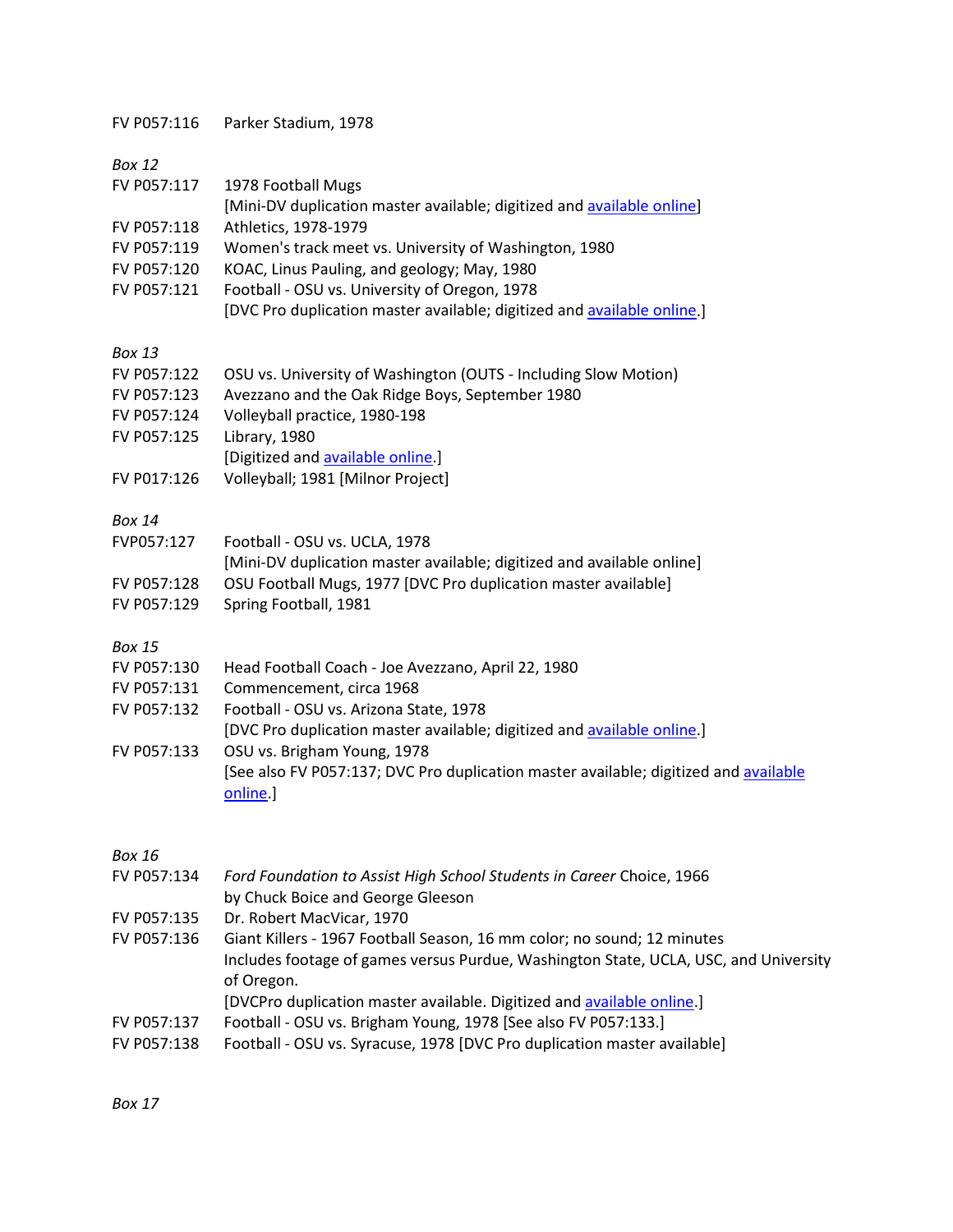| FV P057:139               |                 | Football - OSU vs. California, 1976; highlights; color silent; 136 feet<br>[DVCpro duplication master and DVD use copy available.]                                                                                                                      |
|---------------------------|-----------------|---------------------------------------------------------------------------------------------------------------------------------------------------------------------------------------------------------------------------------------------------------|
| FV P057:140               |                 | Football - OSU vs. Washington, 1977 [DVC Pro duplication master available]                                                                                                                                                                              |
| FV P057:141               |                 | Football - OSU vs. Stanford, 1977                                                                                                                                                                                                                       |
| FV P057:142               |                 | Football - OSU vs. USC (first half), 1977; 16 mm, 600 ft (apx 20 min), color, silent<br>Good condition; no splices; sideline camera.                                                                                                                    |
| FV P057:143               |                 | [DVC Pro duplication master available; digitized and available online.]<br>Men's Basketball - OSU vs. University of California - Berkeley, 1963; 2 reels                                                                                                |
|                           | [reels 1 and 2] |                                                                                                                                                                                                                                                         |
| <b>Box 18</b>             |                 |                                                                                                                                                                                                                                                         |
| FV P057:144               | [reels 3 and 4] | Men's Basketball - OSU vs. University of California - Berkeley, 1964; 2 reels                                                                                                                                                                           |
| FV P057:145               |                 | Men's Basketball - OSU vs. Montana State University, December 2, 1961                                                                                                                                                                                   |
| FV P057:146               |                 | Men's Basketball -OSU vs. University of Idaho, January 1962                                                                                                                                                                                             |
| FV P057:286               |                 | Campus scenes, late 1960s - early 1970s                                                                                                                                                                                                                 |
| <b>Box 19</b>             |                 |                                                                                                                                                                                                                                                         |
| FV P057:318 - FV P057:327 |                 | Keep Oregon Green public service announcements, 1981-1982<br>Original film, soundtrack and release prints of TV Public Service<br>Announcements produced during 1981-1982 school year; include "Ash<br>Trays", "Smokey", "Trees and Money", and others. |
| <b>Box 20</b>             |                 |                                                                                                                                                                                                                                                         |
| FV P057:328 - FV P057:337 |                 | OSU Foundation public service announcements, 1979<br>Original film, soundtrack and release prints of TV public service<br>announcements; include "Empty Quad", "Fench", "Pharmacy",<br>"Classrooms", "Imagine", and "Excellence".                       |
| Boxes 20-21               |                 |                                                                                                                                                                                                                                                         |
| FV P057:338 - FV P057:344 |                 | Television public service announcements, 1980<br>Original film, soundtrack and release prints of PSAs on deLaubenfels,<br>Wick, and Quaring.                                                                                                            |
| <b>Box 21</b>             |                 |                                                                                                                                                                                                                                                         |
| FV P057:345 - FV P057:351 |                 | OSU Foundation television public service announcement, 1980<br>Original film, soundtrack and release prints of "Schultz" public service<br>announcement.                                                                                                |
| Box 22-23                 |                 |                                                                                                                                                                                                                                                         |
| FV P057:352 - FV P057:368 |                 | OSU Foundation television public service announcements, 1980<br>Original film, soundtrack and release prints of public service<br>announcements about Fulton, A. Vaughn, Schultz, "Imagine",<br>deLaubenfels, and Benedicts.                            |
| <b>Boxes 23-24</b>        |                 |                                                                                                                                                                                                                                                         |
| FV P057:369 - FV P057:376 |                 | OSU Foundation television public service announcement, 1980                                                                                                                                                                                             |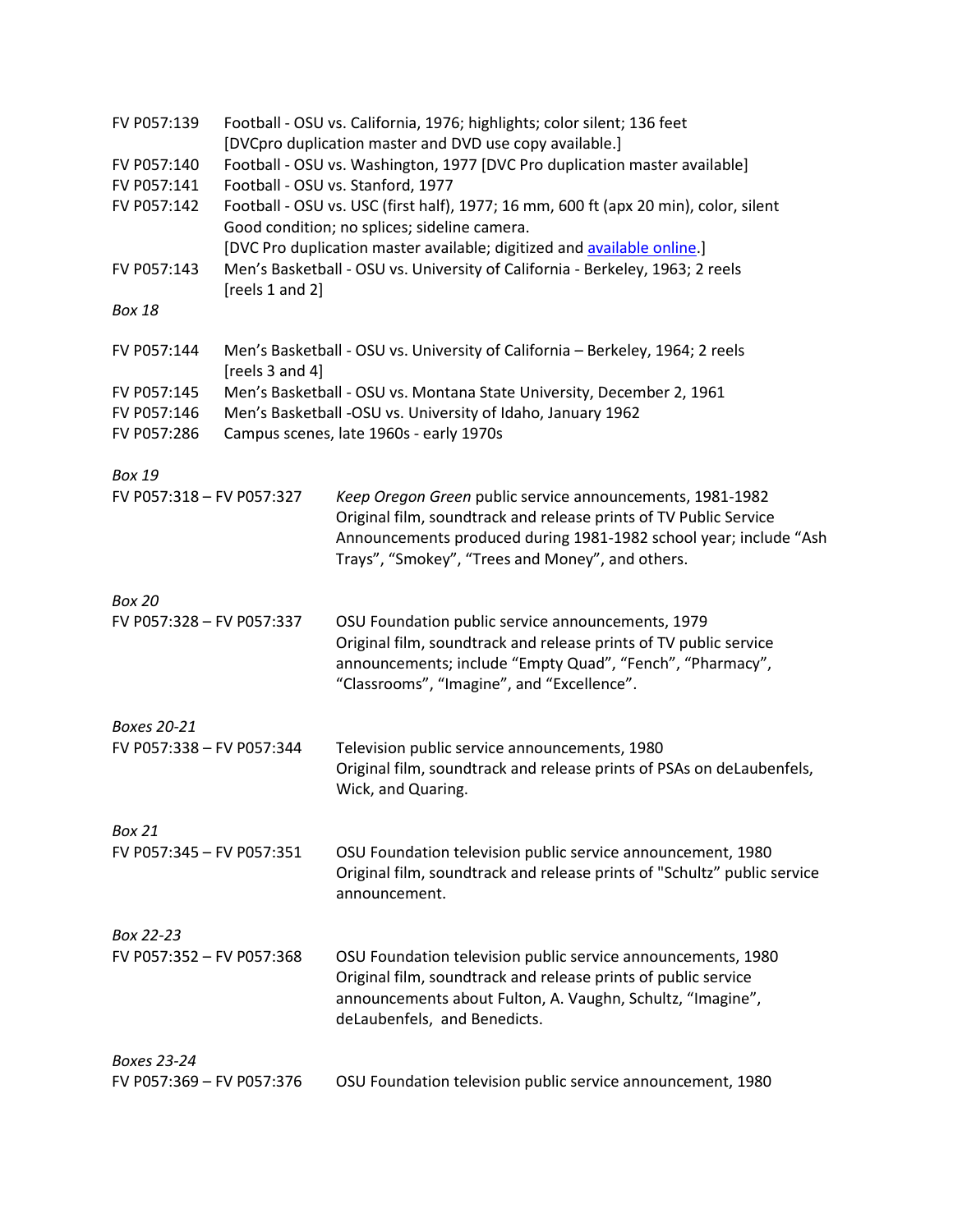|                           |                      | Original film, soundtrack and release prints of public service<br>announcement about Vic Wiley.                                                                                                                                                                                                                                                                                                                                                 |
|---------------------------|----------------------|-------------------------------------------------------------------------------------------------------------------------------------------------------------------------------------------------------------------------------------------------------------------------------------------------------------------------------------------------------------------------------------------------------------------------------------------------|
| Boxes 24-25               |                      |                                                                                                                                                                                                                                                                                                                                                                                                                                                 |
| FV P057:377 - FV P057:397 |                      | OSU Foundation television public service announcements, 1980?<br>Original film, soundtrack and release prints of public service<br>announcements on the OSU Speech Department, Glitter Rock, Orr, and<br>Holt.                                                                                                                                                                                                                                  |
| <b>Box 25</b>             |                      |                                                                                                                                                                                                                                                                                                                                                                                                                                                 |
| FV P057:456               | Terry Baker; 3 reels | "Terry Baker, Heisman Winner", "OSU vs. Oregon", 1962 Football and "Baker Plays for<br>Los Angeles Rams" [Digitized and available online]                                                                                                                                                                                                                                                                                                       |
| <b>Box 73</b>             |                      |                                                                                                                                                                                                                                                                                                                                                                                                                                                 |
| FV P057:591 - FV P057:592 |                      | Track - Far West Championships, May 16, 1964                                                                                                                                                                                                                                                                                                                                                                                                    |
| <b>Box 26</b>             |                      |                                                                                                                                                                                                                                                                                                                                                                                                                                                 |
| FV P057:593 - FV P057:594 |                      | Track vs. Oregon, May 4, 1970                                                                                                                                                                                                                                                                                                                                                                                                                   |
| FV P057:595 - FV P057:596 |                      | Track vs. Washington, 1971                                                                                                                                                                                                                                                                                                                                                                                                                      |
| Box 27                    |                      |                                                                                                                                                                                                                                                                                                                                                                                                                                                 |
| FV P057:624               |                      | Television film public service announcements, produced by Denny Miles:<br>1. Cherry Harvest; 2. Seal Rock Dig; 3. van Andel Alvin; 4. Wave Tank;<br>5. Anaplasmosis; 6. Wind Tunnel; 7. Oak Creek Stream; 8. Geothermal; 9. Coyote                                                                                                                                                                                                              |
| FV P057:625               |                      | Electronic Media Workshop presentation of examples of good and bad news releases;<br>produced by Denny Miles                                                                                                                                                                                                                                                                                                                                    |
| FV P057:626               |                      | Horseshoeing; color workprint.                                                                                                                                                                                                                                                                                                                                                                                                                  |
| FV P057:627               |                      | President James H. Jensen, sitting at desk and speaking; b/w.                                                                                                                                                                                                                                                                                                                                                                                   |
| FV P057:628               |                      | Weight room (at OSU); 4:30 running time.                                                                                                                                                                                                                                                                                                                                                                                                        |
| FV P057:629               | Campus aerial views. |                                                                                                                                                                                                                                                                                                                                                                                                                                                 |
| FV P057:630               |                      | Campus views on a sunny day, late 1970s or early 1980s; color.                                                                                                                                                                                                                                                                                                                                                                                  |
| <b>Box 73</b>             |                      |                                                                                                                                                                                                                                                                                                                                                                                                                                                 |
| FV P057:631               |                      | Half-time shows; campus shots (outdoor and indoor) and Marine Science Center; color.                                                                                                                                                                                                                                                                                                                                                            |
| <b>Box 28</b>             |                      |                                                                                                                                                                                                                                                                                                                                                                                                                                                 |
| FV P057:632               |                      | OSU Foundation public service announcements; 6 reels.                                                                                                                                                                                                                                                                                                                                                                                           |
| FV P057:633               |                      | Chronicle: A Time Capsule for OSU, 1982; produced by Brian R. Walker;                                                                                                                                                                                                                                                                                                                                                                           |
|                           |                      | includes footage of photographs from the OSU Archives holdings; 6 reels.                                                                                                                                                                                                                                                                                                                                                                        |
| <b>Box 29</b>             |                      |                                                                                                                                                                                                                                                                                                                                                                                                                                                 |
| FV P057:634               |                      | Heart of the Valley, 1976; 5 reels (color internegative, sound track, and 3 prints)<br>Produced by Jan Baross, a freelance filmmaker with funding from the OSU Bicentennial<br>Committee in cooperation with the Journalism Department, Department of Information,<br>and Horner Museum. Denny Miles (Assistant Director for Broadcast Media of the Dept.<br>of Information) assisted Baross and provided much of the equipment. The 16 mm, 22- |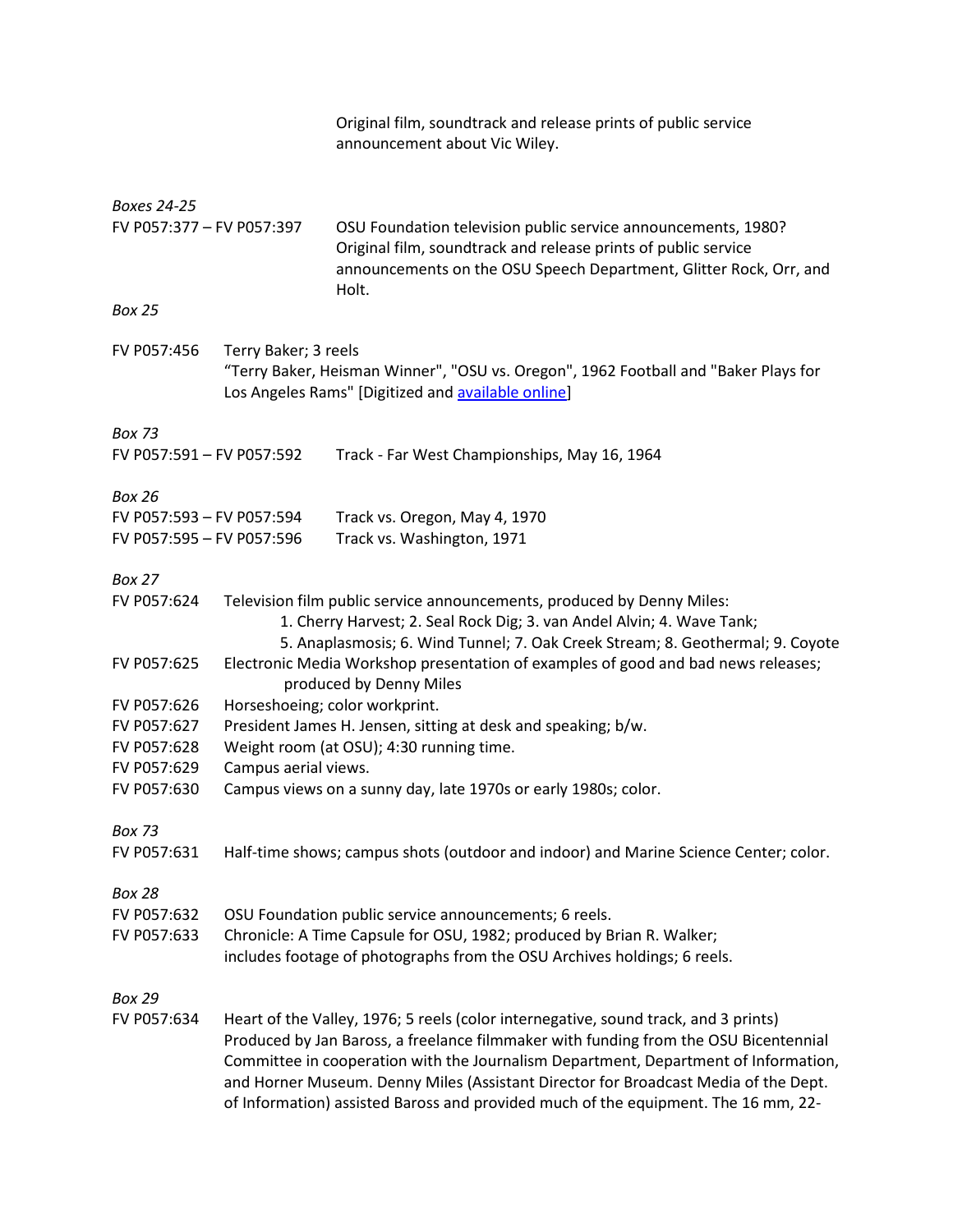minute color film includes historical still photographs and interviews with descendents of pioneers and residents of Corvallis, Oregon at the turn of the century to document early days in the Willamette Valley. DVD use copy available; also circulating copy available in Valley Library. [Digitized an[d available online\]](http://media.oregonstate.edu/media/t/0_8y1y9pbh/2947392)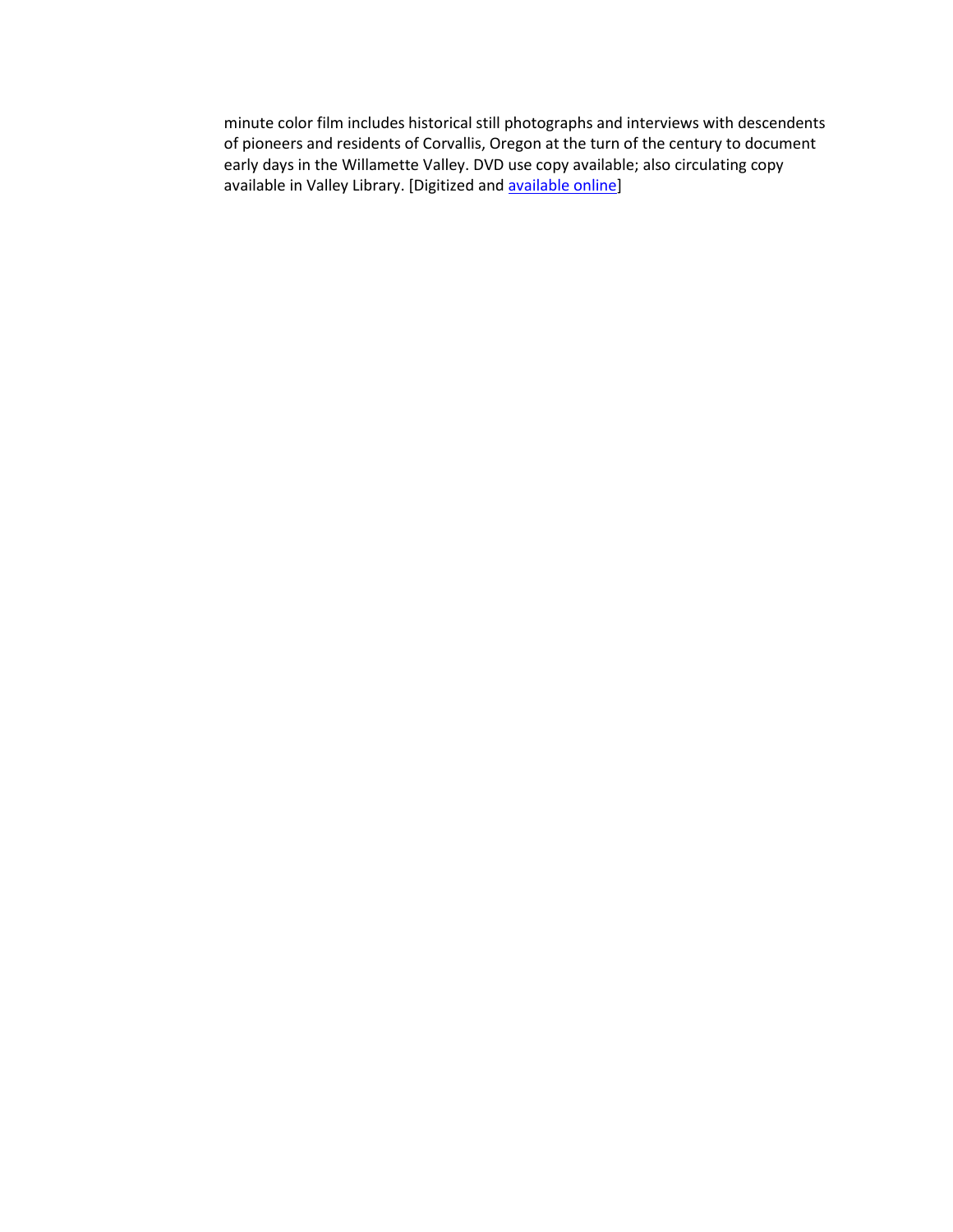#### **VIDEOTAPES – FV P057:105 – FV P057:635**

*Box 7*

FV P057:105 Linus Pauling Interviewed by Ron Lovell, Lake Oswego, Oregon, October 13, 1983 Interview at Pauling's sister's home. Videographer: Keith Riggs Three (3) U-Matic tapes, one audiocassette sound recording ; and printed transcript. A preservation master and use copy of the videotapes are available. A digital version of the sound recording is also available. The videotapes can be viewed online through the links for each item. [FV P057:105a](http://media.oregonstate.edu/media/t/0_thafy1xl/2947392) Discusses the Ava Helen Pauling Lectureship for World Peace. [FV P057:105b](http://media.oregonstate.edu/media/t/0_2qtm1pqe/2947392) Dr. Pauling discusses world peace. [FV P057:105c](http://media.oregonstate.edu/media/t/0_jl9t41ea/2947392) Dr. Pauling discusses the life of his wife, Ava Helen Pauling, and her contribution to world peace.

Men's basketball games

| OSU vs. University of Washington, February 17, 1983; VHS videotape             |
|--------------------------------------------------------------------------------|
| OSU vs. University of Idaho in NIT (tournament), March 16, 1983; VHS videotape |
| [Access DVD available]                                                         |
| OSU vs. University of New Orleans in NIT (tournament), March 21, 1983; VHS     |
| [Access DVD available]                                                         |
| OSU vs. Iowa, December 10, 1983; VHS videotape                                 |
| [Transferred to digital format]                                                |
| OSU vs. Utah, December 16, 1983; VHS videotape                                 |
| Far West Classic, OSU vs. Washington State, December 29, 1983; VHS videotape   |
| OSU vs. Arkansas State (color dup) ; VHS videotape                             |
| Far West Classic, OSU vs. University of Oregon, December 30, 1983; VHS         |
| OSU vs. Stanford, January 5, 1984; VHS videotape                               |
| OSU vs. Washington, January 12, 1984; VHS videotape                            |
| OSU vs. USC, January 14, 1984; VHS videotape                                   |
|                                                                                |
| OSU vs. Stanford, January 23, 1984; VHS videotape                              |
| OSU vs. Arizona State, January 26, 1984; VHS videotape                         |
| OSU vs. California, January 28, 1984; VHS videotape                            |
| [Transferred to digital format]                                                |
| OSU vs. Oregon, February 2, 1984; VHS videotape                                |
| [Transferred to digital format]                                                |
| OSU vs. Michigan State, February 2, 1984; VHS videotape                        |
| OSU vs. USC, February 9, 1984; VHS videotape                                   |
| OSU vs. UCLA, February 11, 1984; VHS videotape                                 |
| OSU vs. Arizona, February 13, 1984; VHS videotape                              |
| [Transferred to digital format]                                                |
| OSU vs. Washington, February 16, 1984; VHS videotape                           |
| OSU vs. Washington State, February 18, 1984; VHS videotape                     |
| OSU vs. Arizona State, February 23, 1984; VHS videotape                        |
|                                                                                |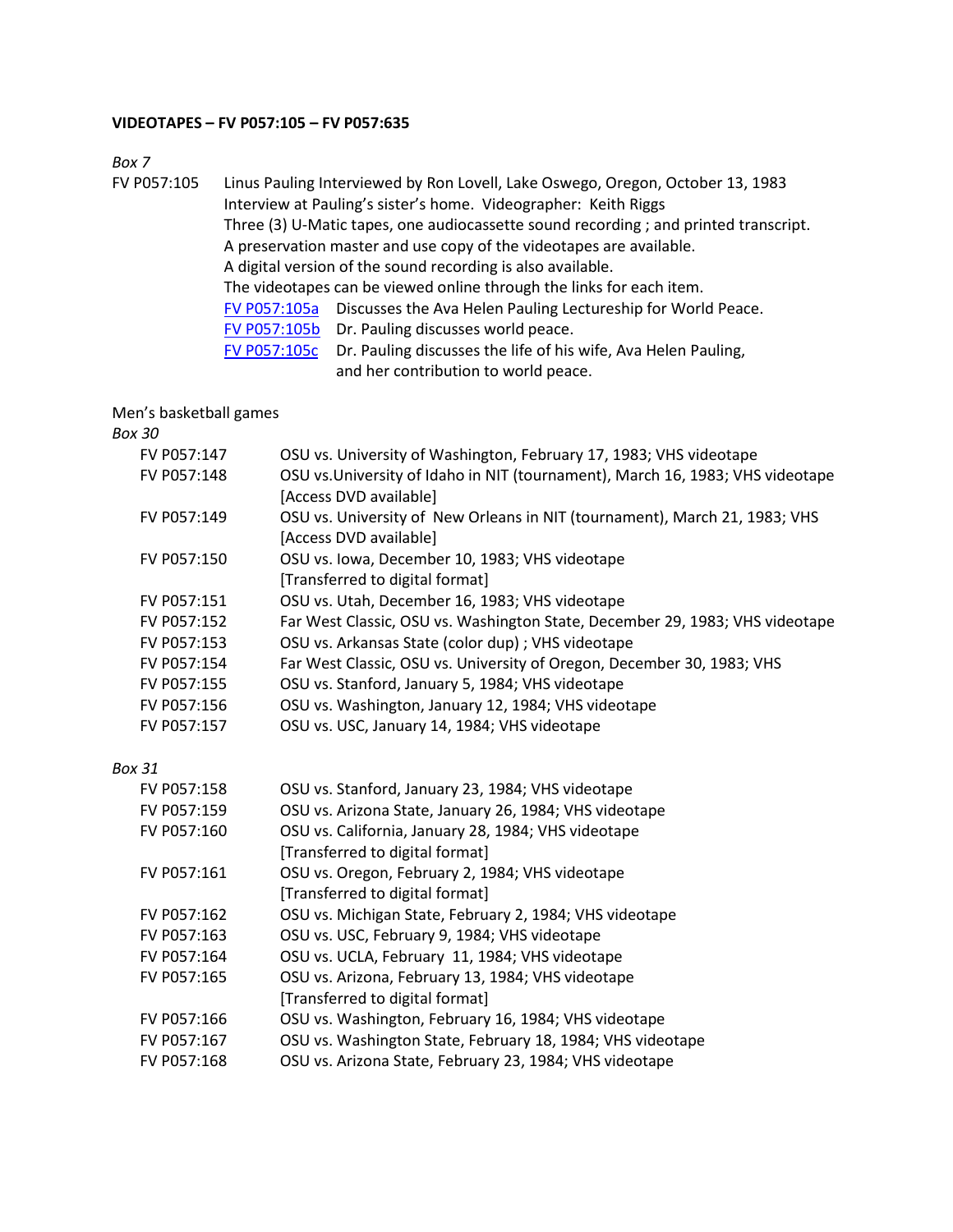# *Box 32*

| FV P057:169 | OSU vs. Arizona, February. 25, 1984; VHS videotape                             |
|-------------|--------------------------------------------------------------------------------|
| FV P057:170 | OSU vs. Oregon, March 3, 1984; VHS videotape [Digitized and available online.] |
| FV P057:171 | OSU vs. UCLA, March 10, 1984; VHS videotape                                    |

# Ralph Miller Show (Men's basketball coach)

### *Box 32*

| FV P057:172 | December 24, 1980; January 7, January 14 and January 21, 1981; VHS videotape    |
|-------------|---------------------------------------------------------------------------------|
| FV P057:173 | January 28, February 4, February 11, and February 18, 1981; VHS videotape       |
| FV P057:174 | February 25, March 4 and March 11, 1981; VHS videotape                          |
|             | Highlights of the 1980-1981 season - 26 and 1 Ain't Bad                         |
|             | [Duplication master and DVD use copy available; all contents linked above have  |
|             | been digitized and made available online.]                                      |
|             |                                                                                 |
| FV P057:175 | January 6, January 13, January 20, and January 27, 1982; VHS videotape          |
| FV P057:176 | February 3, February 10, February 17, and February 24, 1982; VHS videotape      |
| FV P057:177 | March 3 and March 10, 1982; VHS videotape                                       |
|             | Also includes The Orange Express in Tokyo and Red Hot and Rollin' (highlights). |
|             | [All contents linked above have been digitized and made available online.]      |

# Football games

### *Box 32*

| FV P057:178 - FV P057:179 | OSU vs. Ohio State, September 8, 1984; VHS videotape<br>[Transferred to digital format] |
|---------------------------|-----------------------------------------------------------------------------------------|
| FV P057:180 - FV P057:181 | OSU vs. Arizona, September 15, 1984; VHS videotape                                      |
| FV P057:182 - FV P057:184 | OSU vs. Wyoming, September 22, 1984; VHS videotape<br>[Transferred to digital format]   |
| FV P057:185 - FV P057:186 | OSU vs. Idaho, September 29, 1984; VHS videotape                                        |
|                           | [Transferred to digital format]                                                         |
| FV P057:187 - FV P057:188 | OSU vs. Washington, October 6, 1984; VHS videotape                                      |
|                           | [Transferred to digital format]                                                         |
| FV P057:189 - FV P057:190 | OSU vs. California, October 13, 1984; VHS videotape                                     |
|                           | [Transferred to digital format]                                                         |
| FV P057:191 - FV P057:192 | OSU vs. Arizona State, October 20, 1984; VHS videotape                                  |
|                           | [Transferred to digital format]                                                         |
| FV P057:194 - FV P057:196 | OSU vs. Stanford, October 27, 1984; VHS videotape                                       |
| FV P057:197 - FV P057:199 | OSU vs. Washington State, November 3, 1984; VHS videotape                               |
|                           | [Transferred to digital format]                                                         |
| FV P057:200 - FV P057:201 | OSU vs. UCLA, November 10, 1984; VHS videotape                                          |
|                           | [Transferred to digital format]                                                         |
| FV P057:202 - FV P057:204 | OSU vs. Oregon, November 17, 1984; VHS videotape                                        |
|                           |                                                                                         |

# Men's basketball games

| Box 32      |                                                                                                                           |
|-------------|---------------------------------------------------------------------------------------------------------------------------|
| FV P057:205 | OSU vs. Washington, 1979; VHS videotape                                                                                   |
| FV P057:206 | OSU vs. Lamar in NCAA Playoffs, 1980; recording of television broadcast;<br>VHS videotape [Transferred to digital format] |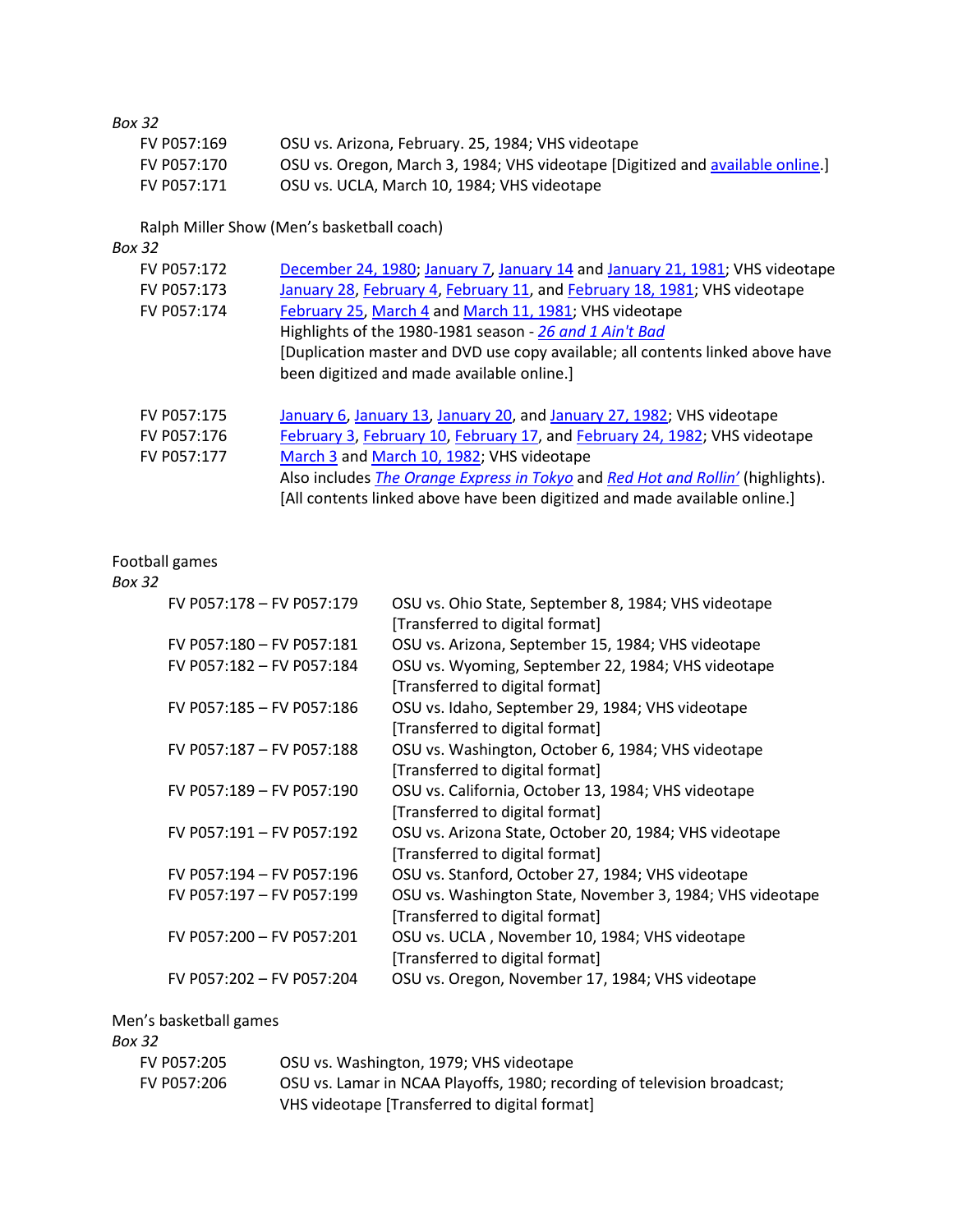| FV P057:207   | OSU vs. California, February 25, 1980; VHS videotape                                         |
|---------------|----------------------------------------------------------------------------------------------|
| FV P057:208   | OSU vs. Washington State, February 16, 1980; VHS videotape                                   |
| FV P057:209   | OSU vs. Arizona, February 9, 1980; VHS videotape                                             |
| FV P057:210   | OSU vs. Arizona State, February 7, 1980; VHS videotape                                       |
|               | [Transferred to digital format]                                                              |
| <b>Box 33</b> |                                                                                              |
| FV P057:211   | OSU vs. Stanford, February 1980; VHS videotape                                               |
| FV P057:212   | OSU vs. Stanford, January 28, 1980; VHS videotape<br>[Access DVD available]                  |
| FV P057:213   | OSU vs. Washington State, January 17, 1980; VHS videotape<br>[Transferred to digital format] |
| FV P057:214   | OSU vs. Arizona, January 10, 1980; VHS videotape                                             |
| FV P057:215   | OSU vs. USC, January 5, 1980; VHS videotape                                                  |
| FV P057:216   | OSU vs. UCLA, January 3, 1980; VHS videotape                                                 |
| FV P057:217   | OSU vs. Oregon, December 22, 1979; VHS videotape                                             |
| FV P057:218   | OSU vs. Kansas State, March 14, 1981; VHS videotape                                          |
|               | [Transferred to digital format]                                                              |
| FV P057:219   | OSU vs. Brigham Young, November 29, 1980; VHS videotape                                      |
|               | [Transferred to digital format]                                                              |
| FV P057:220   | OSU vs. University of Portland, December 13, 1980; VHS videotape                             |
|               | [Transferred to digital format]                                                              |
| FV P057:221   | OSU vs. Arizona State, January 3, 1981; VHS videotape                                        |
|               | [Transferred to digital format]                                                              |
| FV P057:222   | OSU vs. USC, January 31, 1981; VHS videotape                                                 |
|               | [Transferred to digital format]                                                              |
| FV P057:223   | OSU vs. UCLA, January 29, 1981; VHS videotape                                                |
|               | [Transferred to digital format]                                                              |
| FV P057:224   | OSU vs. Washington, January 24, 1981; VHS videotape                                          |
|               | [Transferred to digital format]                                                              |
| FV P057:225   | OSU vs. Oregon, January 17, 1981; VHS videotape                                              |
|               | [Transferred to digital format]                                                              |
| FV P057:226   | OSU vs. Stanford, January 9, 1981; VHS videotape                                             |
|               | [Transferred to digital format]                                                              |
| FV P057:227   | OSU vs. Washington State, February 21, 1981; VHS videotape                                   |
|               | [Transferred to digital format]                                                              |
| FV P057:228   | OSU vs. St. Johns, February 14, 1981; VHS videotape                                          |
|               | [Transferred to digital format]                                                              |
| FV P057:229   | OSU vs. Oregon, February 12, 1981; VHS videotape                                             |
| FV P057:230   | [Transferred to digital format]<br>OSU vs. Stanford, February 7, 1981; VHS videotape         |
|               | [Transferred to digital format]                                                              |
| FV P057:231   | OSU vs. Arizona, March 5, 1981; VHS videotape                                                |
|               | [Transferred to digital format]                                                              |
| FV P057:232   | OSU vs. Arizona State, March 7, 1981; VHS videotape                                          |
|               | [Transferred to digital format]                                                              |
| FV P057:233   | OSU vs. UCLA, March 1, 1981; VHS videotape                                                   |
|               | [Transferred to digital format]                                                              |
|               |                                                                                              |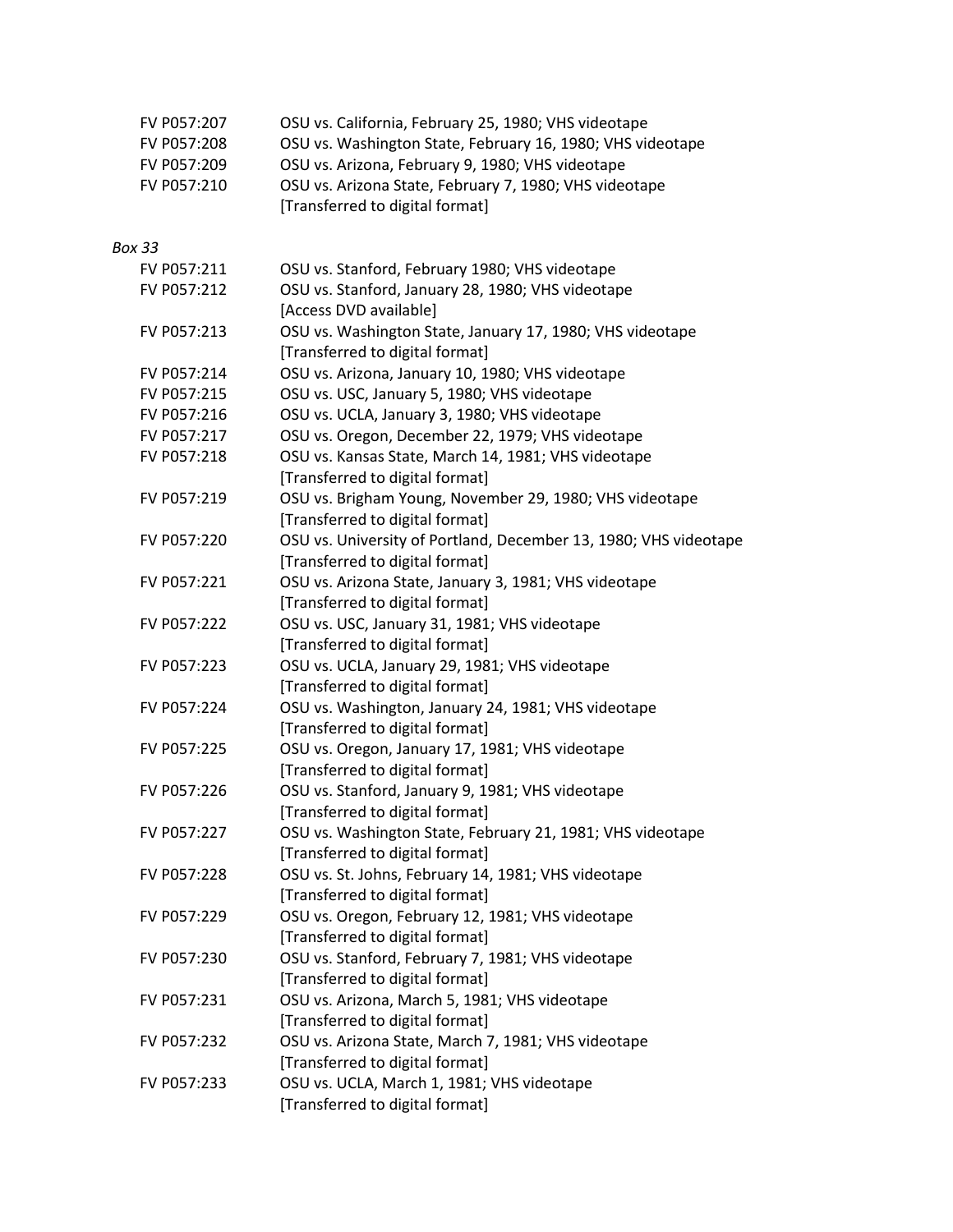| FV P057:234   | OSU vs. Washington, February 23, 1981; VHS videotape                         |
|---------------|------------------------------------------------------------------------------|
|               | [Transferred to digital format]                                              |
| FV P057:235   | OSU vs. Pepperdine, December 12, 1981; VHS videotape                         |
| FV P057:236   | OSU vs. Brigham Young, December 4, 1981; VHS videotape                       |
| FV P057:237   | OSU vs. Louisville, December 20, 1981; VHS videotape                         |
|               | [Transferred to digital format]                                              |
| FV P057:238   | OSU vs. Arizona State, January 2, 1982; VHS videotape                        |
| FV P057:239   | OSU vs. Arizona, January 4, 1982; VHS videotape                              |
| FV P057:240   | OSU vs. California, January 9, 1982; VHS videotape                           |
| FV P057:241   | OSU vs. Stanford, January 11, 1982; VHS videotape                            |
|               | [Transferred to digital format]                                              |
| FV P057:242   | OSU vs. Oregon, January 16, 1982; VHS videotape                              |
| FV P057:243   | OSU vs. Washington State, January 22, 1982; VHS videotape                    |
| FV P057:244   | OSU vs. Washington, January 23, 1982; VHS videotape                          |
| FV P057:245   | OSU vs. UCLA, January 29, 1982; VHS videotape                                |
| FV P057:246   | OSU vs. USC, January 30, 1982; VHS videotape                                 |
| FV P057:247   | OSU vs. Stanford, February 6, 1982; VHS videotape                            |
| FV P057:248   | OSU vs. California, February 8, 1982; VHS videotape                          |
| FV P057:249   | OSU vs. Washington, February 18, 1982; VHS videotape                         |
| FV P057:250   | OSU vs. UCLA, February 26, 1982; VHS videotape                               |
| FV P057:251   | OSU vs. USC, February 27, 1982; VHS videotape                                |
|               | [Transferred to digital format]                                              |
| FV P057:252   | OSU vs. Idaho in NCAA Playoffs, 1982; VHS videotape                          |
|               | [Access DVD available]                                                       |
| FV P057:253   | OSU vs. Pepperdine in NCAA Playoffs, 1982; VHS videotape                     |
|               | [Access DVD available]                                                       |
| FV P057:254   | OSU vs. Boise State, December 12, 1985; VHS videotape                        |
| <b>Box 34</b> |                                                                              |
| FV P057:255   | OSU vs. Santa Clara, December 14, 1985; VHS videotape                        |
| FV P057:256   | OSU vs. Tennessee Tech in Far West Classic, December 26, 1985; VHS videotape |
| FV P057:257   | OSU vs. Boston University in Far West Classic, December 29, 1985; VHS        |
|               |                                                                              |

| FV P057:258 | OSU vs. UCLA, January 4, 1986; VHS videotape              |
|-------------|-----------------------------------------------------------|
| FV P057:259 | OSU vs. Oregon, January 11, 1986; VHS videotape           |
| FV P057:260 | OSU vs. Washington State, January 16, 1986; VHS videotape |

- FV P057:261 OSU vs. California, January 31, 1986; VHS videotape
- FV P057:262 OSU vs. Washington State, February 26, 1986; VHS videotape
- FV P057:263 OSU vs. Arizona State, February 20, 1986; VHS videotape
- FV P057:264 OSU vs. Stanford, February 27, 1986; VHS videotape

# Football games

| OSU vs. Idaho, September 7, 1985; VHS videotape            |
|------------------------------------------------------------|
| [Access DVDs available]                                    |
| OSU vs. California, September 14, 1985; VHS videotape      |
| [Access DVDs available]                                    |
| OSU vs. Fresno State, September 21, 1985; VHS videotape    |
| OSU vs. Grambling State, September 28, 1985; VHS videotape |
|                                                            |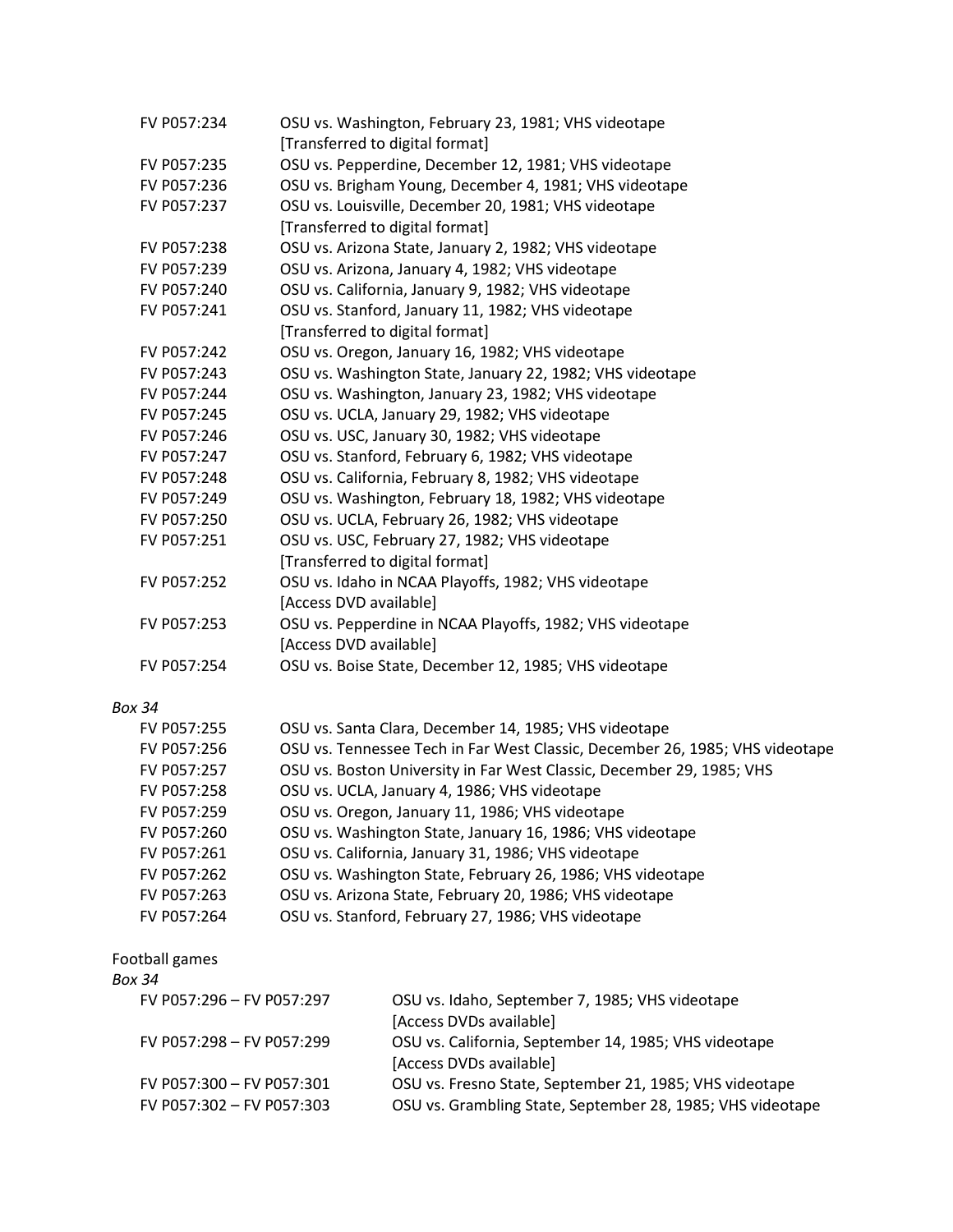| FV P057:304 - FV P057:305 | [Digitized and available online]<br>OSU vs. USC, October 5, 1985; VHS videotape |
|---------------------------|---------------------------------------------------------------------------------|
|                           |                                                                                 |
| FV P057:306 - FV P057:307 | OSU vs. Washington State, 1985; VHS videotape                                   |
| FV P057:308 - FV P057:309 | OSU vs. Washington, October 19, 1985; VHS videotape                             |
|                           | [Access DVDs available; digitized and available online: First Half;             |
|                           | <b>Second Half</b>                                                              |
| FV P057:310 - FV P057:311 | OSU vs. Arizona, November 2, 1985; VHS videotape                                |
| FV P057:312 - FV P057:313 | OSU vs. Stanford, November 9, 1985; VHS videotape                               |
| FV P057:314 - FV P057:315 | OSU vs. UCLA, November 16, 1985; VHS videotape                                  |
| FV P057:316 - FV P057:317 | OSU vs. Oregon, November 23, 1985; VHS videotape                                |

*Joe Avezanno Show* – Football Coach's television show.

Master copy for games played during the 1982-1984 seasons;  $\frac{3}{4}$ " UMatic videotapes.

| FV P057:398 | Ohio State, September 9, 1984                                                    |
|-------------|----------------------------------------------------------------------------------|
|             | [Transferred to digital format]                                                  |
| FV P057:399 | Arizona, September 16, 1984                                                      |
|             | [Transferred to digital format]                                                  |
| FV P057:400 | Wyoming, September 23, 1984                                                      |
|             | [Transferred to digital format]                                                  |
| FV P057:401 | Idaho, September 30, 1984                                                        |
|             | [Transferred to digital format]                                                  |
| FV P057:402 | California, October 14, 1984                                                     |
|             | [Transferred to digital format]                                                  |
| FV P057:403 | Arizona State, October 21, 1984                                                  |
|             | [Transferred to digital format]                                                  |
| FV P057:404 | Stanford, October 28, 1984                                                       |
|             | [Digitized and available online]                                                 |
| FV P057:405 | Washington State, November 11, 1984                                              |
|             | [Transferred to digital format]                                                  |
| FV P057:406 | UCLA, November 11, 1984                                                          |
|             | [Transferred to digital format]                                                  |
| FV P057:407 | Oregon, November 17, 1984                                                        |
|             | [Transferred to digital format]                                                  |
| FV P057:408 | Portland State, September 11, 1983 [Transferred to digital format] and UNLV,     |
|             | October 2, 1983 [Transferred to digital format]                                  |
| FV P057:409 | Arizona, September 14, 1982 [Transferred to digital format] and Louisiana State  |
|             | (LSU), September 21, 1982 [Transferred to digital format]                        |
| FV P057:410 | San Jose State, September 28, 1982 [Transferred to digital format] and Stanford, |
|             | October 3, 1982 [Transferred to digital format]                                  |
| FV P057:411 | Washington, October 7, 1984                                                      |
|             | [Transferred to digital format]                                                  |
| FV P057:412 | Washington, October 9, 1983 [Transferred to digital format] and California,      |
|             | October 16, 1983 [Transferred to digital format]                                 |
| FV P057:413 | Washington State, October 10, 1982 [Transferred to digital format] and           |
|             | Washington, October 17, 1982 [Transferred to digital format]                     |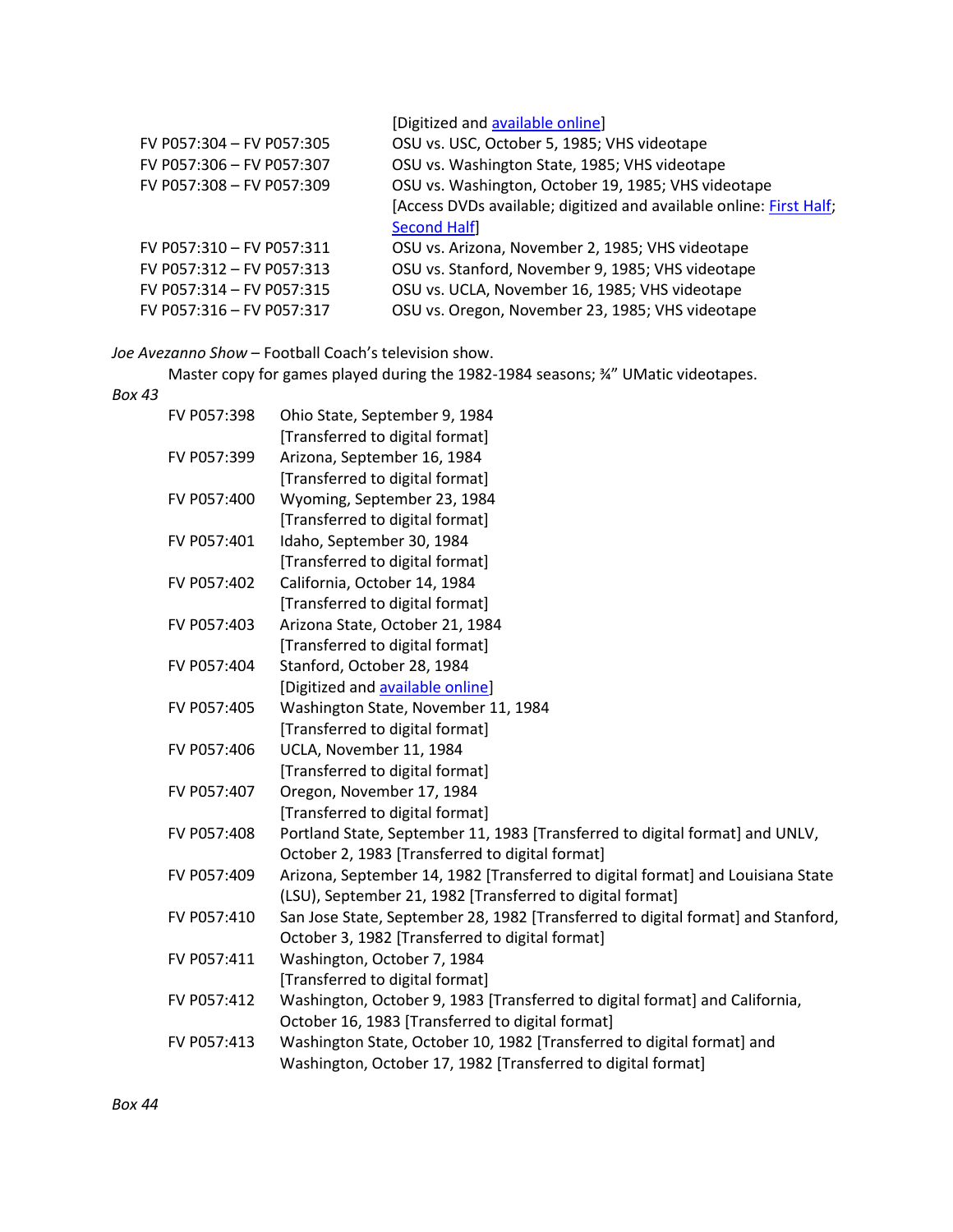| FV P057:414 | USC, October 24, 1982 and California, October 31, 1982            |
|-------------|-------------------------------------------------------------------|
| FV P057:415 | Stanford, October 30, 1983 and Washington State, November 6, 1983 |
| FV P057:416 | Arizona, November 7, 1982                                         |
| FV P057:417 | Arizona State, November 13, 1983 and Oregon, November 20, 1983    |
| FV P057:418 | Montana, November 21, 1982 and Oregon, November 28, 1982          |
| FV P057:419 | 1983 Season: September 4, 11, 18, and 25; VHS format              |

*Ralph Miller Show* – Basketball Coach's television show.

Master copy for 1980-1981 season; ¾" UMatic videotapes.

### *Box 44*

| FV P057:420 | December 24, 1980 |
|-------------|-------------------|
| FV P057:421 | January 7, 1981   |
| FV P057:422 | January 14, 1981  |
| FV P057:423 | January 21, 1981  |
| FV P057:424 | January 28, 1981  |
| FV P057:425 | February 4, 1981  |
| FV P057:426 | February 11, 1981 |
| FV P057:427 | February 18, 1981 |
| FV P057:428 | February 25, 1981 |
| FV P057:429 | March 4, 1981     |

#### *Box 34*

FV P057:430 March 11, 1981

### Football games – VHS format

# *Box 34*

|               | FV P057:431 - FV P057:432  | OSU vs. Arizona, September 3, 1983                                           |
|---------------|----------------------------|------------------------------------------------------------------------------|
|               | FV P057:433 - FV P057:434  | OSU vs. Portland State, September 10, 1983                                   |
|               |                            | [Both tapes transferred to digital format]                                   |
|               | FV P057:435 -- FV P057:436 | OSU vs. USC at Parker Stadium, September 17, 1983; VHS                       |
|               |                            | FV P057:435 has 1st-3rd quarters, both press-box and end-zone cameras; sound |
|               |                            | is stadium announcer and some background noise from press box; includes pre- |
|               |                            | game (coin toss), Benny Beaver mascot, and crowd shots                       |
|               |                            | FV P057:436 has 4th quarter, press-box and end-zone cameras; sideline camera |
|               | (whole game).              |                                                                              |
|               | FV P057:437 - FV P057:438  | OSU vs. Colorado, September 24, 1983; VHS videotape                          |
|               | FV P057:439 - FV P057:440  | OSU vs. UNLV, October 1, 1983; VHS videotape                                 |
|               | FV P057:441 - FV P057:442  | OSU vs. Washington, October 8, 1983; VHS videotape                           |
|               | FV P057:443 - FV P057:444  | OSU vs. California, October 15, 1983; VHS videotape                          |
| <b>Box 35</b> |                            |                                                                              |
|               | FV P057:445 - FV P057:446  | OSU vs. Stanford, October 29, 1983; VHS videotape                            |
|               |                            | [Access DVDs available]                                                      |
|               | FV P057:447 - FV P057:448  | OSU vs. Washington State, November 5, 1983; VHS videotape                    |

FV P057:449 – FV P057:450 OSU vs. Arizona State, November 12, 1983; VHS videotape FV P057:451 – FV P057:452 OSU vs. Oregon, November 19, 1983; VHS videotape

[Digitized and available online: [First Half;](http://media.oregonstate.edu/media/t/0_47rgqj99/2947392) [Second Half\]](http://media.oregonstate.edu/media/t/0_7yzbqzf8/2947392)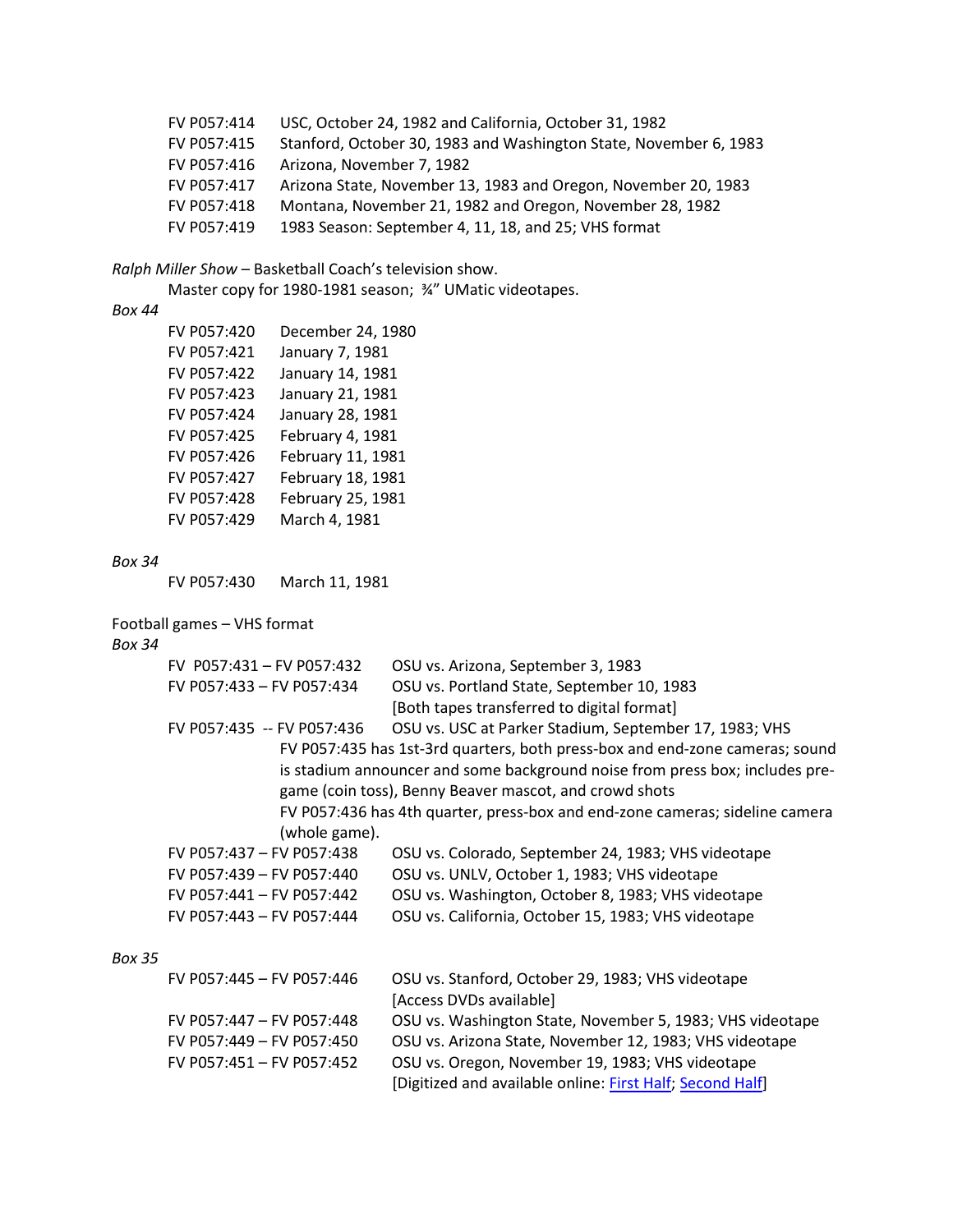# Men's basketball

# *Box 35*

| FV P057:453 | OSU vs. Oregon, January 16, 1982; VHS videotape  |
|-------------|--------------------------------------------------|
| FV P057:454 | OSU vs. Oregon, February 13, 1982; VHS videotape |
| FV P057:455 | OSU vs. USC, February 27, 1982; VHS videotape    |

| ככ גטם                    |                                                                                       |
|---------------------------|---------------------------------------------------------------------------------------|
| FV P057:457               | Wrestling, February 1980; 34" Umatic                                                  |
|                           | [Digitized and available online]                                                      |
| FV P057:458               | Swimming, February 8, 1980; 34" Umatic                                                |
|                           | [Digitized and available online]                                                      |
| FV P057:459               | Women's Track, April 1980; 34" Umatic                                                 |
|                           | [Digitized and available online]                                                      |
| FV P057:460               | Women's Track and Swimming, April 1980; 34" Umatic                                    |
| FV P057:461               | Women's Tennis, April 1980; 34" Umatic                                                |
|                           | [Digitized and available online]                                                      |
| FV P057:462 - FV P057:463 | Crew, April 26, 1980; 34" Umatic                                                      |
|                           | [FVP057:462 has been digitized and is available online]                               |
| FV P057:464               | Softball, May 1980; 34" Umatic                                                        |
|                           | [Digitized and available online]                                                      |
| FV P057:465               | Women's Golf, May 1980; 34" Umatic                                                    |
|                           | [Digitized and available online]                                                      |
| FV P057:466               | The Joe Avezzano Show (football coach's show) features, 1980; 34" Umatic              |
| FV P057:467               | The Ralph Miller Show (men's basketball coach's show) features, 1980-1981; 34" Umatic |
| FV P057:468 - FV P057:469 | Men's Basketball, Los Angeles Road Trip, 1980-1981; 34" Umatic                        |
|                           |                                                                                       |
| <b>Box 36</b>             |                                                                                       |
| FV P057:470               | Women's Basketball, Gymnastics, and Wrestling; 34" Umatic                             |
|                           | Film transfers to video, February 1981                                                |
|                           | [Digitized and available online]                                                      |
| FV P057:471               | The Joe Avezzano Show - Coaches Tips, 1981; 34" Umatic                                |
|                           | Includes Bill "Ropes" Robertson                                                       |
| FV P057:472               | Men's basketball practice, November 10, 1982; 34" Umatic                              |
| FV P057:473               | Volleyball vs. Oregon, November 3, 1982                                               |
|                           | and University of Portland, November 10, 1982; 34" Umatic                             |
|                           | [Digitized and available online]                                                      |
| FV P057:474               | Volleyball, November 20, 1982; 34" Umatic                                             |
| FV P057:475               | Women's basketball highlights, 1980-1983; 34" Umatic; includes cue sheets             |
|                           | [Digitized and available online]                                                      |
| FV P057:476               | Women's basketball vs. UCLA [digitized and available online]; gymnastics highlights,  |
|                           | 1980-1983 [digitized and available online]; 34" Umatic; Includes cue sheets           |
| FV P057:477 - FV P057:478 | Gymnastics highlights, 1980-1983; 34" Umatic                                          |
|                           | [Digitized and available online: FV P057:477; FV P057:478]                            |
| FV P057:479 - FV P057:481 | Baseball vs. Gonzaga, April 23, 1983; 34" Umatic                                      |
| FV P057:482 - FV P057:486 | Baseball vs. Washington State, May 21, 1983; doubleheader; 34" Umatic                 |
|                           | Duplication masters and DVD use copies available.                                     |
|                           | The doubleheader was televised on KBVR-TV with Ken Shafer and Mark Snider             |
|                           | announcing. A record 3100 fan jammed Coleman Field on Fan Appreciation Day for        |
|                           |                                                                                       |
|                           |                                                                                       |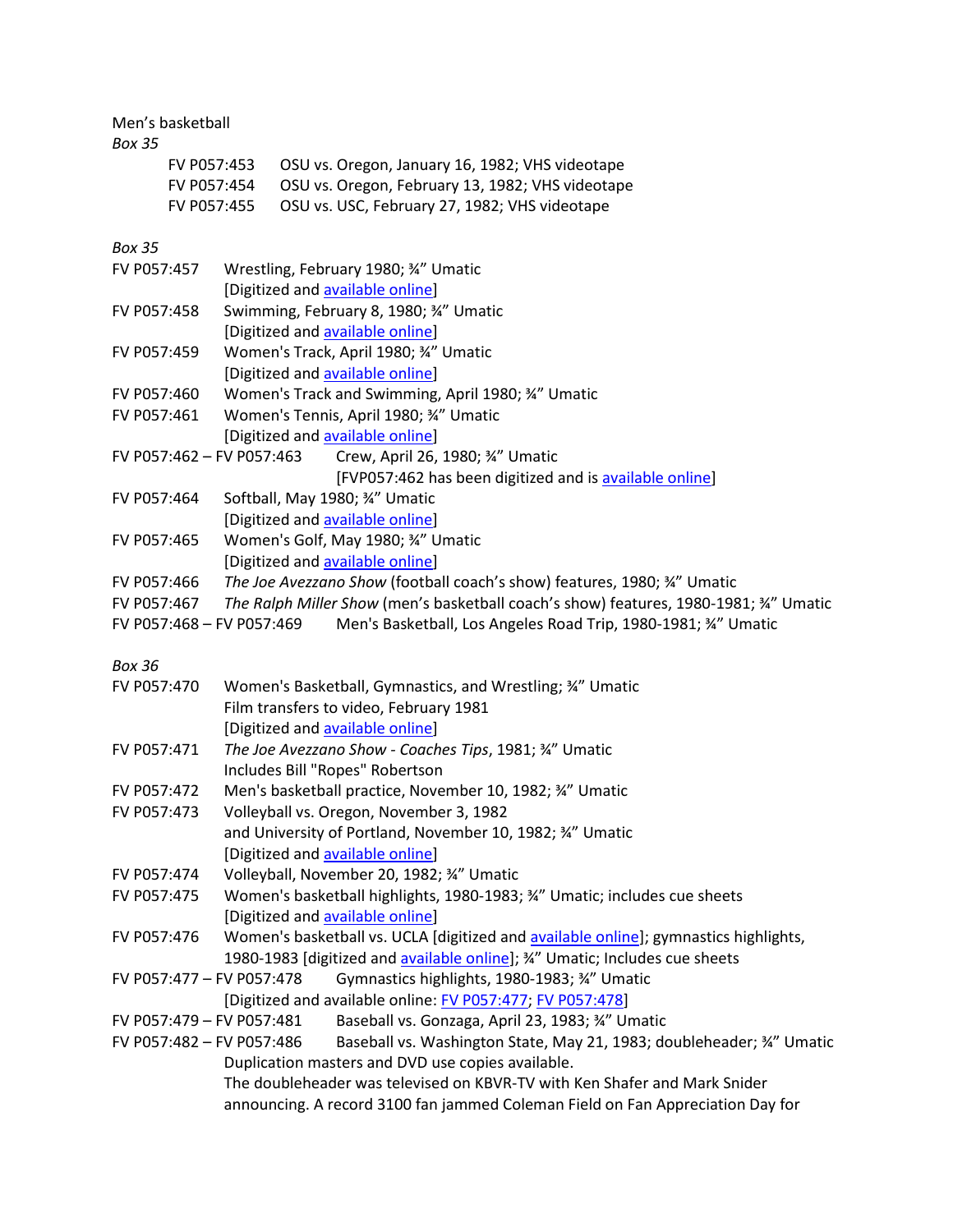these final games in the Pacific 10 Northern Division regular season. OSU won both games (2-1 in extra innings and 14-5) and captured its second consecutive division crown. The games are available online:

[Game 1: \(part 1\)](http://media.oregonstate.edu/media/t/0_vmrl84pt) [Game 1: \(part 2\)](http://media.oregonstate.edu/media/t/0_qa2z72s0) [Game 2](http://media.oregonstate.edu/media/t/0_2nn56it6)

FV P057:487 – FV P057:488 Football practice, April 1981; ¾" Umatic

FV P057:489 – FV P057:490 Men's basketball vs. Louisville, Suntory Bowl, Tokyo, November 1981; ¾" Umatic

*Box 37* 

| FV P057:491 - FV P057:495 | Men's basketball – Japan Trip, November 1981; |
|---------------------------|-----------------------------------------------|
|                           | 9 film reels transferred to 34" Umatic        |

- FV P057:496 *The Joe Avezzano Show* features, 1981-1982; ¾" Umatic
- FV P057:497 Women's basketball vs. Oregon, January 15, 1982; ¾" Umatic [Digitized and [available online\]](http://media.oregonstate.edu/media/t/0_a8wlgo2o/2947392)
- FV P057:498 Women's Basketball Giusti Tourney, November 1982; ¾" Umatic [Digitized and [available online.](https://media.oregonstate.edu/media/t/0_lcl4f9rq) This tape also includes highlights of OSU football defensive end Maurice Porter competing during the 1982 season.]
- FV P057:499 *The Ralph Miller Show* features, 1981-1983
- FV P057:500 FV P057:501 Baseball vs. Willamette, April 1982; ¾" Umatic

FV P057:502 Baseball, April 7, 1982; ¾" Umatic. Duplication master and DVD use copy available. Coach Jack Riley (20), with a microphone, videotaped at the April 7, 1982 game versus Portland State University at Coleman Field. This was the Northern Division league opener for both teams. The Beavers won 5-4 in ten innings. The innings are not identified; the footage includes Pat Shaw (14), Jeff Myers (6), Todd Thomas, Michey Riley (2), Bill Gassawway (8), Jim Wilson (2) and Mike Gorman (21). Original footage is extensively degraded. Length of this segment is about 9 minutes. It i[s available online.](http://media.oregonstate.edu/media/t/0_aogpojpq) Videotape also includes footage of the Memorial Union upper gallery (flags) and the Memorial quadrangle in May 1982.

*Ralph Miller Show* (Men's basketball coach's show) *Box 37* FV P057:503 January 6, 1982; ¾" Umatic FV P057:504 January 13, 1982; ¾" Umatic FV P057:505 January 20, 1982; ¾" Umatic FV P057:506 January 27, 1982; ¾" Umatic FV P057:507 February 3, 1982; ¾" Umatic FV P057:508 February 10, 1982; ¾" Umatic FV P057:509 February 17, 1982; ¾" Umatic FV P057:510 February 24, 1982; ¾" Umatic FV P057:511 March 3, 1982; ¾" Umatic

| FV P057:512 | March 10, 1982; 3/4" Umatic      |
|-------------|----------------------------------|
| FV P057:513 | January 11, 1983; 3/4" Umatic    |
|             | [Digitized and available online] |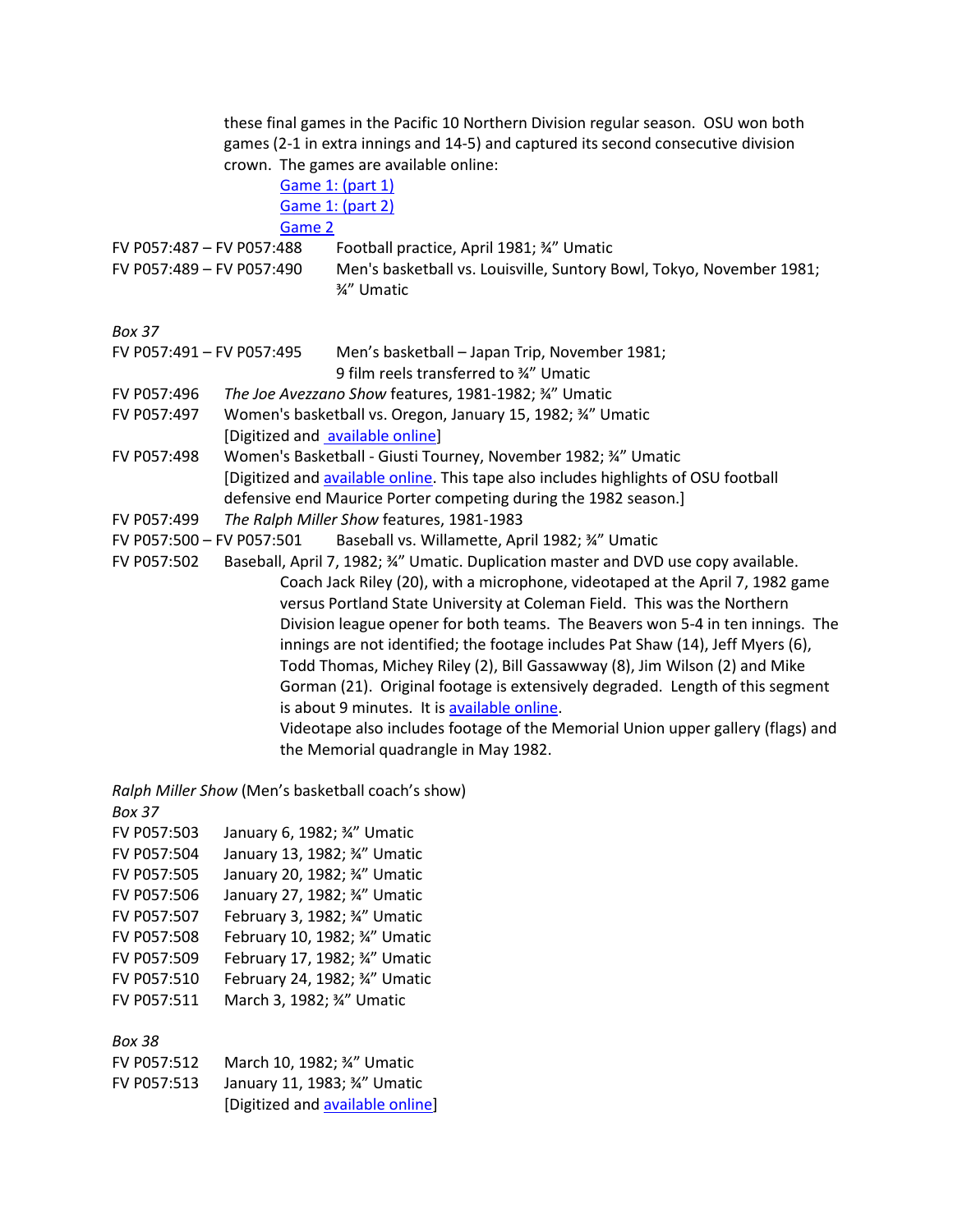| FV P057:514 | January 18, 1983; 3/4" Umatic                                                        |
|-------------|--------------------------------------------------------------------------------------|
|             | [Digitized and available online]                                                     |
| FV P057:515 | January 25, 1983; 3/4" Umatic                                                        |
|             | [Digitized and available online]                                                     |
| FV P057:516 | February 1, 1983; 34" Umatic                                                         |
|             | [Digitized and available online]                                                     |
| FV P057:517 | February 8, 1983; 34" Umatic                                                         |
|             | [Digitized and available online]                                                     |
| FV P057:518 | February 15, 1983; 34" Umatic                                                        |
|             | [Digitized and available online]                                                     |
| FV P057:519 | February 22, 1983; 34" Umatic                                                        |
|             | [Digitized and available online]                                                     |
| FV P057:520 | March 8, 1983; 3/4" Umatic                                                           |
|             | [Digitized and available online]                                                     |
| FV P057:521 | March 15, 1983; 3/4" Umatic                                                          |
|             | [Digitized and available online]                                                     |
| FV P057:522 | March 2, 1983; 3/4" Umatic                                                           |
|             | [Digitized and available online]                                                     |
| FV P057:523 | Men's basketball practice, November 9, 1983; 34" Umatic                              |
| FV P057:524 | Women's basketball vs. Georgia - Guisti Tourney, December 1983; 34" Umatic           |
| FV P057:525 | The Ralph Miller Show, January 10, 1984; 34" Umatic                                  |
|             | [Digitized and available online]                                                     |
|             | FV P057:526 - FV P057:528 Women's basketball vs. Belco, January 13, 1984; 34" Umatic |
|             |                                                                                      |
|             | Delah Millor Chaud Manda hookathall saashaa shau \                                   |

*Ralph Miller Show* (Men's basketball coach's show) *Box 38*

| FV P057:529 | January 17, 1984; 3/4" Umatic    |
|-------------|----------------------------------|
|             | [Digitized and available online] |
| FV P057:530 | January 24, 1984; 3/4" Umatic    |

- [Digitized and **available online]**
- FV P057:531 January 31, 1984; ¾" Umatic
- [Digitized and [available online\]](http://media.oregonstate.edu/media/t/0_xvx0zeal) FV P057:532 February 7, 1984; ¾" Umatic
- [Digitized and [available online\]](http://media.oregonstate.edu/media/t/0_cwa09ri7)
- FV P057:533 February 14, 1984; ¾" Umatic [Digitized and **available online]**
- FV P057:534 February 21, 1984; ¾" Umatic [Digitized and **available online]**

- FV P057:535 February 28, 1984; ¾" Umatic
- [Digitized and [available online\]](http://media.oregonstate.edu/media/t/0_59tigohd/2947392) FV P057:536 March 6, 1984; ¾" Umatic
- [Digitized and [available online\]](http://media.oregonstate.edu/media/t/0_qn538cfg/2947392)
- FV P057:537 March 13, 1984; ¾" Umatic [Digitized and [available online\]](http://media.oregonstate.edu/media/t/0_7s3y7kst/2947392)
- FV P057:538 FV P057:539 Women's basketball vs. Washington, February 23, 1984; ¾" Umatic FV P057:540 – FV P057:541 Women's basketball vs. Alaska, January 8, 1984; ¾" Umatic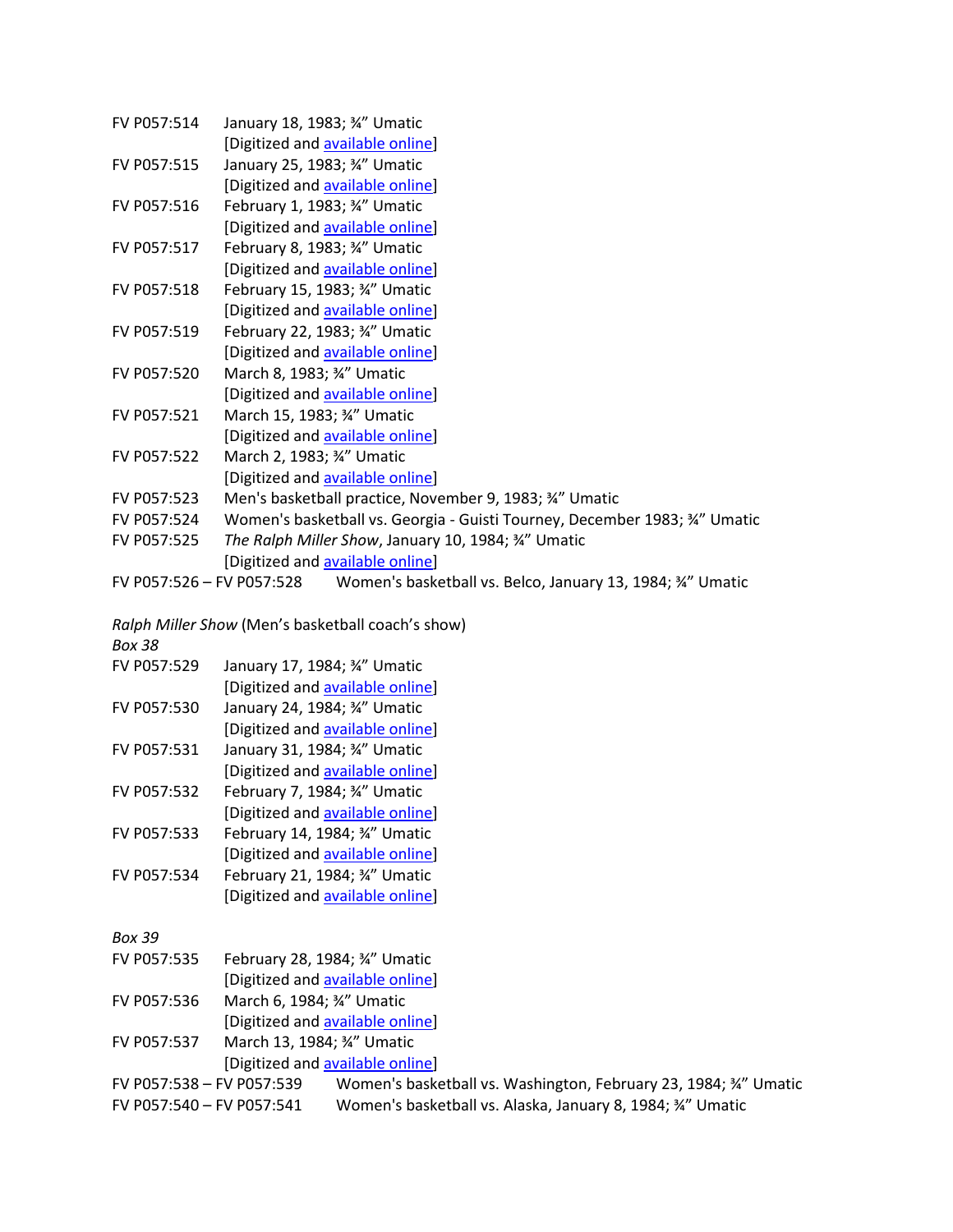| FV P057:542               | Swimming and wrestling, January 13, 1984; 34" Umatic                  |
|---------------------------|-----------------------------------------------------------------------|
|                           | Swimming vs University of Washington; wrestling vs San Jose State and |
|                           | Chico State.                                                          |
| FV P057:543 - FV P057:545 | Gymnastics vs. San Jose State, January 14, 1984; 34" Umatic           |
| FV P057:546 - FV P057:548 | Gymnastics, January 28, 1984; 34" Umatic                              |
| FV P057:549 - FV 057:553  | Gymnastics - Shanico Invitational, January 28, 1984; 34" Umatic       |
|                           | [Digitized and available online]                                      |
| FV P057:554 - FV P057:555 | Women's basketball vs. California, February 11, 1984; 34" Umatic      |
| FV P057:556 - FV P057:557 | Gymnastics vs. Utah, February 18, 1984; 34" Umatic                    |
|                           | [Digitized and available online: FVP057:556; FVP057:557]              |
|                           |                                                                       |

*Box 40*

| FV P057:558 - FV P057:559 | Volleyball vs. Portland State, October 30, 1984; 34" Umatic  |
|---------------------------|--------------------------------------------------------------|
| FV P057:560 - FV P057:562 | Women's basketball vs. Arizona, December 7, 1984; 34" Umatic |

| <b>Box 40</b>                              |                                | Ralph Miller Show (Men's basketball coach's show)        |
|--------------------------------------------|--------------------------------|----------------------------------------------------------|
| FV P057:563                                | January 2, 1985; 3/4" Umatic   |                                                          |
|                                            |                                | [Digitized and available online]                         |
| FV P057:564                                | January 9, 1985; 3/4" Umatic   |                                                          |
|                                            |                                | [Digitized and available online]                         |
| FV P057:565                                |                                |                                                          |
|                                            | January 16, 1985; 34" Umatic   |                                                          |
|                                            |                                | [Digitized and available online]                         |
| FV P057:566                                | January 23, 1985; 3/4" Umatic  |                                                          |
|                                            |                                | [Digitized and available online]                         |
| FV P057:567                                | January 30, 1985; 34" Umatic   |                                                          |
|                                            |                                | [Digitized and available online]                         |
| FV P057:568                                | February 6, 1985; 34" Umatic   |                                                          |
|                                            |                                | [Digitized and available online]                         |
| FV P057:569                                |                                | February 13, 1985; 34" Umatic                            |
|                                            |                                | [Digitized and available online]                         |
| FV P057:570                                | February 20, 1985; 3/4" Umatic |                                                          |
|                                            |                                | [Digitized and available online]                         |
| FV P057:571                                | February 27, 1985; 34" Umatic  |                                                          |
| FV P057:572<br>March 6, 1985; 3/4" Umatic  |                                |                                                          |
|                                            |                                | [Digitized and available online]                         |
| FV P057:573<br>March 13, 1985; 3/4" Umatic |                                |                                                          |
|                                            |                                | [Digitized and available online]                         |
| FV P057:574 - FV P057:579                  |                                | Baseball vs. Portland State, Game 1, April 26, 1985;     |
|                                            |                                | doubleheader; 3/4" Umatic                                |
|                                            |                                |                                                          |
| <b>Box 41</b>                              |                                |                                                          |
| FV P057:580 - FV P057:585                  |                                | Baseball vs. Washington, Game 1, April 27, 1985;         |
|                                            |                                | doubleheader; 34" Umatic                                 |
| FV P057:586 - FV P057:590                  |                                | Baseball vs. Washington State, May 4, 1985;              |
|                                            |                                | doubleheader; 3/4" Umatic                                |
| FV P057:597 - FV P057:598                  |                                | Football vs. Michigan, September 20, 1986; VHS videotape |

FV P057:599 – FV P057:600 Football vs. California, October 11, 1986; VHS videotape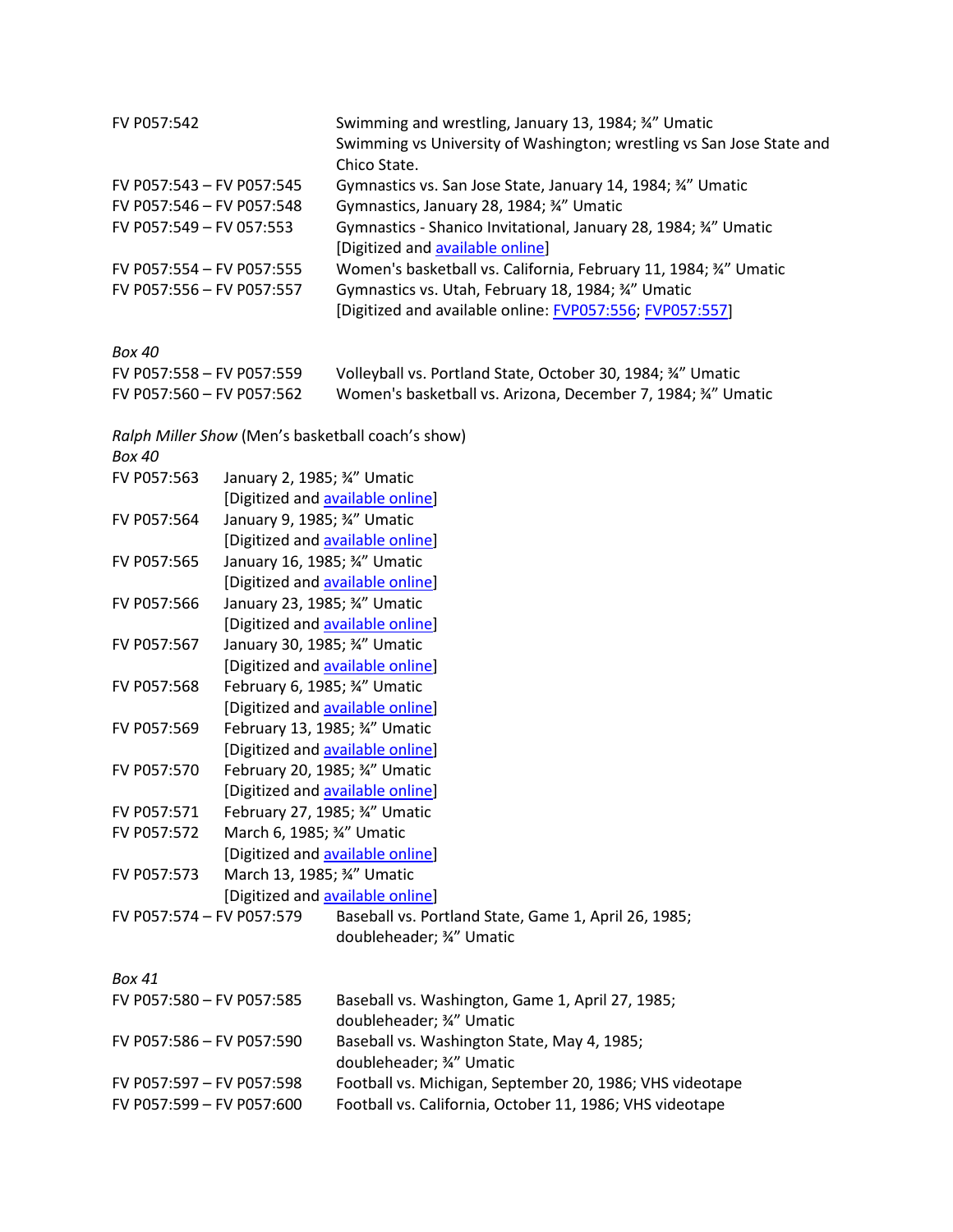|                            | [Transferred to digital format]                                            |
|----------------------------|----------------------------------------------------------------------------|
| FV P057:601 - FV P057:602  | Football vs. Boise State, October 25, 1986; VHS videotape                  |
|                            | [Transferred to digital format]                                            |
| FV P057:603 - FV P057:604  | Football vs. Brigham Young, November 15, 1986; VHS videotape               |
|                            | [DVD access copy available]                                                |
| FV P057:605 -- FV P057:607 | Football vs. Oregon, November 22, 1986; VHS videotape                      |
| FV P057:608                | Men's basketball vs. UTEP, November 29, 1986; VHS videotape                |
|                            | [Transferred to digital format]                                            |
| FV P057:609                | Men's basketball vs. UC Santa Barbara, December 5, 1986; VHS               |
|                            | [Digitized and available online]                                           |
| FV P057:610                | Men's basketball vs. Portland, December 5, 1986; VHS videotape             |
|                            | [Digitized and available online]                                           |
| FV P057:611                | Men's basketball vs. Puget Sound, December 11, 1986; VHS videotape         |
|                            | [Digitized and available online]                                           |
| FV P057:612                | Men's basketball vs. Stanford, December 23, 1986; VHS videotape            |
|                            | [Transferred to digital format]                                            |
| FV P057:613                | Men's basketball vs. Arizona State, January 4, 1987; VHS videotape         |
|                            | [Digitized and available online]                                           |
| FV P057:614                | Men's basketball vs. Oregon, January 10, 1987; VHS videotape               |
|                            | [Transferred to digital format]                                            |
| FV P057:615                | Men's basketball vs. Washington State, January 22, 1987; VHS videotape     |
|                            | [Digitized and available online]                                           |
| FV P057:616                | Men's basketball vs. Washington, January 24, 1987; VHS videotape           |
|                            | [Transferred to digital format]                                            |
|                            |                                                                            |
| Box 42                     |                                                                            |
| FV P057:617                | Men's basketball vs. Stanford, January 29, 1987; VHS videotape             |
|                            | [Transferred to digital format]                                            |
| FV P057:618                | Men's basketball vs. California, January 31, 1987; VHS videotape           |
|                            | [Transferred to digital format]                                            |
| FV P057:619                | Men's basketball vs. Chicago State, February 8, 1987; VHS videotape        |
|                            | [Transferred to digital format]                                            |
| FV P057:620                | Men's basketball vs. Arizona State, February 5, 1987; VHS videotape        |
|                            | [Transferred to digital format]                                            |
| FV P057:621                | Men's basketball vs. Oregon, February 12, 1987; VHS videotape              |
|                            | [Transferred to digital format]                                            |
| FV P057:622                | OSU Printing Department Fire, July 13, 1992; VHS videotape                 |
|                            | DVCPro duplication master and VHS use copy available.                      |
|                            | [Digitized and available online.]                                          |
| FV P057:623                | Men's Track vs. Washington, Apr. 30, 1983; 34" Umatic                      |
|                            | [Digitized and available online. This tape also includes an interview with |
|                            | OSU men's crew coach Dave Emigh.]                                          |
| FV P057:635                | Television news reports on Hillary Clinton's visit to Oregon State         |
|                            | University for Democratic candidates rally; November 3, 1996; VHS.         |
|                            |                                                                            |

**Accession 95:059 -- Videotapes**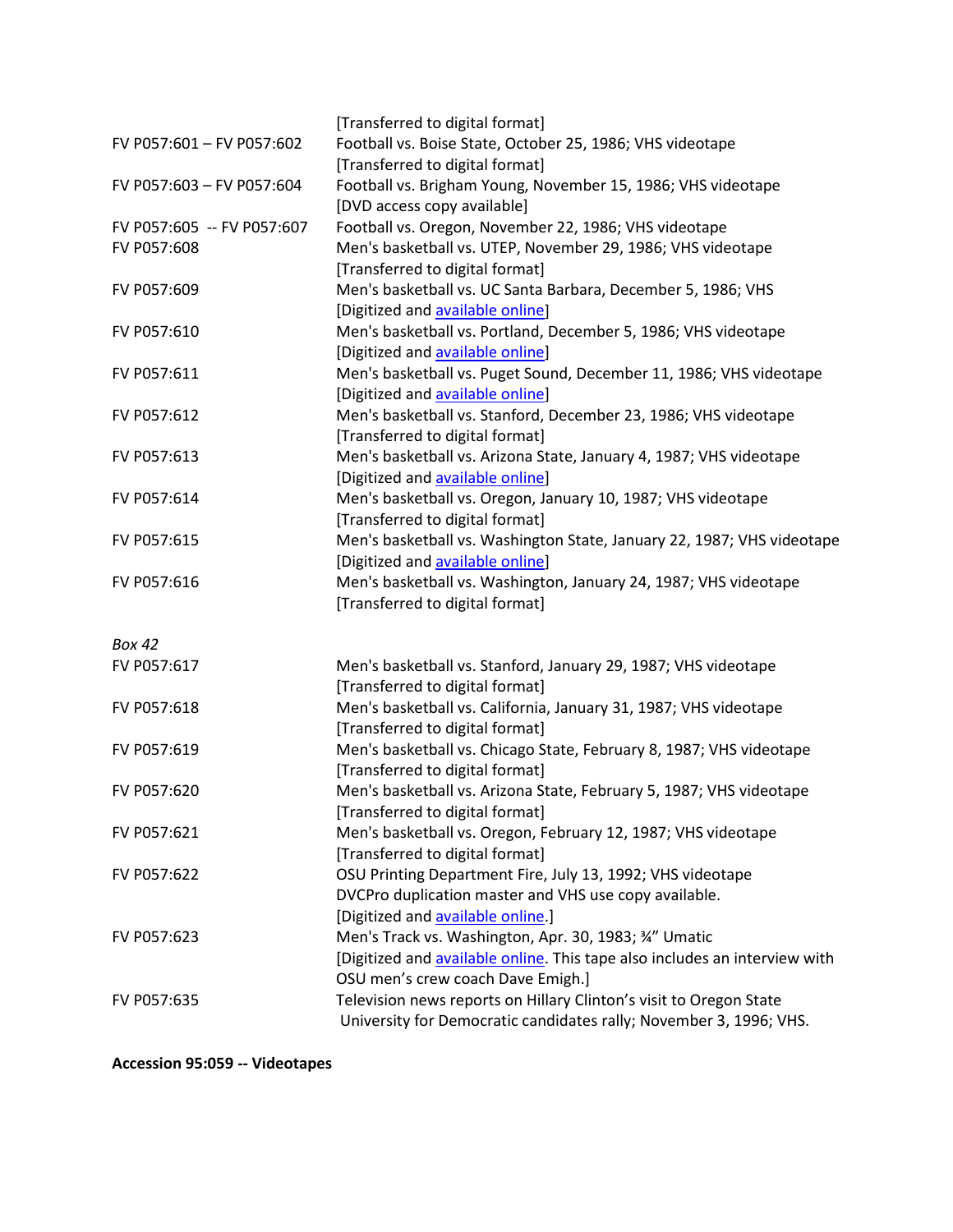[Note: In some cases, information on the tape box differs from the information on the tape itself. In these cases, this distinction is indicated in the detailed list below. The tapes have not have not been viewed to resolve these discrepancies.]

*Box 45 –*13 tapes in box

• Discover Universatility (student recruitment video) [\[digitized and available online\]](http://media.oregonstate.edu/media/t/0_djkkvjq9/2947392) OSU campus in spring Computer in the Woods College of Forestry half-time show Putting the Fear of Cod into Salmon

*Box 46* – 17 tapes in box Zobel Mount St. Helens Biotechnology Norm Anderson

*Box 47* – 14 tapes in box

• OSU Forestry/NASA Remote Sensing [\[Digitized and available online\]](http://media.oregonstate.edu/media/t/0_yilx250p) Crater Lake research Jesse Jackson at OSU Downtown Corvallis – OSU display and signs OSU Portland Center opens

*Box 48* – 17 tapes in box

OSU Student Affairs, Keith Riggs, 16 May 1986 [Umatic large]

- 1. Statistics (Rev.) :30
- 2. Community :30
- 3. List :30
- 4. Statistics :30

Discover Universatility [Umatic large]; color dub; 2 channel discrete audio; 17:24 Perspective-Taking; September 1987; 1:57 [Umatic large];

with Professor Dave Andrews of Department of Human Development and Family Studies Computer in the Woods; 21 August 1987; 2:02 [Umatic large]; with John Garland, Forest Engineer Tagging Ants; dub of raw field tapes [Umatic large]

Tracheal Mites in Bees; 14 July 1987; 1:30 [Umatic large] with Becky Fichter, Entomologist Forestry campus message; time code burn [Umatic large] [label on tape box]

Label on tape: OSU College of Forestry Part II; 17:41:20; 21 November 1983

pine cones; woman at nursery; fluidized bed; tissue culture at Forest Research Laboratory and at Weniger

Forestry campus message; time code burn [Umatic large] [label on tape box]

Label on tape: OSU College of Forestry Part I; 16:32:00 - 17:36:56; 17:41:20; 20 November 1983 computer; construction; sunlight in trees; seminar OTAS; slides in class; lab; wood identification; stream - water collection; woodland owner; loading stove; forestry class in trees; pollinating trees; Philip Humphrey

Tape submitted to CASE Northwest Mining for the Future Recognition Program; includes following produced during 1985 and 1986 by Keith Riggs: [Umatic large]; won gold award?

1. Discover Universatility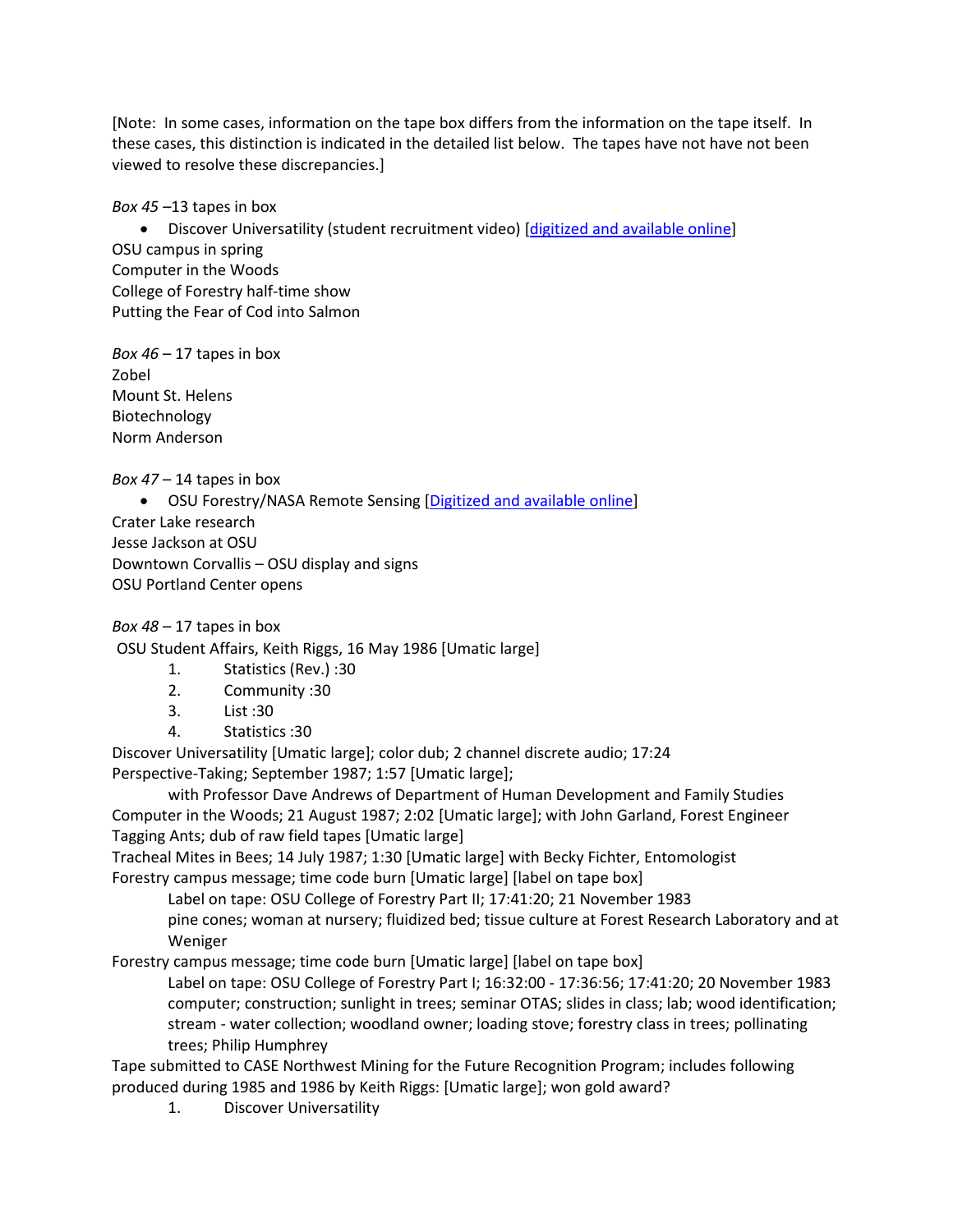- 2. 3 TV spots
- 3. 3 TV news releases

Sheep Parasite [Umatic large]

Images; a music campus message; 0:30; time-coded; MASTER [Umatic large] Ralph Miller - Half-time feature [Beta?]

Raptor Rehabilitation; produced by Keith Riggs; April 1987; 2:18; [Umatic large]

with Jeff Cooney, a Veterinary Medicine student

John Byrne PSA half-time message; 0:30; 29 Dec 1987; [Umatic large] Stanford at Oregon highlights (football?); Jack Elway interview; 18 Oct 1986; [Umatic small] Stanford vs. San Jose State highlights (football?); 1st and 2nd half; 20 Sep 1986; [Umatic small] KGW-8 News Live from OSU at 5:00 and 11:00 p.m.; 8 May 1986; [VHS]

*Box 49* – 19 tapes in box

- OSU Foundation: Body Fat Measurement McDonald, Hoy Photos; [Umatic small] [migrated to digital format]
- OSU Foundation: LaSells Stewart Center Prague Orchestra; April 1983; [Umatic small] [\[Digitized](https://media.oregonstate.edu/media/t/0_ycal1ncl)  [and available online\]](https://media.oregonstate.edu/media/t/0_ycal1ncl)
- OSU Foundation: "A Raisin in the Sun," April 1983; [Umatic small] [\[Digitized and available online\]](https://media.oregonstate.edu/media/t/0_ajmvx0fb)
- OSU Foundation: OSU Revue, Computer Demos, April 1983; [Umatic small] [Digitized and [available online\]](https://media.oregonstate.edu/media/t/0_7asgt111)
- Engineering Students and Landsat Film Transfer, January 1980; [Umatic small] [label on tape box]
- Label on tape: Home Economics #1: Research and Classes, March 1983 [Digitized and available [online\]](http://media.oregonstate.edu/media/t/0_d346t46w)
- "Seafood Lab, Mink Shots" [Actually OSU Mink and Cattle Farms; Umatic small] [digitized and [available online\]](http://media.oregonstate.edu/media/t/0_8ucb8opo)

Home Economics #2: Research and Classes, March 1983; [Umatic small] Band Winter Concert, part 2, March 1983; [Umatic small]

Portland Meadows/Stained Slides (Horse Laser)

Adams Elementary Class: Maggie Moore & Robots #1, 17 May 1983; [Umatic small] Adams & Hoover Elementary Classes: Maggie Moore & Robots #2, 17 May 1983; [Umatic small] Rich Koyama #2, Tektronix cover; Bob Tillman on ASTI#1; [Umatic small] Wave Tank #1, Interview and Cover, May 1982; [Umatic small] Wave Tank #2, Campus Walkers and Memorial Union Lounge, May 1982; [Umatic small] Forestry: Tedder in Class; Humphrey in Class; Tape 5, September 1983; [Umatic small] Forestry: Tree Pollinating, Nursery, Fluidized Bed; Tape 6, September 1983; [Umatic small] Forestry: Tissue Culture, General FRL, Pollinating Trees; Tape 7, September 1983; [Umatic small] Biology 103 Class & Lab: J. Moore, J. Layport, June 1985; [Umatic small] Wrestling Interview, Spoelstra; Schedule Pick-up; [Umatic small] Wrestling, 8 February 1980, Full; [Umatic small] [label on tape box]

Label on tape: Composite Underwater Scenes, November 27 ?

*Box 50* – 19 tapes in box

• Rifle Team, February 1980; [Umatic small] [\[digitized and available online\]](http://media.oregonstate.edu/media/t/0_kfw8n9ee/2947392) Body Fat Measurements, January 1983; [Umatic small] OSU Department of Information: Thundering Seas #202; [Umatic small] Geology Cover #1: St. Helen's Sample Analysis, 21 May 1980; [Umatic small]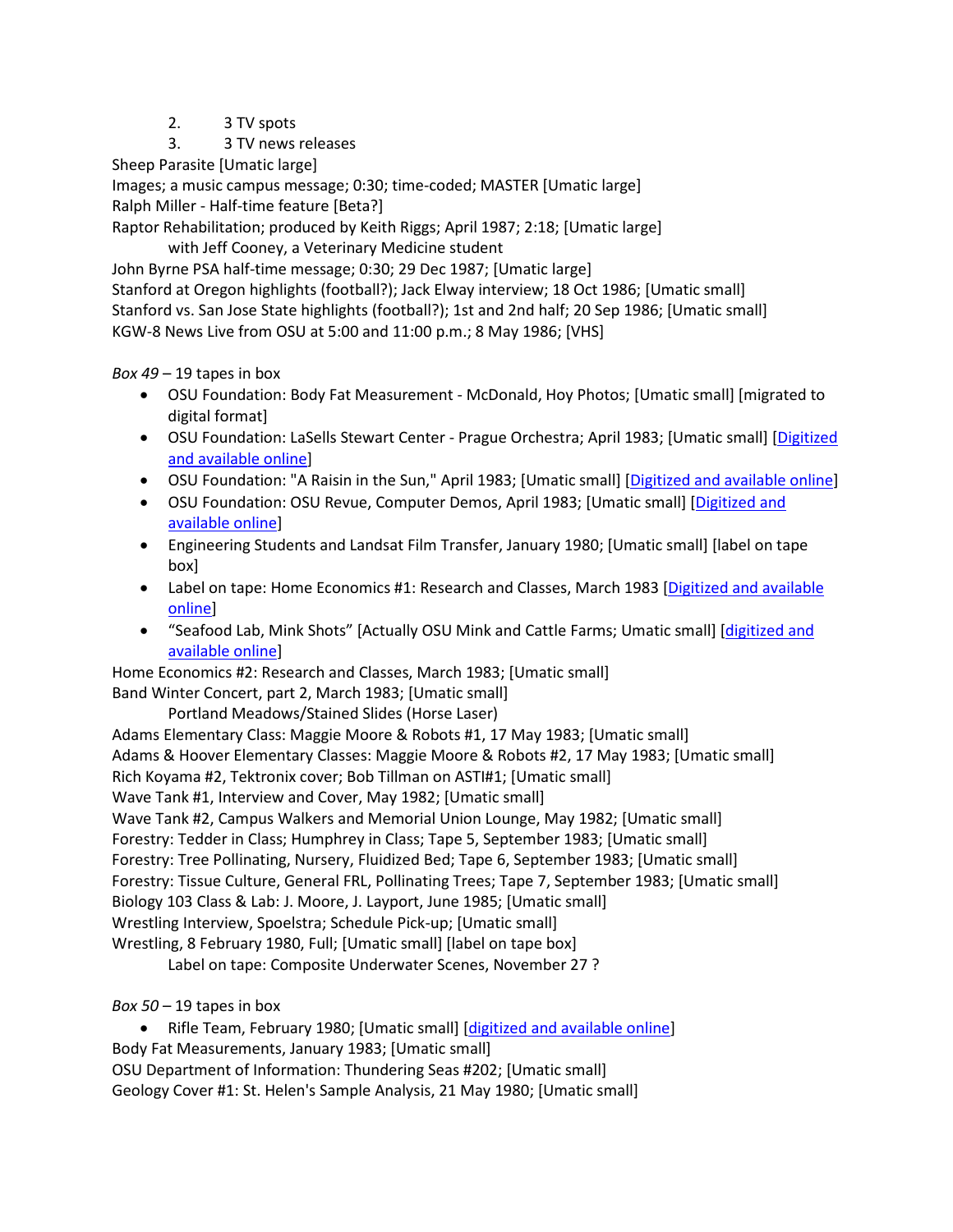Geology Cover #2: St. Helen's Sample Analysis, 21 May 1980; [Umatic small] Chemistry Students, October 1980; [Umatic small] Football 1980 #4: Ralph gets Interviewed, Jogging, Ersal Mosaic Map [Umatic small] Aeromagnetics Plotting, M.S.C.Labs, MSU Labs #2; [Umatic small] Spring "Thaw" #1, [Umatic small] Label on box: Keith Riggs? Broadcast Media Coordinator, Dept. of Info.); Spring "Thaw" #2; [Umatic small] Heart of the Valley - Drugs; Old Folks Drugs, 15 October 1985; [Umatic small] Veterinary Medicine and Forestry Students, Business Students; February 1983; [Umatic small] Balloon Yarding #1, August 1982; [Umatic small] Computer Science - Cover, classes, October 1982; [Umatic small] Goddard Interview, February 1983; Tax Forms, (Aero) Magnetic Monitor; [Umatic small] Art students, Memorial Union; Dick Couch, part 2; [Umatic small] Bob Peterson Interview #1, Aeromagnetics; 0-18 ok, (#2 on box); [Umatic small] Bo Shelby, Kayak, Interviews #1, 25 April 1984; [Umatic small] [label on tape box] Label on tape: Couch - part 3; Peterson - part 2; (0-4 ok, 4-5.5 NG, 5.5-17 ok) Memorial Union East: TV class, Crafts, Baro Photo, Student Activities; Band - Winter concert, Part 1, March 1983; [Umatic small] [label on tape box] Label on tape: Dick Couch, part 1, (12:00 in), Fred Tonge, 21 September 1982

*Box 51* – 19 tapes in box

- Andros Roast #1, 21 February 1987; [Umatic large] [Three Umatics have been digitized and made **available online** as a single file, published as "Dee Andros testimonial dinner, February 21, 1987."]
- News & PSA Sampler, 60 minutes, Public Service Announcements and Half-Time Shows; [Umatic large] [\[digitized and available online\]](https://media.oregonstate.edu/media/t/0_smnyv525)
	- 1. Pinto converted to run on alcohol by OSU students
	- 2. Research by OSU develops Easter Lily without leaf burn
	- 3. Students learn problems of elderly through sensory deprivation class
	- 4. TCK smut research opens doors to wheat trade with China
	- 5. Oregon's earthquake monitoring system
	- 6. Rabbit research means increased herds for producers
	- 7. Re-discovered technique may lead to less smoke from field burning
	- 8. Solar-powered devices may be practical year-round in Oregon
	- 9. Small streams can be used to generate electricity
	- 10. Foreign students in engineering mean eventual gap in American technology
	- 11. A clean-burning boiler developed to burn high-sulfur coal
	- 12. As a collegiate varsity sport, rifle offers an opportunity for both sexes to compete equally
	- 13. A crafts school on the ocean offers a unique setting for a college classroom
	- 14. What effect does acid rain have on food crops? OSU research seeks the answer
	- 15. 1 out of every 4 taxpayers cheats when filing a state and federal return
	- 16. Off-shore oil drilling is dependent on knowing where whales travel
	- 17. Marine Science Center PSA (0:30)
	- 18. OSU Research PSA (0:20)
	- 19. Alternative Road Materials PSA (0:30)
	- 20. Alternative Energy Sources PSA (0:60)
	- 21. Solar Energy Monitoring PSA (0:30)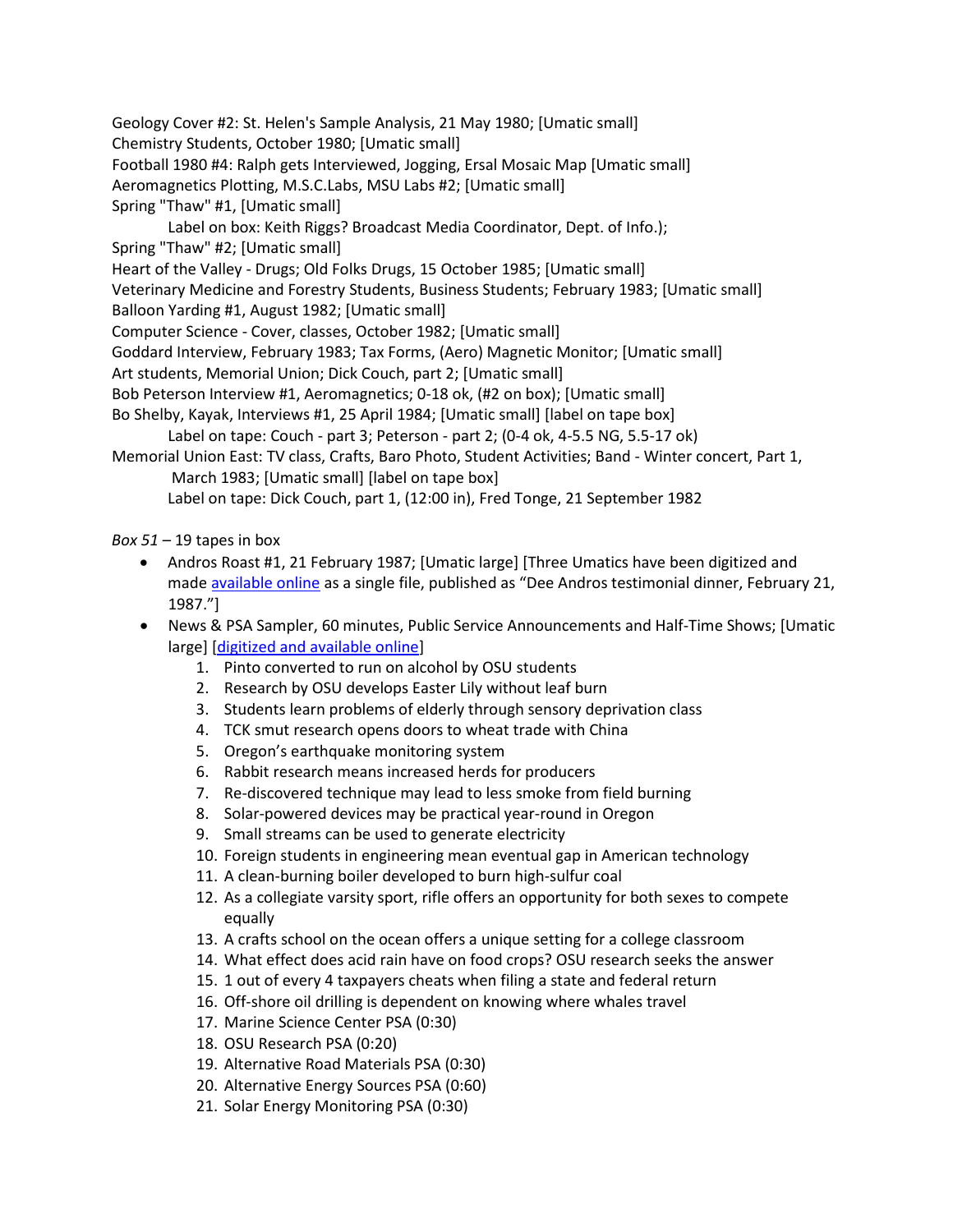- 22. Forestry PSA (0:50)
- 23. Energy Research at OSU (Half-time show; 2:40)
- 24. The OSU Marine Science Center (Half-time show; 3:00)
- 25. "We Are" (Half-time show)
- "Heartlight" for 1986 1987 Basketball, Department of Information; [Umatic large] [\[digitized](https://media.oregonstate.edu/media/t/0_0d00wf99)  [and available online\]](https://media.oregonstate.edu/media/t/0_0d00wf99)
- Mountain Teams, Iron Mountain Hike, Rivers and Streams, #7; [VHS] 1986 Chips Invitational Mascot Ski Race, Benny Beaver; [VHS] Tape Top: #15 Department of Information; Sea Grant, IM (Intramural?) Football,

Tape Side: Wood-Wrights Shop; [VHS]

- Pauling News videos (Brought by Keith Riggs); CBS 12:00, channel 6; 5pm,
	- 17 April 1986, cued to KOIN noon news; [VHS]
- Foreign Students talk to advisor, Female Student in recruit session, #4; [VHS]
- Research at Oregon State University, 10 minutes, produced on 27 March 1985;
	- [Umatic large]
- Andros Roast #2, 21 February 1987; [Umatic large]
- Andros Roast #3, 21 February 1987; [Umatic large]
- OSU Summer Session clips, Return to: David Bogan, News & Communication Services; [Umatic large]
- OSU "Wave Tank", 1 x :30, 22 January 1991, Pace Video Center; [Umatic large]
- "Tagging Ants" with Jim McIver, Insect Biologist; [Umatic large]
	- Dept. of Information, Total Running Time 2:48
	- Discrete Audio: CH. 1: nat sound, Interviews; CH. 2: narration
- Ralph Show Open/Close, 1985-1986; [Umatic large]
- Sports Hall of Fame; [Umatic large]
- How About...Science Reports for TV; 1988 Series IX-A, Closed Captioned Reports,
	- #562 #591, see attached for report names, Video: Don Herbert on Camera,
	- CH-I Dialogue & Effects; CH-II Effects ONLY; [Umatic large]
- Hruby Interview, Dept. of Information, Tape not labeled, 10 minutes; [Umatic large] Interview of Dr. Dennis Hruby, Microbiologist, OSU, conducted by Mark Floyd (OSU Dept. of Info.)
	- Topic: Strep Throat Vaccine Developed.
	- Enclosed: public letter 21 June 1989 and press release information
- Mount St. Helens Research: Oregon State University; [VHS] [label on tape box]
	- Label on tape: Marketing Presentation, LaSells Steward Center, #6
- *Box 52* 18 tapes in box
	- Linus Pauling at Archives [\[digitized and available online\]](https://media.oregonstate.edu/media/t/0_3penkty3/2947392); Campus Cuties [migrated to digital format]; [Umatic small]
	- Shoe Machine Tests, 19 January 1982; [Umatic small]
	- OSU Foundation, Wave Basin, April 1982; [Umatic small] [\[digitized and available online\]](https://media.oregonstate.edu/media/t/0_teeqhoqg)
	- OSU Foundation, McDonald Forest, April 1982; [Umatic small] [\[digitized and available online\]](https://media.oregonstate.edu/media/t/0_6o5szhh2)
	- Veterinary Medicine, Horse Laser, Kaneps Interview; [Umatic small] [digitized and available [online\]](https://media.oregonstate.edu/media/t/0_slcotgrl/2947392)
	- Music, Education, Pharmacy classroom footage, 15 February 1980; [Umatic small] [digitized and [available online\]](https://media.oregonstate.edu/media/t/0_o8394and/2947392)
	- Marine Science Center laboratory footage, March 1980; [Umatic small] [digitized and available [online\]](https://media.oregonstate.edu/media/t/0_ors5qexl/2947392)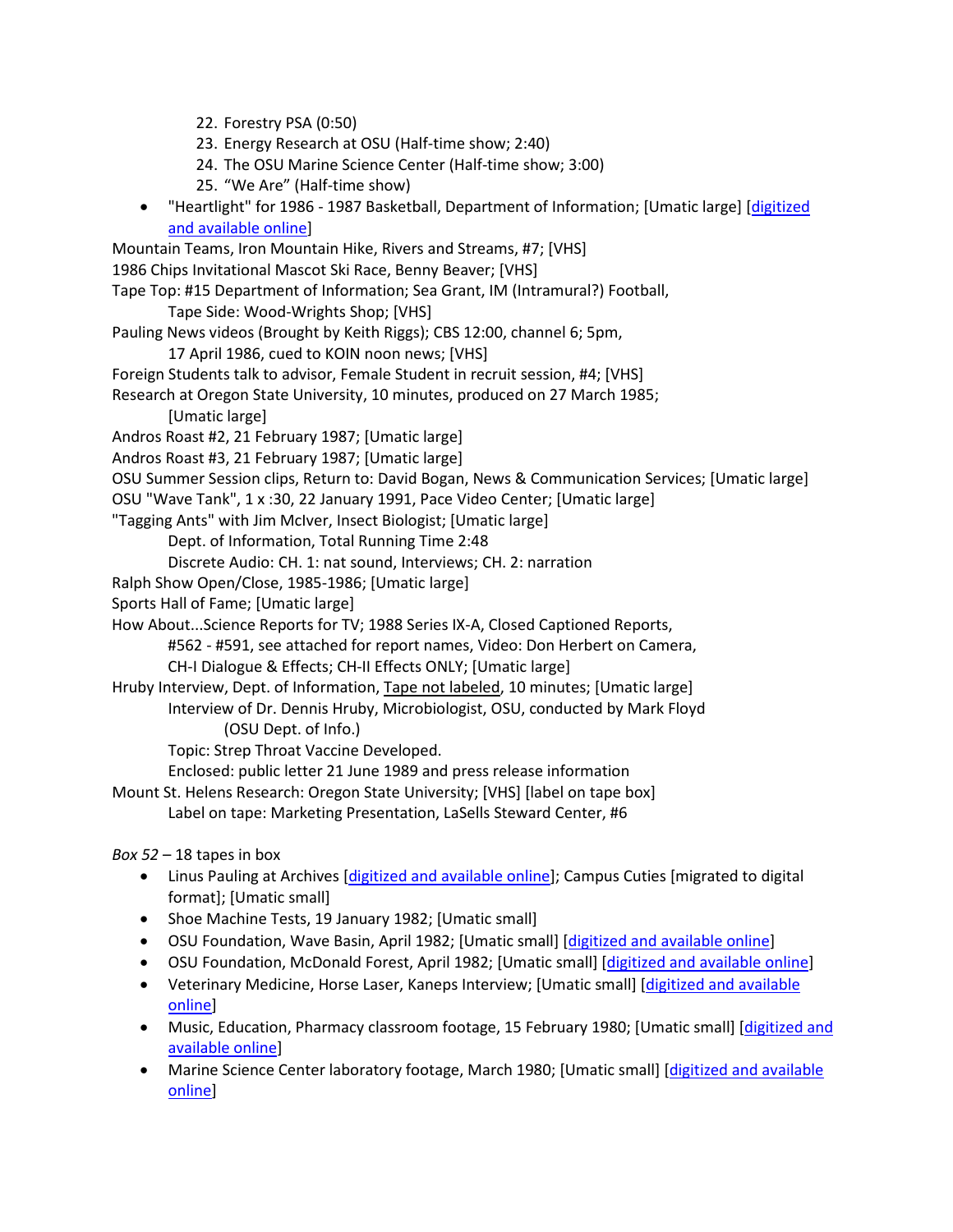- Engineering Students classroom footage, 15 January 1980; [Umatic small] [digitized and [available online\]](https://media.oregonstate.edu/media/t/0_wst2fcck/2947392)
- Home Economics classroom footage [\[digitized and available online\]](https://media.oregonstate.edu/media/t/0_1aq4mrfb/2947392) and Students on Campus [migrated to digital format], January 1980 [Umatic small]

Department of Information; [Umatic small]

ERSAL #1; [Umatic small]

Lewis on IR Map; ERSAL (02); [Umatic small]

Lewis Interview; ERSAL Cover Video (03); [Umatic small]

Sea-Bed Disposal, Heath Interview and Cover; [Umatic small]

Cascade Mountains, April 1982; Financial Aid Office, Co-op Housing, 22 July 1985; [Umatic small] Fluidized Bed Boiler, March 1980; [Umatic small]

"Thaw" #3, Students Enter Library, May 1982; [Umatic small]

Engineering Students Landsat Film Transfer, January 1980; [Umatic small]

```
Box 53 – 15 tapes in box
```
- Mount Saint Helens, (Master), 46:30, 19 May 1980; [Umatic large]
	- o Scenes of Eruption, Ash, Tourist attraction, Cougar, Washington, early and major eruptions [\[digitized and available online\]](http://media.oregonstate.edu/media/t/0_45vtbvcd/2947392)

Football 1985, Training Table and Academic Counselling; [Umatic small] Basketball 1985-1986, Training Room Cover, 19 December 1985; [Umatic small] Nippon Television Network dubs, April 1980; [Umatic large] Silver Falls & outdoor scenes, Beach, Crabbing, KBVR-TV Mom's Weekend on the Quad, etc. Mount Saint Helens Research, Oregon State University; [Umatic large] Koin Guisti; [Umatic large] Images From the Concours, Department of Information; [Umatic large] "Computer in the Woods" TRT 2:02; [Umatic large] Computers 202; Discrete Audio, Dept. of Information CH 1: nat sound and Interview; CH 2: narration "Why Greyhounds are Fast" TRT 2:18; [Umatic large] Discrete Audio, Department of Information

nat. sound on #1; narration on #2

"Why Greyhounds are Fast" TRT 2:18; [Umatic large]

Discrete Audio, Department of Information

nat. sound on #1; narration on #2

"Raptor Rehabilitation", 2:30; [Umatic large]

Discrete Audio :Ch. 1: nat sound; Ch. 2: narration

ORTIZ Spanish Interview and Cover, 24 January 1986; [Umatic large]

Oregon State University: Video Sampler, Dept. of Info., 1984; [Umatic large]

Steve Seidler; [Umatic large]

1977 NOAA, "Sentinals in Space," 30 minutes; [Umatic large]

*Box 54* – 22 tapes in box

- "Alvin" Cover & OSU Dives Video, 21 August 1984 [\[digitized and available online\]](http://media.oregonstate.edu/media/t/0_p5s1ld9l/2947392); Roger Hart on Gorda Greenstones, 19 September 1985; [Umatic small]
- Hoover Elementary and OSU Education Classes: 17 May 1983; [Umatic small]

Maggie Moore & Robots #3, 3:12:37:00 -> 3:18:00:00

OSU Education Classes: Maggie Moore & Robots #4, 17 May 1983; [Umatic small]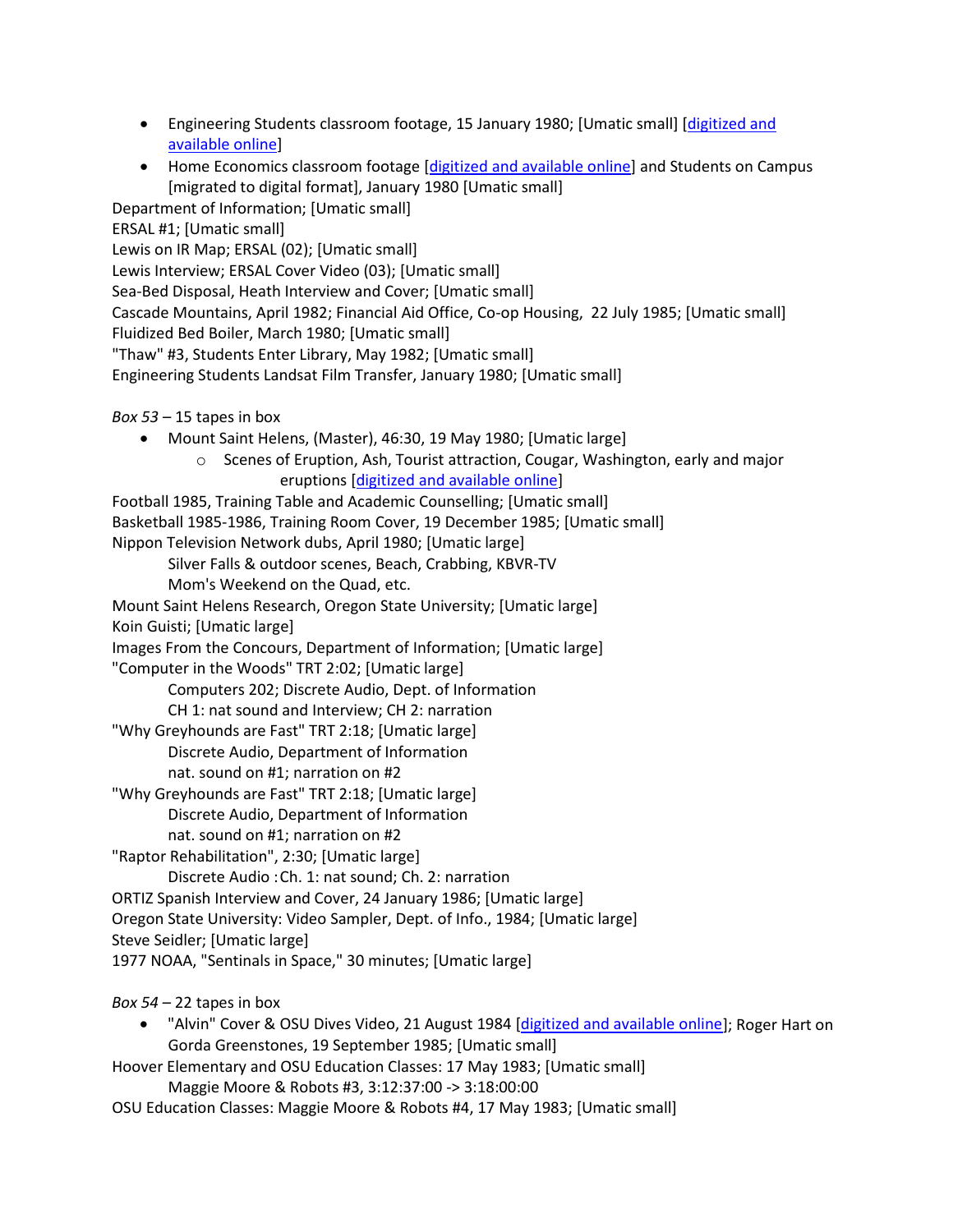```
Maggie Moore Interview, 17 May 1983; [Umatic small]
Balloon Yarding #2, Aug. 1982; Football Meeting Rooms;
       Phil Tedder on T.R.I.M., Aug. 1984; [Umatic small]
Alan Sugawara on Child Care, October 1984; [Umatic small]
AFROTC Drill Team #1, 15 January 1985; [Umatic small]
AFROTC Drill Team #2, 14 January 1985; [Umatic small]
Ron Wyden on Education #1, 19 December 1984; [Umatic small]
Ron Wyden on Education #2, (#8 on case), 19 December 1984; [Umatic small] 
John Nath on Ocean Engineering; [Umatic small]
Forest Logging, Mingle & Engine, June 1980; [Umatic small]
Don Taylor on A.S.T.I., 4 October 1984; [Umatic small]
Dick Hersh on A.S.T.I., 4 October 1984; [Umatic small]
Sonic Tests on Wood (ASTI), 9 October 1984;
       John Owen on A.S.T.I., 22 October 1984; #18; [Umatic small]
Steven Deutche on A.S.T.I. #2, 4 October 1984; [Umatic small]
Bob Tillman on A.S.T.I. #2; Hewlett Packard Cover, 1 November 1984;
       John Mosley's Lasers University of Oregon, October 1984; [Umatic small]
Art McGov. on A.S.T.I., 1 August 1984; Keller on A.S.T.I. #1, 24 September 1984, 
Zobel at research plots, MSH measurement sign (14); [Umatic small] [label on tape box]
        Label on tape: Steven Deutsch #1 on A.S.T.I., 4 October 1984; Keller on A.S.T.I. #2
Clearwater Valley; plants, streams, caterpillar (#11); [Umatic small] [label on tape box]
       Label on tape: John Mosley on A.S.T.I., Oct. 1984; John Owen & M.B.E.(A.S.T.I.), October 1984
Engineering Students, January 1980; [Umatic small] [label on tape box]
        Label on tape: Rich Koyama on A.S.T.I. #1, 31 October 1984; Senator Hatfield on A.S.T.I.,
        31 October 1984; Productivity & Miscellaneous, 31 October 1984
Home Economic Students on Campus; [Umatic small] [label on box}
        Label on tape: John Byrne on various subjects, 4 December 1984; Film Trans. 1966 Interviews,
       Ford Found
Box 55 – 20 tapes in box
   • Discover Universatility at Oregon State; Return to Kay Conrad; [VHS] [digitized and available 
       online]
    • Parker Improvements #2; Wilson Interview on Sonic Wood Tests, 1 May 1986; [U-m small]
        [digitized and available online]
Discover Universatility at Oregon State; [VHS]
Constantine on Poison Plants #1, 2 December 1986; [Umatic small]
Constantine on Poison Plants #2, 2 December 1986; [Umatic small]
        Enclosed: time layout of BOMB SCARE?; see attached copy
Dr. Zimmerman on Sheep Disease, 6 September 1985; [Umatic small]
       Cover of Veterinary Medicine Research Lab #1, 6 December 1985
Ralph Show Package for 18 February 1986; [Umatic large]
Zobel at research plots #14, MSH sign; [Umatic small]
Gorda Ridge Greenstones Analysis, 19 September 1985; [Umatic small]
```
University of Oregon Campus, Eugene Long Shots, 8 May 1985; [Umatic small]

Seminar: Oregon in Asia, Inauguration Week, 6 March 1985; [Umatic small]

Business Seminar, Inauguration Week, 6 March 1985; [Umatic small]

Jenna Dorn; Materials Research Forum, Milum Form; Quad Exteriors;

Inauguration Week; 8 March 1985; [Umatic small]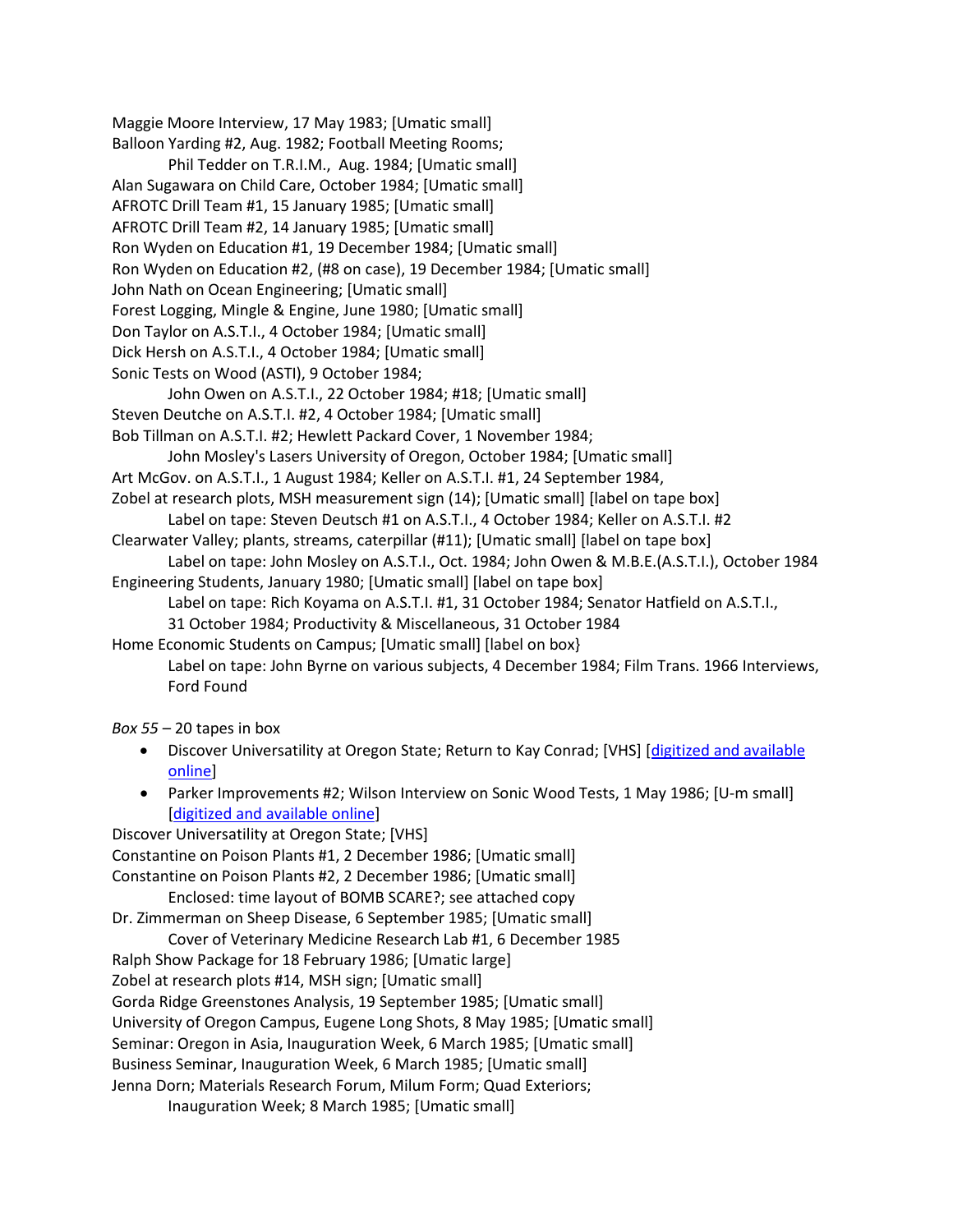Legislators Visit DNA Lab, 22 April 1985; [Umatic small] Legislators Visit Crop Science (CMC), 22 April 1985; [Umatic small] Gov./Businesses Visit Crop Science #3, 22 April 1985; [Umatic small] Legislators Visit MBE (CMC), 22 April 1985; [Umatic small] Gov. visits MBE & Student Work #2, 22 April 1985; [Umatic small] Fluidized Bed Boiler, March 1980; [Umatic small] [label on tape box] Label on tape: Gov./Businesses Visit Campus #1, 22 April 1985 Geology Cover: Mt. Saint Helen's Sample Analysis, May 1980; [Umatic small] [label on tape box] Label on tape: Inaugural Portrait, 3 March 1985

*Box 56* – 17 tapes in box

- OSU vs. UCLA Football; Final: OSU 18, UCLA 17; [Umatic small] [\[digitized and available online\]](https://media.oregonstate.edu/media/t/0_si2cv489)
- PAC-10 Track Championships, May 1987. Dept. of Information; [Umatic small] [\[digitized and](http://media.oregonstate.edu/media/t/0_ziu1hd25/2947392) [available online\]](http://media.oregonstate.edu/media/t/0_ziu1hd25/2947392)
- "A Commitment to Excellence" OSU Beaver Club Promotion, 20:44; [Umatic large] o Video Script enclosed, 8 pgs; 1st Master [\[digitized and available online\]](http://media.oregonstate.edu/media/t/0_k6rajqcz/2947392)
- Kronstad Wheat #2 (Professor of Crop Science); [VHS; actually montage of wild film] [Published as "Campus and Community Raw Film Montage, ca. early 1980s.[" Digitized and available online\]](http://media.oregonstate.edu/media/t/0_iu7efr7i) Hruby Strep; [Umatic large]

Winter Music Festival, PSAS, OSU; [Umatic large]

Jimmy Anderson hired to coach Beavers, (Coach P.C.?); [Umatic small]

South Willamette Research Corridor, OSU Dept of Info; [Umatic small]

Teaching with Robots, 6:25, 14 June 1983; [Umatic small]

Basketball Highlights, 1981-1982; [Umatic small]

Features Conner, Green, Sitton and Wiltjer. Coach - Ralph Miller

OSU Promotional spots: "The Giants," 4 x :30, 19 December 1991; [Umatic large]

From "Prime Sport Northwest": Pauling, Baker, Bates, Engelbart

- OSU "Biotechnology," 1 x :30, 11 September 1990; [Umatic large]
- OSU Promos; Communication Media Center, 1:30; [Umatic large]

1. "Family Business", 0:30; 2. "Wave Tank", 0:30; 3. "Biotechnology" 0:30

OSU Dept. of Information, Tape not labeled, box: "Meadow Foam", [Umatic large]

enclosed "Meadow Sound Bited and Cover" run sheet and letter (attached), 9:30 Basketball; [VHS]

"Let Us Now Praise Famous Men - Revisited," 1988; [VHS]

from PBS "The American Experience" Series

Heroes and Strangers: a film by Tony Heriza; [VHS]

*Box 57* – 18 tapes in box

- MacVicar Reflects, 21 May 1984; [Umatic small] [Published as "Reflections by President Robert MacVicar, May 21, 1984." Digitized [and available online\]](http://media.oregonstate.edu/media/t/0_2f96c2u9/2947392)
- Productivity Center; Portland Meeting, 13 October 1983; [Umatic small] [Digitized and available [online\]](https://media.oregonstate.edu/media/t/1_4lutaabd)

Productivity Center - Corporate Interviews; [Umatic small] Jim Riggs, O.P.C. Interview, 18 October 1983; [Umatic small] Helicopter; Inauguration week, pre-Inaug. C/A's in Gill; March 9, March 10; [Umatic small] Tax Evasion Interviews; Core Samples; [Umatic small] Seafood Process, Lab Shots; [Umatic small]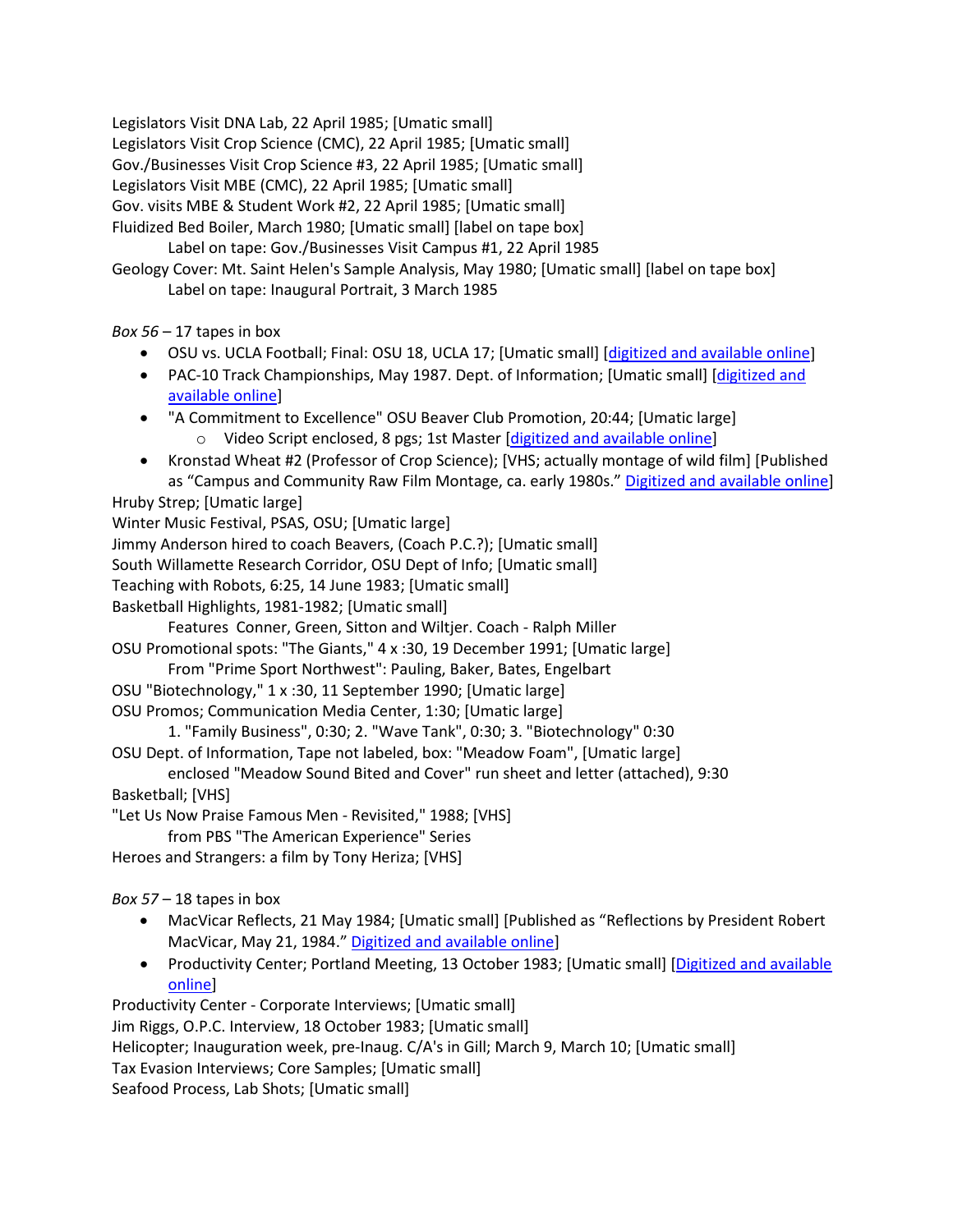MacVicar at Work, 21 May 1984; Byrne in Meetings, 31 May 1984; [Umatic small] Vo-Tech Class: Robots #1, 27 June 1984; [Umatic small] Vo-Tech Class: Robots #2, 27 June 1984; Vo-Tech CAM/CAM Display, 29 June 1984; [Umatic small] Commencement March, 3 June 1984; [Umatic small] Engineering Matrix Meeting, June 1984; Burgess on Faculty Matrix, 13 June 1984; [Umatic small] Balloon Yarding #1, August 1982; [Umatic small] [label on tape box] Label on tape: Library Interiors, 11 April 1984 M.S.C. Labs; Aeromagnetics Plotting; [Umatic small] [label on tape box] Label on tape: Bo Shelby; Kayak; Interviews #1; 25 April 1984 Campus and Corvallis, April 1982; [Umatic small] [label on tape box] Label on tape: Dean Barr #1, 7 May 1984 Running Shoe Tests, 19 January 1982; [Umatic small] [label on tape box] Label on tape: Dean Barr #2, 7 May 1984 Vet. Medicine and Forestry Students; Business Students, Feb 1983; [Umatic small] [label on tape box] Label on tape: Gov's Award, 14 December 1983; Productivity Center Cover, 18 October 1983 Veterinary Medicine; Horse Laser; Kaneps; [Umatic small] [label on tape box] Label ontape: Dean Barr #3, 7 May 1984 *Box 58* – 16 tapes in box [Box contains a letter and video script to KPTV News on "Why Greyhounds are Fast".] • OSU Rodeo Finals, 1 March 1987; [Umatic large] [\[digitized and available online\]](http://media.oregonstate.edu/media/t/0_c16meilc/2947392) OSU Rodeo Day, Friday, 27 February 1987; [Umatic large] OSU Rodeo Day, 28 February 1987; [Umatic large] Computer in the Woods, Audio; [Umatic large] "Oregon State University: Preparing For The Future," :30 spot; [Umatic small] Department of Information; J.D. Bogan - Producer BSW Open/Close; Action Color Footage; Plus; [Umatic small] "I'm So Excited" - "Dare Me"; [Umatic small] Snell stand-up; KBVR-Fm News; Baro; [Umatic small] Players and Little Kids; Stretches; [Umatic small] Excessive Dropouts; [Umatic small] Parker Improvements #1; [Umatic small] Valenti, A.D. Cover; [Umatic small] Sports; Department of Information; [Umatic small] USC Highlights, 11:30, 20 Nov. 1984; from October 15 and 31, Nov. 6; PAC-10 Feeds; [Umatic small] Pat's Audio - Music Bed; [Umatic small] Boxing and Golfing; [Umatic large] [label on tape box] Label on tape: Football Highlights Audio @ 19:35 R-E-S-P-E-C-T *Box 59* – 14 tapes in box

- Horner Museum, Gilbert Toys, March 1982; [Umatic large] [\[digitized and available online\]](http://media.oregonstate.edu/media/t/0_4hcnl615)
- Interviews of Deans: Keller, Wilkins, Maksud, Wedman, Eisgruber, ca. 1984. [Umatic large] [\[digitized and available online\]](http://media.oregonstate.edu/media/t/0_5ar3431z)
- Da Vinci Days; #33 OSU; [Umatic small] [\[digitized and available online\]](https://media.oregonstate.edu/media/t/0_us2bg481)
- Da Vinci Days; #34 OSU; [Umatic small] [\[digitized and available online\]](https://media.oregonstate.edu/media/t/0_qzf2dgz4)

Frank Ragulsky; Close - Student Activities; about 31:18:00?; [Umatic large] College Football 1986: "A Year of Challenge," NCAA Productions; [Umatic large] "New Man on Campus," President John V. Byrne, 28:20, 18 January 1985; [Umatic large]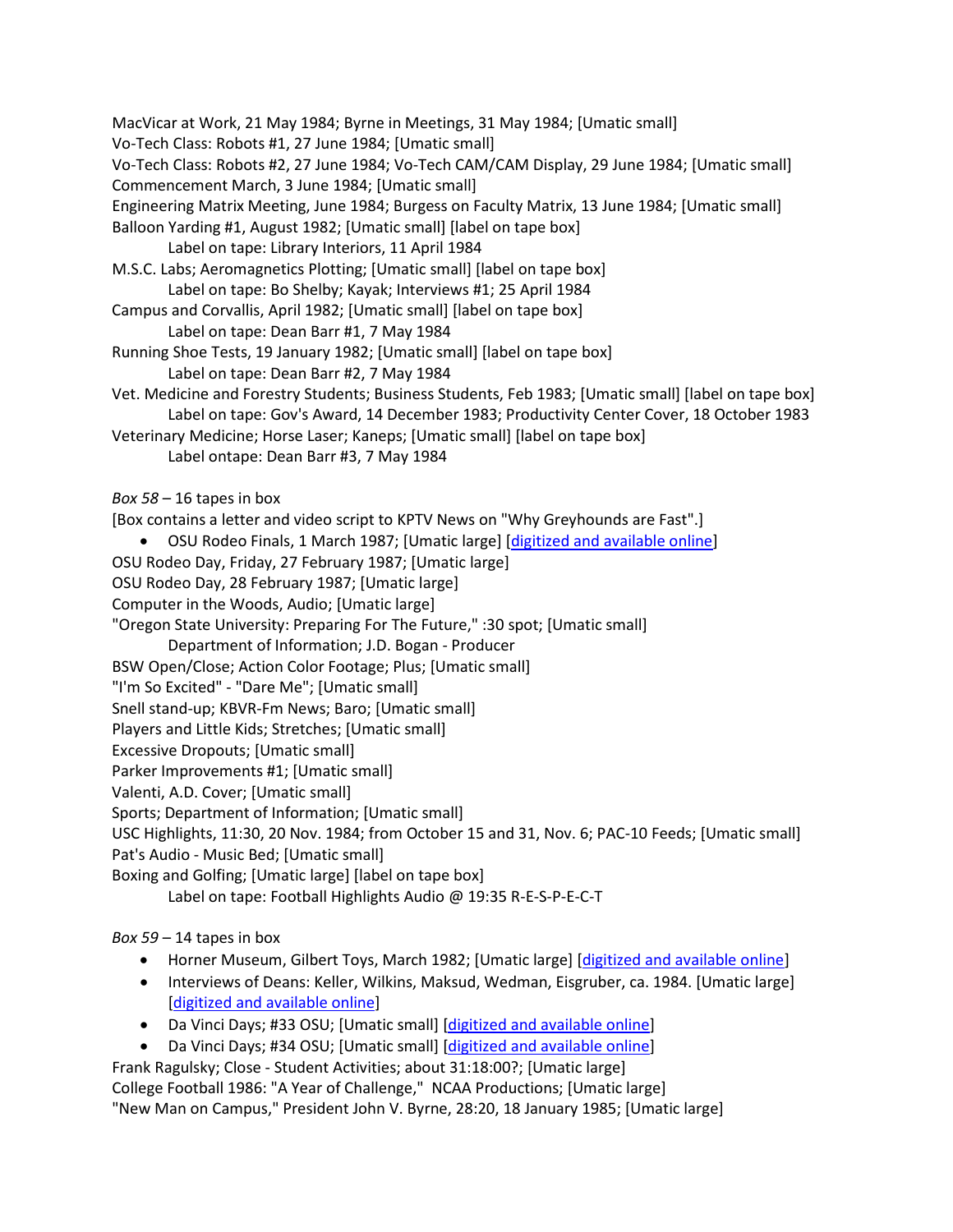KOIN-TV Special Projects

Commission on Futures Research, Hearing at OSU, Part I; 9 January 1985; [Umatic large] Enclosed: Day's agenda

Commission on Futures Research, Hearing at OSU, Part II; 9 January 1985; [Umatic large] Field Footage/OSU; CH2MHill; KEZI-TV; 28 November 1984; [Umatic large]

Linus Pauling Interview, 13 October 1983; [Umatic large]

Linus Pauling Interview; Burned in T.C., 13 October 1983; [Umatic large]

Home Economics, "PSA"; 0:30, 22 September 1983; [Umatic large]

"The Ralph Miller Show," 24 February 1982; 3 March 1982; 30 April 1982; [Umatic large] Kuipers, Ohvall, Green, Byrne; May 1984

*Box 60* – 16 tapes in box

- Bomb Press Conference; KOIN-TV, 6 February 1987; [Umatic small] [digitized and available [online\]](https://media.oregonstate.edu/media/t/0_2bnu021m/2947392)
- Computer Center Bomb; KVAL-TV, 6 February 1987; [Umatic small] [digitized and available [online\]](https://media.oregonstate.edu/media/t/0_2bnu021m/2947392)

Maggie Moore's Computer Class, 21 April 1986; [Umatic small]

Orchestra; Aerials #1, 23 April 1986; [Umatic small]

Pauling Cover #2, 15 February 1986; Sonic Wood Tests #2, 1 May 1986; [Umatic small]

Human Performance Lab: Running with Weights #1; 20 February 1987; [Umatic small]

Running with Weights #2, 20 February 1987; Susan Hall Interview; Slow-mo Digitizer [Umatic small] Byrne on Athletics; Beachley on Academics; 23 September 1985; [Umatic small]

- Football 1985; sent to KPTV Sports, Mike O'Brien
- Jim Wilson on A.S.T.I.; Forestry, Earthquake Testing; Chips; September 1983; [Umatic small] Tape #9

Forestry Media Center & SLC, September 1983; [Umatic small]

Bori Olla on Salmon Predation #3; Fishing at the M.S.C. Jetty, 5 November 1986; [Umatic small]

Veterinary Medicine Research Cover #2; 6 September 1985; Battus, Worms and Sheep [Umatic small] McIver Interviews; Ants Cover; 1 May 1987; [Umatic small]

- Forestry Thaw #3; Students Entering Library; 15:20; May 1982; [Umatic small] [label inside of tape box] Label on tape: Department of Information; Telecommunications; 30 January 1985
- Wave Tank #2, Campus Walkers and MU Lounge, May 1982; [Umatic small] [label on tape box] Label on tape: Fullerton in Lab with Students; Students with Alignment Laser; 22 April 1986
- Library Interiors; 11 April 1984; [Umatic small] [label on tape box] Label on tape: Forestry: Woodland Owner; Perometer; Yarder; Tape #4, 28X

- *Box 61* 16 tapes in box • Harrison Branch & Fairbanks Fine Arts Students; Drama Students on Quad; 21 April 1986;
	- [Umatic small] • [\[digitized and available online\]](http://media.oregonstate.edu/media/t/0_p45rvw72)
	- Campus Aerials #2, 20 Jul. 1983; [Umatic small]
		- o Football Recruits by Helicopter, Parker Stadium, Jan. 1983 [Published as "Aerial footage of campus and Corvallis, January 1983." [digitized and available online\]](http://media.oregonstate.edu/media/t/0_dbh0qhzc)

Environmental Health Class, J. Layport, walking; June 1985; [Umatic small] Business Class in Bexell; J. Crystal walking; June 1985; [Umatic small]

Forestry: Continuing Education Class; Tape 3; 30X; Sep. 1983; [Umatic small]

Water Testing, Tedder's Computer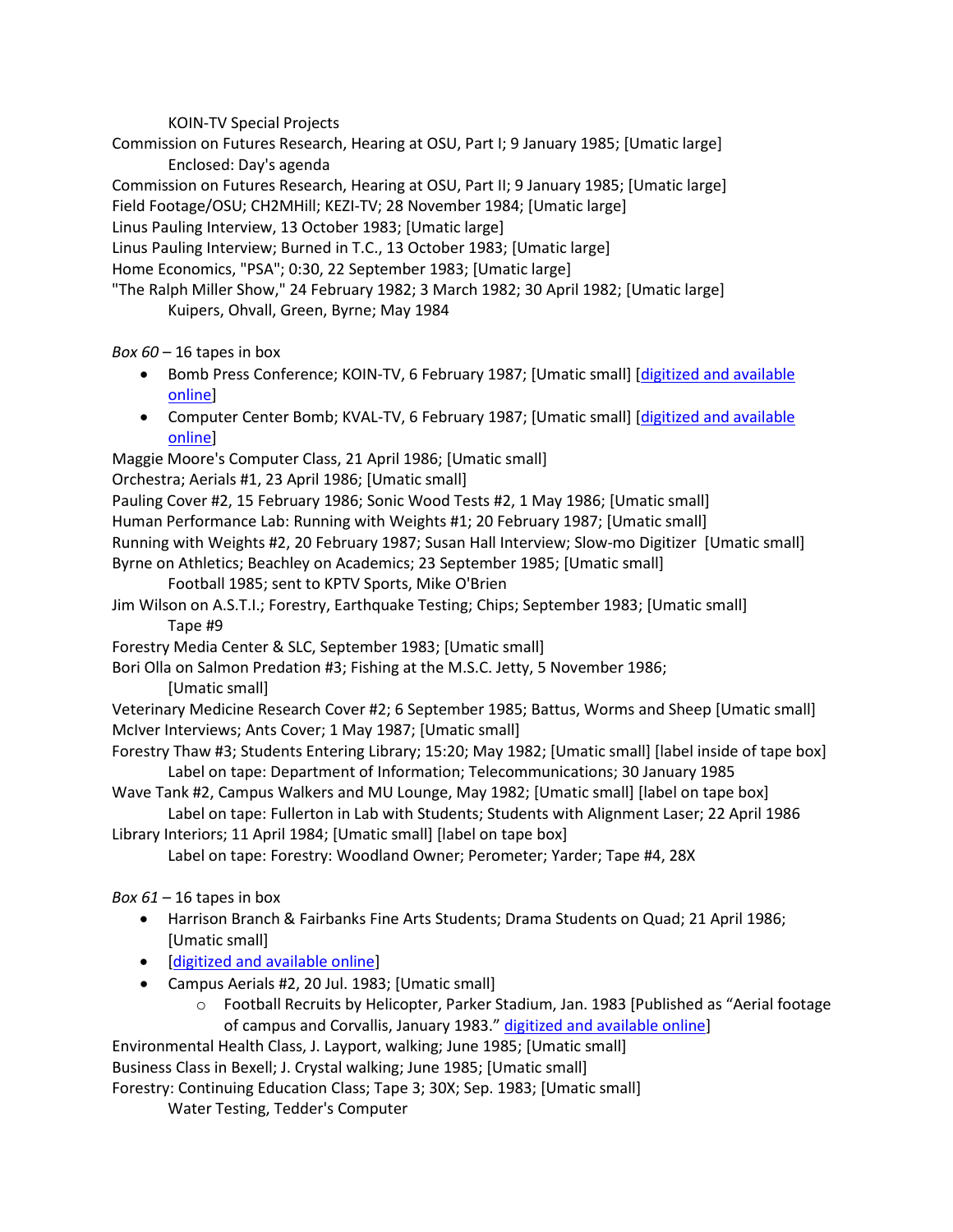Forestry: Tape #2, 23X, September 1983; [Umatic small]

Slides in Class; Laboratory, Wood Identification class

Pauling Release; 17 February 1986; [Umatic large]

Pauling Interview and Cover #1, 15 February 1986; [Umatic small]

Jamie Moore Walks to second Class; Interview #1, June 1985; [Umatic small]

Career Center, 23 April 1986; Ray Seidler on "Ice-Minus," 3 July 1986; [Umatic small]

Simonson on Drug Holidays, 7 October 1985; [Umatic small]

Albright & Raw Pharmacy, 8 October 1985

OSU Foundation; Stewart Center, Seminar in Austin Lyman Seely Interview, April 1982; [Umatic small] Maksud on HPL, 15 January 1986

Ed McDowell's Robot, 31 October 1985; [Umatic small]

Human Performance Lab, 23 January 1986; [Umatic small]

Giant Windsock; Beach Scenes; #4; [Umatic small] [label on tape box]

Label on tape: Ray Seidler Lab Work, E.P.A. Lab Microbiology Check; 3 July 1986 ERSAL; 06:50, 31 March 1983; [Umatic small]

*Box 62* – 15 tapes in box

Raptor Rehabilitation with Jeff Cooney, 2:18, 23 April 1987; [Umatic large]; script enclosed "Jogging with Weights" with Susan Hall, 2:00, 10 March 1987; [Umatic large] Byrne's Inauguration, up Camera #1, 10 March 1985; [Umatic large] Byrne's Inauguration, up Camera #2, 10 March 1985; [Umatic large] Poisonous Holiday Plants with George Constantine, 2:11, 5 December 1986; [Umatic large] Trysting Tree Segues, 2:00; raw video, 4:30; TRT 6:30, 23 September 1986; [Umatic large] Sonic Tests of Wood with Jim Wilson, 1:47, 13 May 1986; [Umatic large] Human Performance Lab, "Campus Message;" 1X60, 5 February 1986; [Umatic large] "Robots" with Ed McDowell, 2:15, 21 November 1985; [Umatic large]; script enclosed How about..., Series 6C, "Horse Laser;" Mr. Wizard Communications, 60:00; [Umatic large] "How About..." science report for TV; "Jogging with Weights," Series 8C; #528-#561; 1987;

Mr. Wizard Communications; [Umatic large]

"How About..." Sample Reports for Series 5B; "Man-made Waves;" 1984; [Umatic large] Perspective-Taking; Dept. of Information, 1:57; [Umatic large] "Computer in the Woods," Dept. of Information, 2494, 2:02; [Umatic large]

Department of Information; bound to "Computer in the Woods," 2490; [Umatic large]

*Box 63* – 14 tapes in box

- Introduction to the Radiation Center & Cover; [Umatic large] [\[digitized and available online\]](http://media.oregonstate.edu/media/t/0_1pz5jteg)
- CMC Tele-conference #1, 05 May 1988; [Umatic large] [label on tape box]
	- o Label on tape:OSU Inaugural Highlights, 30:00; 3 April 1985 [Published as "Preparing for the Future: The Inauguration of John V. Byrne, Oregon State University President, 1985." [digitized and available online\]](http://media.oregonstate.edu/media/t/0_po8vaflk)

OSU Campus Messages, 06:32; Basketball, 1984-1985; [Umatic large] CNN with Rosenfeld, re: Mt. St. Helens; 15 May 1985; [Umatic large] BSW - Valenti; So. Washington (?) Interviews; California Half Time; [Umatic large] CH2MHill "OSU Success Stories," OSU Recruitment; 4x30; KEZI-TV; [Umatic large] Taxpayers Forum: Oregon Sales Tax & You, 58:42, 16 April 1985; [Umatic large] Legionella; [Umatic large]

"The First 100 Years," History of O.S.U., 1868 - 1968, B&W; 28:30; [Umatic large]

[Tape is not labeled; perhaps transfer from film? by Communication Media Center.]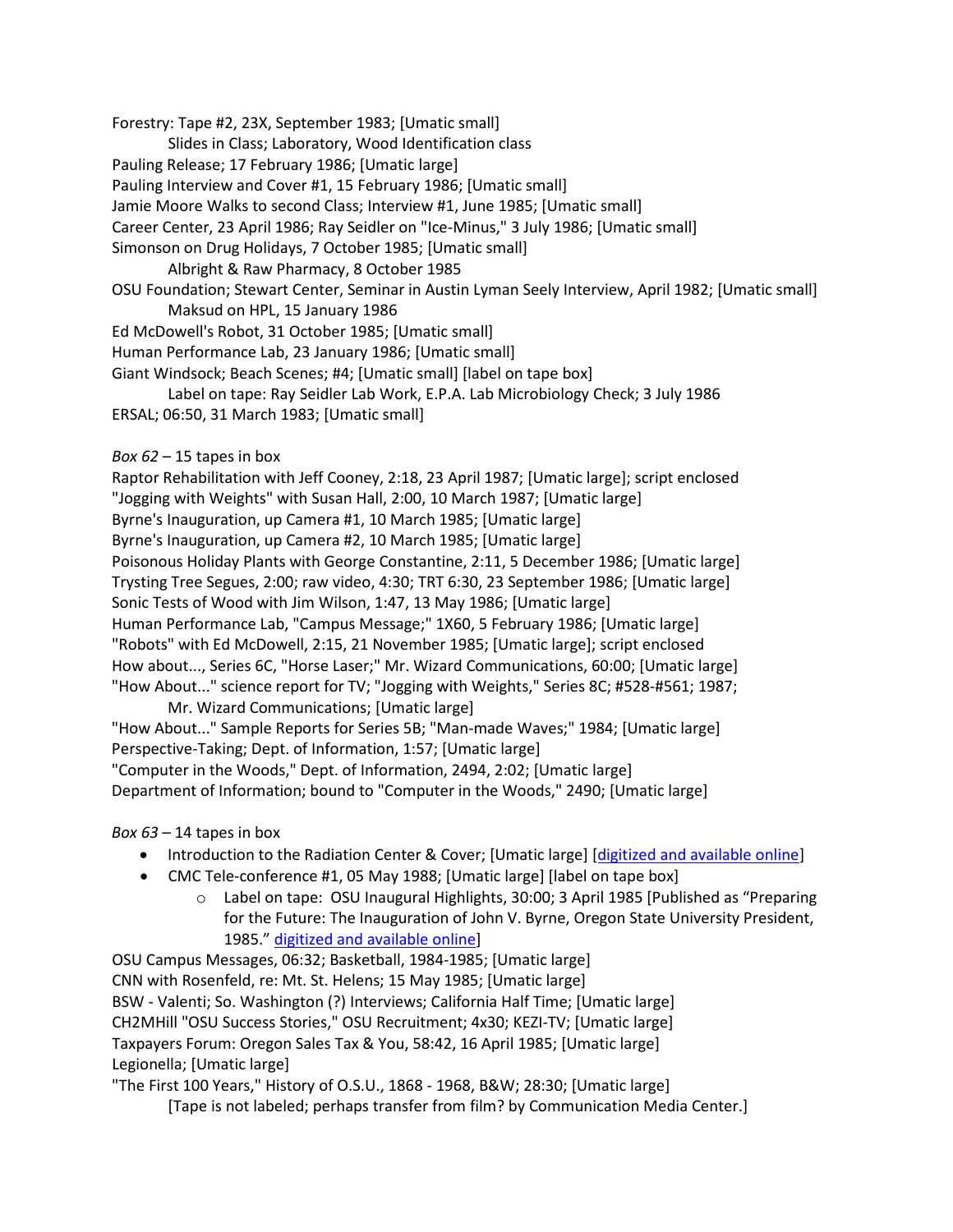KBVR - TV News Promo Super 8 Transfer; Al Vaugan, 13 March 1980; [Umatic large] Basketball (?) 1983-1984; [Umatic large]

- Crater Lake: "A Retrospective," 10:00; [Umatic large] [label on tape box] Label on tape: "Horse Laser," 04:25, 12 February 1983
- OSU Commercial; :30, 19 September 1989; [Umatic large] [label on tape box] Label on tape: "Computer Science," 04:17; 30 March 1983
- OSU 3-D Logo; 1st pass w/ dissolve; 2nd pass w/ comet & background example; 20 July 1990; [Umatic large] [label on tape box] Label on tape: OSU Specialist on the effects of Mt. Saint Helens Eruption
- *Box 64* 15 tapes in box
	- Film Transfers #5 (BMC 360 80-81), 30 minutes of various clips; [Umatic large]
		- o examples: 1. Radiation Center; 2. Sexist Textbooks; 3. Forestry Lab; 4. Windpower; 5. KBVR-FM; 6. Alcohol CAR [Transferred to digital format; poor audio]
- SID & "Miller Show" Crew, March 1982; [Umatic large]
- OSU Commencement 1979, Tape #1; OSU Speech Department; [Umatic large]
- OSU Commencement 1979, Tape #3; OSU Speech Department; [Umatic large]
- Andros Roast #1, 26 Oct. 1983; Gymnastic Open, 10 Feb. 1979; Vaulting and uneven bars [Umatic large]
- "OSU Today," 28:50, January 1981; Tape not labeled; [Umatic large]
- Haz Mat Series #5; 5 parts, NIWS Inc. Niwsreel, 28 January 1986; [Umatic large]
- Film Transfers #1 (SP 360, winter 1979-80); over 52 min; [Umatic large]
- 14 total clips: examples: 1. Old Folks & Students; 2. Cheap Stove; 3. KBVR-TV; 4. MU Interiors
- Film Transfers #2, over 48 minutes of 12 clips; [Umatic large]
- Film Transfers #3, over 46 minutes of various clips; [Umatic large]
- OSU Department of Information; Music(?label on box); [Umatic large]
	- Enclosed is paper of time break downs?...see attached
- Robert Lundeen; Chair of Board, Dow Chemical, 5 March 1985; [Umatic large] Enclosed speech key points, time and length
- "The Oregon Sales Tax and You," 58:31, 16 April 1985; [Umatic large]
- The Department of Information, 5 minutes, 17 February 1982; [Umatic large]
	- (Tape 1 & 2 Bogan)
- "Benny" Slide; (Tape #4 Bogan?); [Umatic large]
- *Box 65* 15 tapes in box
	- 1984 Olympics: Women's Basketball #1; [Umatic large]
		- o [commercial broadcast of Team USA competing in the 1984 Olympics; transferred to digital format]
	- 1984 Olympics: Women's Basketball #2; [Umatic large]
		- o [commercial broadcast of Team USA competing in the 1984 Olympics; transferred to digital format]
- Beg-a-thon; 1986; [Umatic large]

Jazz Ensemble, KBVR-TV, March 1985; [Umatic large]

Grey Whale; 08:00; dub; (Box: KGW-TV, 2 March 1989); [Umatic large]

Lectures to Legislators, 20 November 1984; [Umatic large]

Lectures to Legislators, 20 November 1984; [Umatic large]

Lectures to Legislators, 20 November 1984; Riggs; [Umatic large]

Oregon Foundation; 3 Spots: Benedict, delaubenfels(?), Wiley; [Umatic small] [tape is not labeled] Football: Salmon Barbeque, August 1982; Dance Aerobics, 1982; Spring Scrimmage, 1983;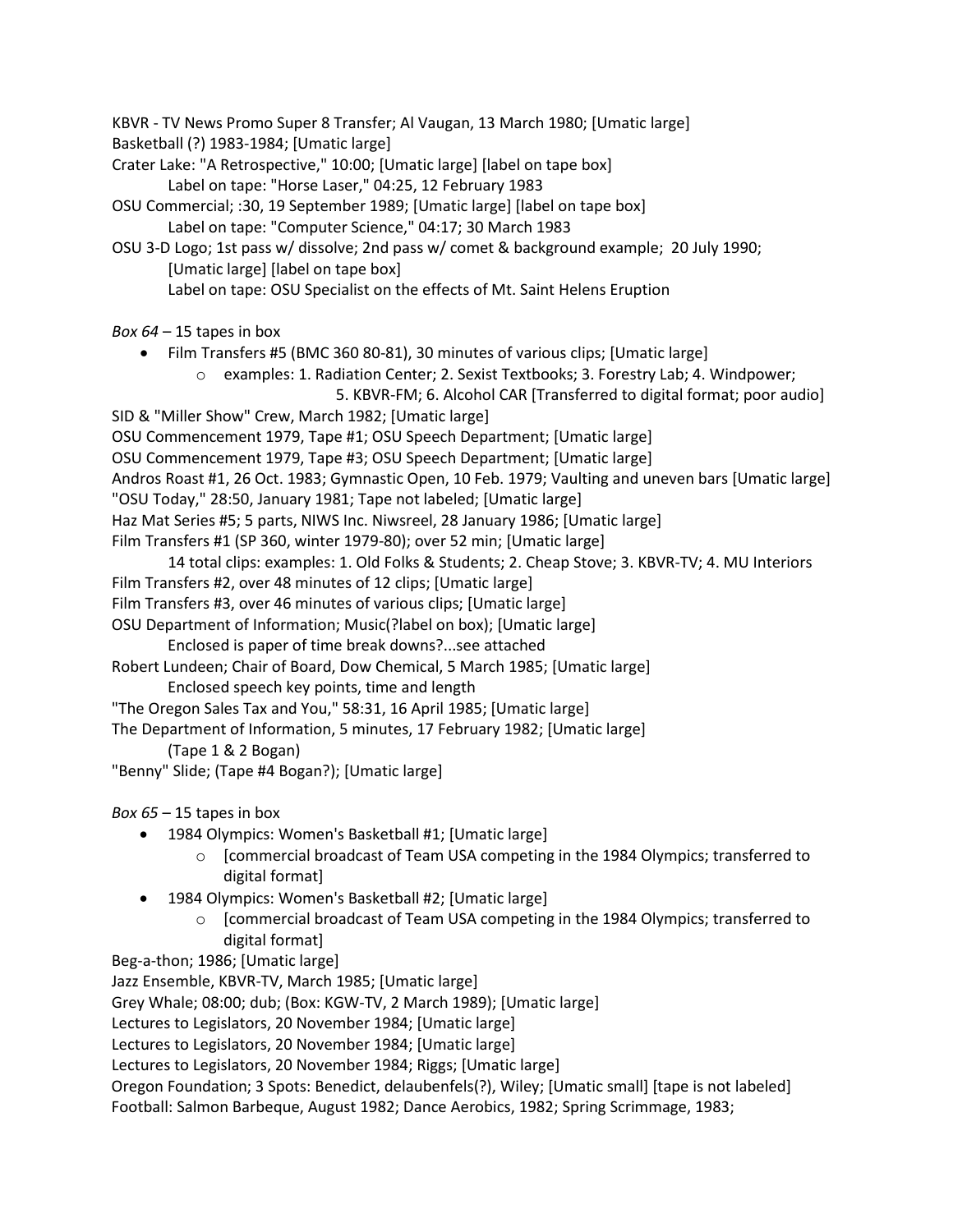Weight Lifting, June 1983; "Also 8:50;" [Umatic large] "Computer in the Woods," Keith Riggs; 2:02, 21 August 1987; [Umatic large]; video script enclosed A.C. Green; [Umatic large] Spring Football 1981, Film Transfer; E-Spree Races 1981, Film Transfer; [Umatic large] Enclosed: 60 minute transfer write-out, sony; 20 minute transfer film dub write-out "How About...Tracking the Gray Whale," for OSU, Highlighting their Contribution [label on tape box] Label on Tape: "How About...IV Sample Reports, 7 titles; [Umatic large] *Box 66* – 17 tapes in box OSU Department of Information; box and tape not labeled; [Umatic large] Enclosed is a Video Script: Tracheal Mites in Bees; 1:30, 14 July 1987 Perspective-Taking, Keith Riggs, 1:57, September 1987; [Umatic large] Enclosed is a Video Script and written interview w/ Prof. Dave Andrews Byrne's Inauguration, Floor Camera #1, 10 March 1985; [Umatic small] Byrne's Inauguration, Floor Camera #2, 10 March 1985; [Umatic small] Byrne's Inauguration, Floor Camera #3, 10 March 1985; [Umatic small] Byrne's Inauguration, Floor Camera #4, 10 March 1985; [Umatic small] Byrne's Inauguration, Floor Camera #5, 10 March 1985; [Umatic small] Campus Exteriors, 27 February 1986; Sonic Wood Tests #3, 1 May 1986; [Umatic small] Newport: Giant Windsock; [Umatic small] Portland #2, Tai Chung Loading Airport, Hood River S'Boards; [Umatic small] OSU Whale Tagging and Seafood Processing Transfer; [Umatic small]; film transfer time enclosed Tracheal mites from Honeybee under microscope #2, 27 August 1986; [Umatic small] with Becky Fichter, OSU entomologist Greyhounds Cover #1; 2548(?), 10 April 1987; [Umatic small] Greyhounds #2; Linda Blythe Interview, 10 April 1987; Multnomah Kennel Club #1, 1 May 1987; 2549(?); [Umatic small] Bucking Computer/Logging #1, 14 August 1987; Dave Andrews, 27 July 1987; 2550(?) [Umatic small] Bucking Computer/ Logging #2, 14 August 1987; Multnomah Kennel Club #2; 1 May 1987; 2551 (?); [Umatic small] Garland Interview, Bucking #3; 2552(?); 14 August 1987; [Umatic small] *Box 67* – 14 tapes in box Ralph Show, no box, Open @ 1:00/ Close @ 2:09; 1984-1985; [Umatic large] Ralph Show - Logos, no box, 10 minutes; [Umatic large] "Today's Techniques For Today's Fabric;" 28:48 Minutes Color; [Umatic large] With Ardis Koester & Velma Mitchell; Program II: Selecting Pattern, Notions and Sewing Equipment; (13:23 cut for commercial) \*Tape is not labeled\* Avezzano Show, Open/Close; [Umatic large] Jeff Cooney Interview, Raptor Rehabilitation #1, 10 April 1987; [Umatic small] Raptor Rehabilitation #2, 10 April 1987; [Umatic small] Thatch Ants Cover, 1 May 1987; [Umatic small] ("Basketball Jones" written on old piece of tape that fell off box - enclosed) Llamas, Brad Smith Interview, 10 April 1987; Dan Schoenthal Interview, Llama Land, 1 May 1987; [Umatic small] Llama Land Cover, 1 May 1987; [Umatic small] MeadowFoam Interviews #1, 7 May 1987; [Umatic small]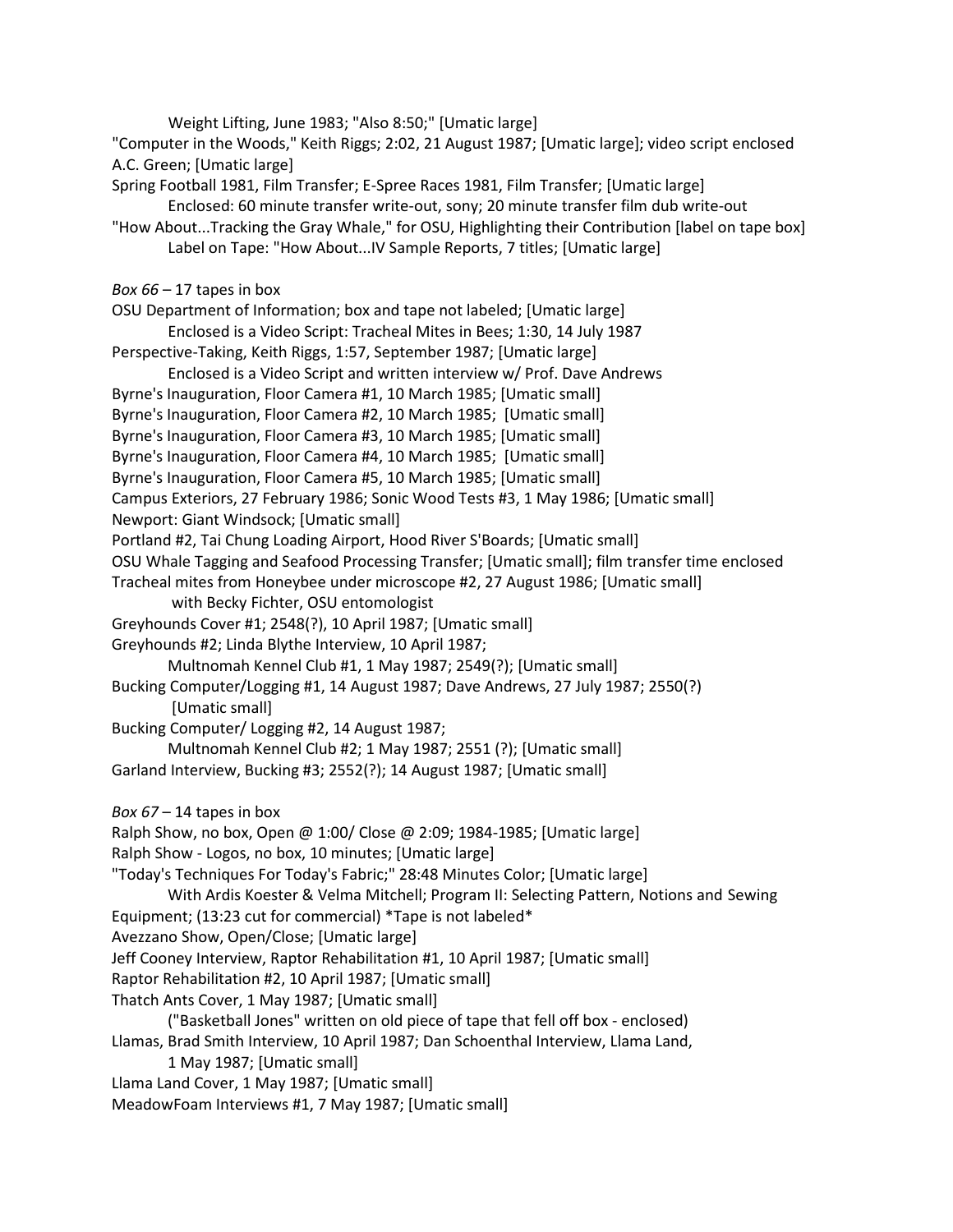MeadowFoam #2 Cover, 7 May 1987; [Umatic small]

Veterinarian Medicine Generic Cover, 10 April 1987; [Umatic small]

Vo-Tech Robots #1, 27 June 1984; [Umatic small] [label on tape box]

Label on tape: DNA and Gene Research Lab, Inauguration Week, 4 March 1985

Vo-Tech Robots #2, 27 June 1984; Vo-Tech CAD/CAM Display, 29 June 1984; [label on tape box] [Umatic small]; label on tape: Aerials #2; 23 April 1986

# *Box 68* – 15 tapes in box

- File Tape #15, over 35 minutes of random clips; time break-down enclosed; [Umatic large]
	- o [\[digitized and available online\]](https://media.oregonstate.edu/media/t/0_i4dnxz3f/2947392)
	- o Includes OSU vs Washington men's basketball, January 23, 1981; Ralph Miller on upcoming Los Angeles road trip; Ralph Miller on season (after Arizona State loss); PAC-10 trophy in locker room; OSU vs. Arizona State University men's basketball, January 7, 1981; OSU vs Arizona men's basketball, January 5, 1981; tax evasion (national release); whale tagging; Ron Ludwig on going to nationals, 1981; film transfer of gymnastics meet with Arizona; legionilla; sea-bed disposal.
- File Tape #16, over 35 minutes of random clips; time break-down enclosed; [Umatic large]
	- o [\[digitized and available online\]](https://media.oregonstate.edu/media/t/0_2kgokwyf/2947392)
	- o Includes windpower half-time show; volleyball release; fish protein food; NBC Miller profile; shoe machine; wave tank; menstruation problems; computer science courses; research update; mosaic map from ERSAL; Ralph Miller Show promo
- File Tape #17, over 30 minutes of random clips; time break-down enclosed; [Umatic large]
	- o [\[digitized and available online\]](https://media.oregonstate.edu/media/t/0_vhvtbz99/2947392)
	- o Includes horse laser; Spoelstra All-American women's athletics; half-time message advancer OSU vs FSU; NIT, KPTV, Boaz; teaching with robots; Oregon Productivity Center; Metrosports; forestry
- File Tape #18, over 28 minutes of random clips; time break-down enclosed; [Umatic large]
	- o [\[digitized and available online\]](https://media.oregonstate.edu/media/t/0_speonps0/2947392)
	- o Forestry campus, January 2, 1983; Pauling on lectureship; Ava Helen Pauling Lectureship; Mac (MacVicar?) on NCAA investigations; Byrne and Smith (presidential finalists?); Captian Mike Cuff, ROTC; spring football; kayaking; faculty merit matrix engineering; trimming trees; forestry; MetroSports
- File Tape #19, over 20 minutes of random clips; time break-down enclosed; [Umatic large]
	- o [\[digitized and available online\]](https://media.oregonstate.edu/media/t/0_apvufhun/2947392)
	- o Includes ASTI, December 1984; poison control and AFROTC, January 1985; UofO admission, January 1985; Juli Coleman, February 1985; "Battus", September 1985
- File Tape #20
	- o [\[digitized and available online\]](https://media.oregonstate.edu/media/t/0_apvufhun/2947392)
	- o Darryl Flowers Scholarship Feature; CBS New College Athlete Feature, 5 October 1985; "Drug Holiday," 15 October 1985; [Umatic large]; edge damaged OSU Department of Information, Tape and Box not labeled; [Umatic large]
		- Enclosed: Video Script, "Computer in the Woods," Keith Riggs; 2:02; 21 August 1987

Update for Alumni, 18:00, 21 March 1986; [Umatic large]

Jack Davis Feature; June 5th; (For E.S.P.N. on box); [Umatic large]

MacVicar, Deans, Byrne for Commencement, 3 June 1984; [Umatic large]

Bogan Tape 3 & 5

Interviews of Deans: Sugihara, Stoltenberg, Burgess; [Umatic large]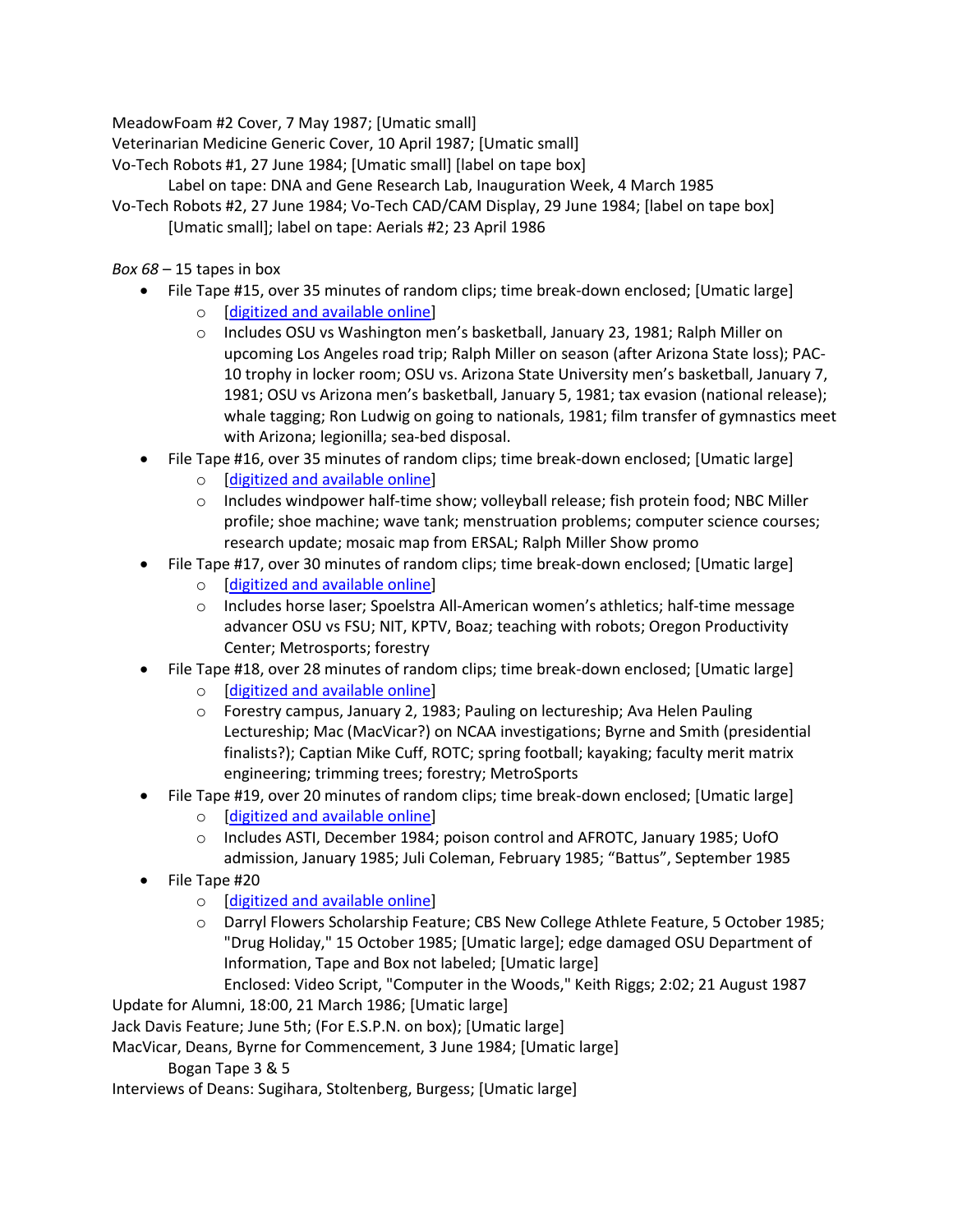Andros Roast #2, 26 October 1983; [Umatic large] John Byrne, 17 March 1986; [Umatic large] Forestry Classes, Peavy Hall, June 1986; [Umatic large] "OSU Today" 1983 Stories with Supers; [Umatic large]

*Box 69* – 15 tapes in box

- File Tape #1, over 54 minutes; [Umatic large]; January 1979
	- $\circ$  Includes half-time show; airport planning conference; sound bit with Bill Wilkins; Ralph Miller interview on upcoming UCLA/USC games; basketball practice; Carol Mencken for All-American; Veterinary Medicine groundbreaking; OSU vs UCLA basketball; OSU vs USC basketball; Velma Seat on high food prices; Ron Ludwig on gymnastics. Cover video (film transfer) of OSU, University of Oregon, Denver meet; methanol car; Steve Johnson interview (cover video from USC game); Jason Boe on Veterinary Medicine building; wresting OSU vs. University of Washington [Digitized and [available online\]](https://media.oregonstate.edu/media/t/0_6ng6itq7)
- File Tape #2, 60 minutes; [Umatic large]; February 1979
	- o Includes basketball intros, Miller on sidelines, OSU vs Washington State; eclipse work; Mary Ayotte interview and cover video of floor routine; Earl Butz; Les Strickler on state retirement system; Ron Ludwig on gymnastics regionals and cover of gymnastics practice; Dick Bell on road fabric; Vic Atyiyeh on Vet Med building; Pep Band; OSU vs University of Nevada Reno (NIT first round) with Tony Martin, Mark Radford, Dwayne Allen, Steve Johnson, and Ray Blume; cutaways from basketball of crowd and pep band; lily piece; methanol car piece; computer center; *Wecoma* includes interviews with Heath and Loskota [Digitized and [available online\]](https://media.oregonstate.edu/media/t/0_u7k7oocf)
- File Tape #3; [Umatic large]
	- o Label on tape: "OSU Goes to Sea" parts 1-5, KATU, April 1983
	- $\circ$  Channel 2 News Special on the R/V Wecoma. [Digitized and [available online\]](https://media.oregonstate.edu/media/t/0_l7de4i7w)
- File Tape #4, over 55 minutes; [Umatic large]
	- o Includes recreation PSA; Barometer PSA; OSU Technology PSA; Honors Program PSA; Business School PSA; logo with music; *Wecoma* story; G. Ross Heath; Bruce Mate on whale stranding; cover video from MSC labs and whales on beach; TCK and WHEAT story; Ed Trione; Cultural Center ground breaking; cleaning crab at Newport; alumni picnic in Klamath Falls; sensory deprivation; Chuck Craig and Marv Wolf; grass seed bagging; 1979 returning football players; Vicki Schmall; veterinary medicine operating room; homemade wind generator; LSA wind generator on coast; Apperson Hall lab [Digitized and [available online\]](https://media.oregonstate.edu/media/t/0_i4n1a419)
- File Tape #5, over 57 minutes; [Umatic large]
	- o Includes Marine Science Center PSA (summer); OSU Research PSA; Veterinary Medicine PSA; Alternative Road Materials PSA; Alternative Energy PSA; earthquake monitoring system; Mike Fehler; Fertig on upcoming University of New Mexico game (1979 season); Solar Energy PSA; Fertig on upcoming USC game; Steve Coury; Methanol and Electric Car PSA; Forestry PSA; Fertig on upcoming Kansas State game; OSU vs USC game video; Fertig on upcoming Arizona State University game; Scott Richardson; Rabbit Research Center; Nephi Patton; Fertig on upcoming University of Washington game; OSU vs Arizona State game video; Rita Emery; women's volleyball at practice [Digitized and [available online\]](https://media.oregonstate.edu/media/t/0_pe7zuiwy)
- File Tape #6, over 55 minutes; [Umatic large]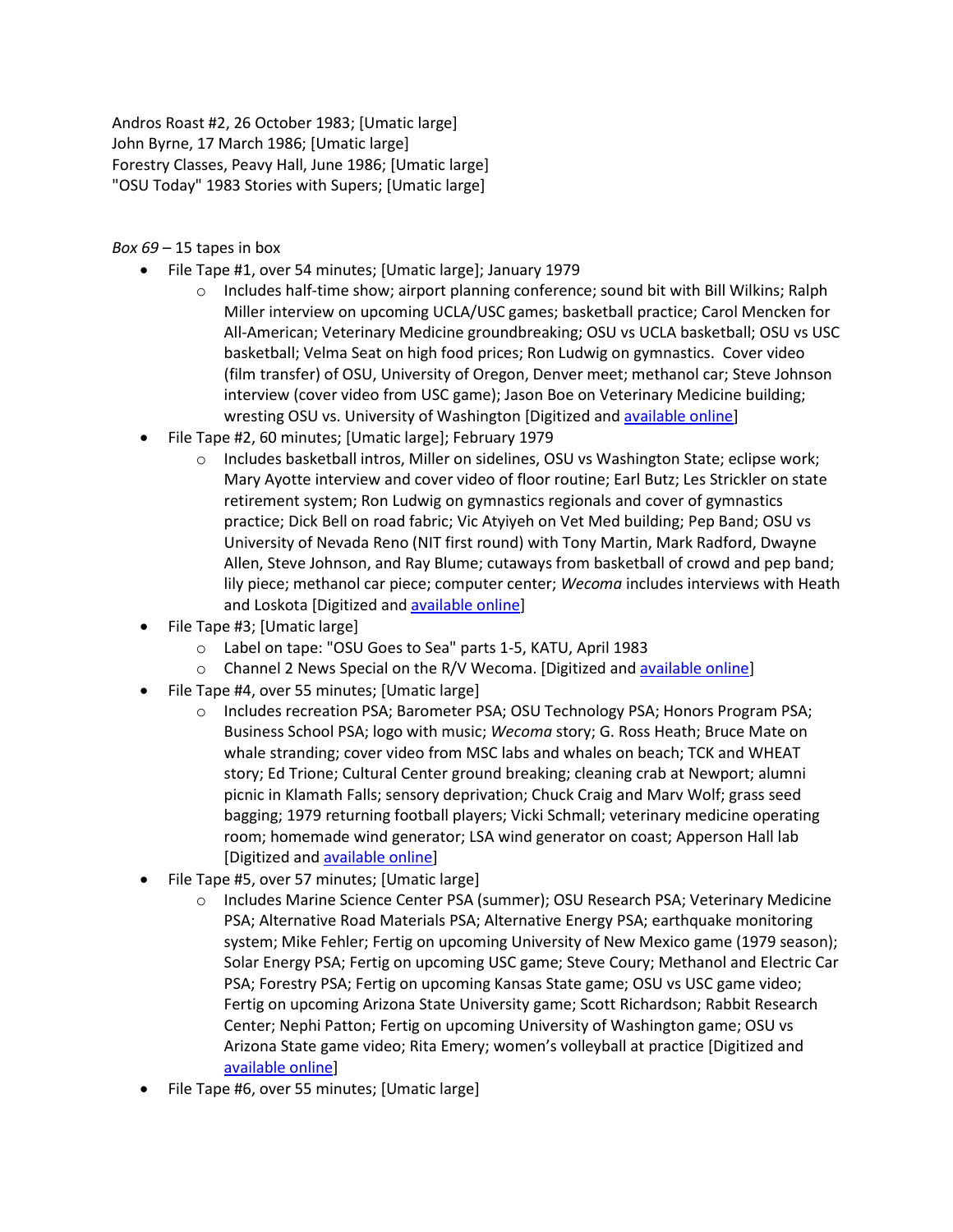- o Includes field burning research, 1979; Rabbit Research Center; Fertig on upcoming California game; football practice; Fertig on upcoming San Jose game; Miller on upcoming season; deer at Wildlife Safari; geothermal at Klamath Falls; Columbia River Gorge trees/wind station and barges; Mount Hood; Fertig on Stanford win and upcoming Washington State University game; OSU vs Stanford; Miller on upcoming Yugoslav game; solar radiation monitoring; Miller on upcoming season (rated too high); OSU vs. Yugoslavia [Digitized and [available online\]](https://media.oregonstate.edu/media/t/0_t8336zfc)
- File Tape #7, over 40 minutes; [Umatic large]
	- o Includes Dr. Nancy Gerone; OSU vs. WSU, November 3, 1979; low head hydro; Kluegeman; Craig Fertig on upcoming University of Oregon game; 2, 4, 5-T; Miller on weekend games; women's basketball; Ross Cook; Aki Hill; Miller for half-time show [Digitized and [available online\]](https://media.oregonstate.edu/media/t/0_l4gtzxkq)
- File Tape #8, over 40 minutes; [Umatic large]
	- o Includes Fertig on upcoming Arizona game; Dale Thomas on upcoming season (wrestling); Howard interview; low head hydro; basketball; Steve Johnson; Dwayne Allen; Holbrook, Blume, and Radford; OSU vs Eastern Washington University; OSU vs. Wisconsin-Parkside; OSU vs Athletes in Action; Miller on upcoming games. [Digitized and [available online\]](https://media.oregonstate.edu/media/t/0_lbqg9kzl)
- File Tape #10, Logos, over 13 minutes; [Umatic large]
	- o Includes logos for OSU, Vet Med, Pharmacy, Business, Home Economics, Engineering, Health and Physical Education, Forestry, Oceanography, Education, Agriculture, Science, and Liberal Arts [Digitized and **available online]**
- File Tape #11, over 35 minutes; [Umatic large]
	- $\circ$  Includes Ron Ludwig on upcoming gymnastics meet with University of Oregon; Mary Ayotte on meet; gymnastics practice; Ayotte's floor routine from 1978-1979; Ralph Miller on upcoming games; basketball practice; Miller in office after last road trip of season and on upcoming games; OSU vs. University of Washington game video; OSU vs WSU game video; Howard Harris on upcoming season (wrestling); Dale Thomas on upcoming meet; Harris wrestling in a meet; fluidized bed (national story; fluidized bed boiler [Digitized and **available online**]
- File Tape #12, over 30 minutes; [Umatic large]
	- o Includes Ludwig, Ayotte, and Parker on chances at gymnastics nationals; cover video at meet; Ayotte's routine, vault; Parker's bars; rifle team; Seataqua 1980 PSA; Thundering Seas; Avezzano on upcoming Wyoming game (1980); cover video of 1979 football games; Avezzano on upcoming Texas game (1980); cover video of ASU football game; Avezzano on upcoming Cal game (1980); cover video of Washington football game (1980); Avezzano on upcoming Long Beach State (from his TV show with Jimmy Jones); cover video of Cal football game (1980) [Digitized and [available online\]](https://media.oregonstate.edu/media/t/0_r7h6idli)
- File Tape #13, over 35 minutes; [Umatic large]
	- $\circ$  Includes football "home opener" promo for television; Avezzano on upcoming Washington game (1980); cover video of Texas and Stanford football games (1980); Avezzano on upcoming WSU game (1980) from his TV show with Jimmy Jones; Avezzano on WSU (continued) and trying to turn the program around (very nice); Avezzano talks about upcoming Oregon game and rivalries; cover video of WSU football game; Ron Ludwig (in studio) on the Volcano Cup; Avezzano on UCLA upcoming game (from his TV show with Jimmy Jones); cover video of Arizona football game; acid rain; Ralph Miller Show television promo (nice spot); Ralph Miller in SID office on win over USC; OSU vs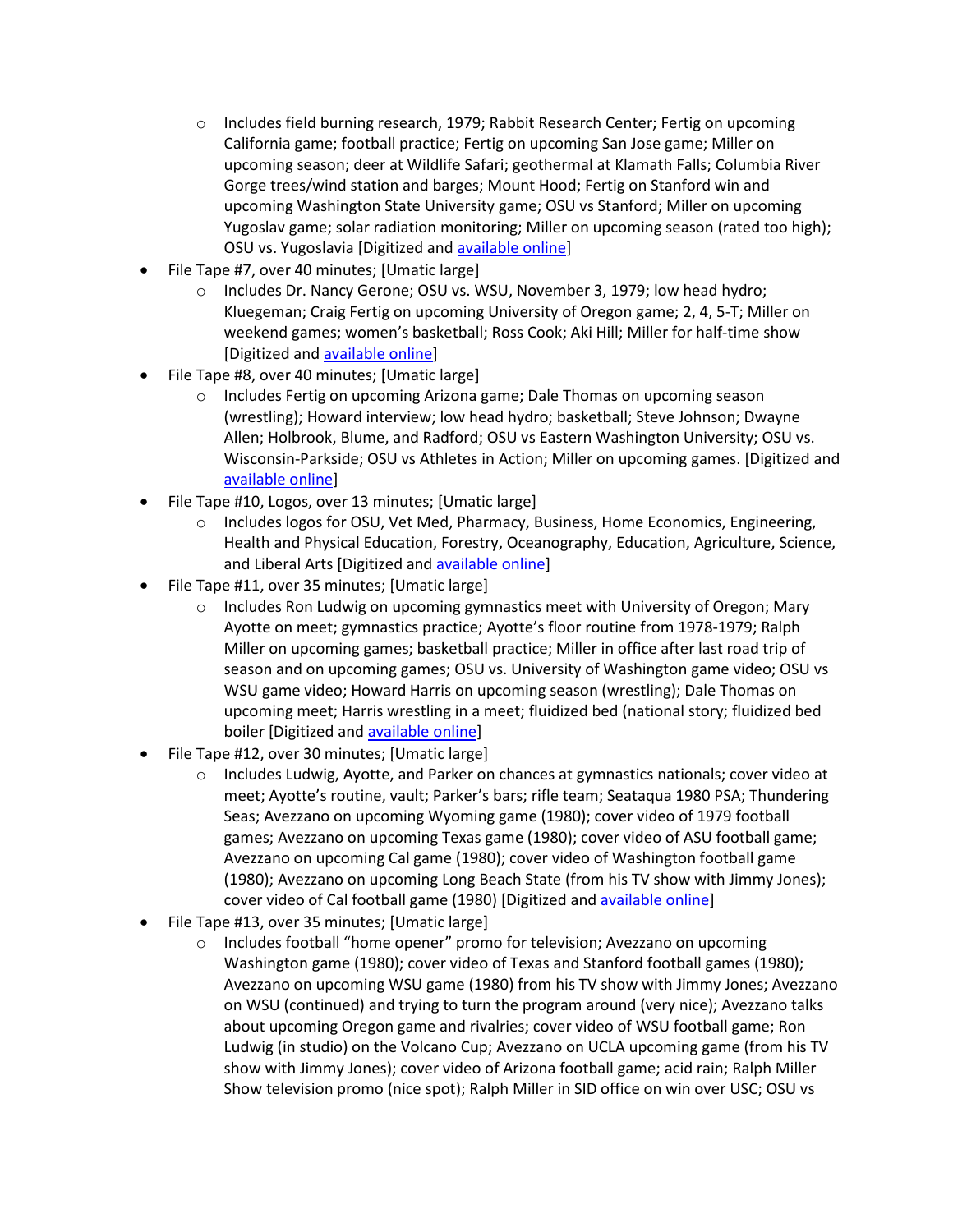UCLA basketball, January 29, 1981; OSU vs. USC basketball, January 31, 1981 [Digitized and [available online\]](https://media.oregonstate.edu/media/t/0_ogngozwp)

- File Tape #14, over 40 minutes; [Umatic large]
	- o Includes Ralph Miller at SID office press conference (talks about being number one); OSU vs. Oregon basketball, January 17, 1981; Carol Menken gets interviewed; OSU vs. Oregon women's basketball; Menken and other game footage; tax evasion; OSU vs Stanford women's basketball; Joe Avezzano talks about recruiting results; cover video of football offices and practice and OSU vs Oregon (1980); Jim Barrett talks about the Shanico; cover video of gymnastics practice; OSU vs WSU basketball, February 21, 1981; OSU defeats UCLA in Pauley (film transfer) [Digitized and [available online\]](https://media.oregonstate.edu/media/t/0_dhvkfb2b)

"Meadowfoam" Sound bits and Cover, 9:30; [Umatic large]; run sheet enclosed "A.S.T.I." Oregon State University, 13:15, 20 May 1985; [Umatic large]

*Box 70* – 22 tapes in box

- Dr. Linus Pauling, Tape #1, 19 April 1986; [Umatic small]; Friends of the Library Annual Meeting
- Dr. Linus Pauling, Tape #2, 19 April 1986; [Umatic small]; Friends of the Library Annual Meeting o [Both Linus Pauling tapes from April 1986 have been digitized and [released online as a](https://media.oregonstate.edu/media/t/0_m5os0oho)  [single file.](https://media.oregonstate.edu/media/t/0_m5os0oho)]
- OSU: USSR USA Wrestling; 28 March 1986; [VHS] [\[digitized and available online\]](http://media.oregonstate.edu/media/t/0_f57amni9/2947392)

"Drug Holidays" - news story; [VHS]; interview with Bill Simonson, cover video of: Albright & Raw "Drug Holidays" - news story; [VHS]; interview with Bill Simonson, cover video of: Heart of the Valley "CASE Recognition Program 1987," 00:51:00; [VHS]

"Gold Medal Winners for Video Recruitment Features"

"CASE Recognition Program 1987," 00:32:00; [VHS]

"Gold Medal Winners for PSA's, News, and Commercial Spots"

Alumni Association, Lemon Award 88 #1; [VHS]

Alumni Association, Lemon Award 88 #2; [VHS]

High School College Conference Program, 13 November 1984; [VHS]

O.S.U. Presentation - 167 EMU, #2, Jane Seibler

KOPB Front St. Weekly, Crater Lake Story, Matewan; [VHS]

Proposed Video Clip for M-G-M; O.S.U. vs. Idaho, 5 min; [VHS]

Case Video Focus Group, Students with recruitment materials, February 1989; [VHS]

OSU Crater Lake Dives, Selected Clips, 10th - 15th August 1987; [VHS]

Portland and Eugene Television News Coverage

```
NBC Nightly News, 14 August 1987; [VHS]
```
Don Oliver reports on Crater Lake research

```
OSU "The Mecop Story," 12:10; [VHS]
```
Manufacturing Engineering Co-operative Program, New Version

College Promos; [VHS]

Career Day; [VHS]

Ralph Miller Special, KGW, November 27(?); [VHS]

"Dr. Linus Carl Pauling," 10 May 1986; [VHS]

Recipient of E.B. Lemon Distinguished Alumni Award, Corvallis, Oregon

Indonesia(?), Folk dancing, Robotics, #3; [VHS]

Campus Cities, Linus Pauling of Archives; [Umatic small] [label on tape box]

Label on tape: "AGNES" Dig, 08 August 1982; Magruder Hall Exteriors, 18 May 1984